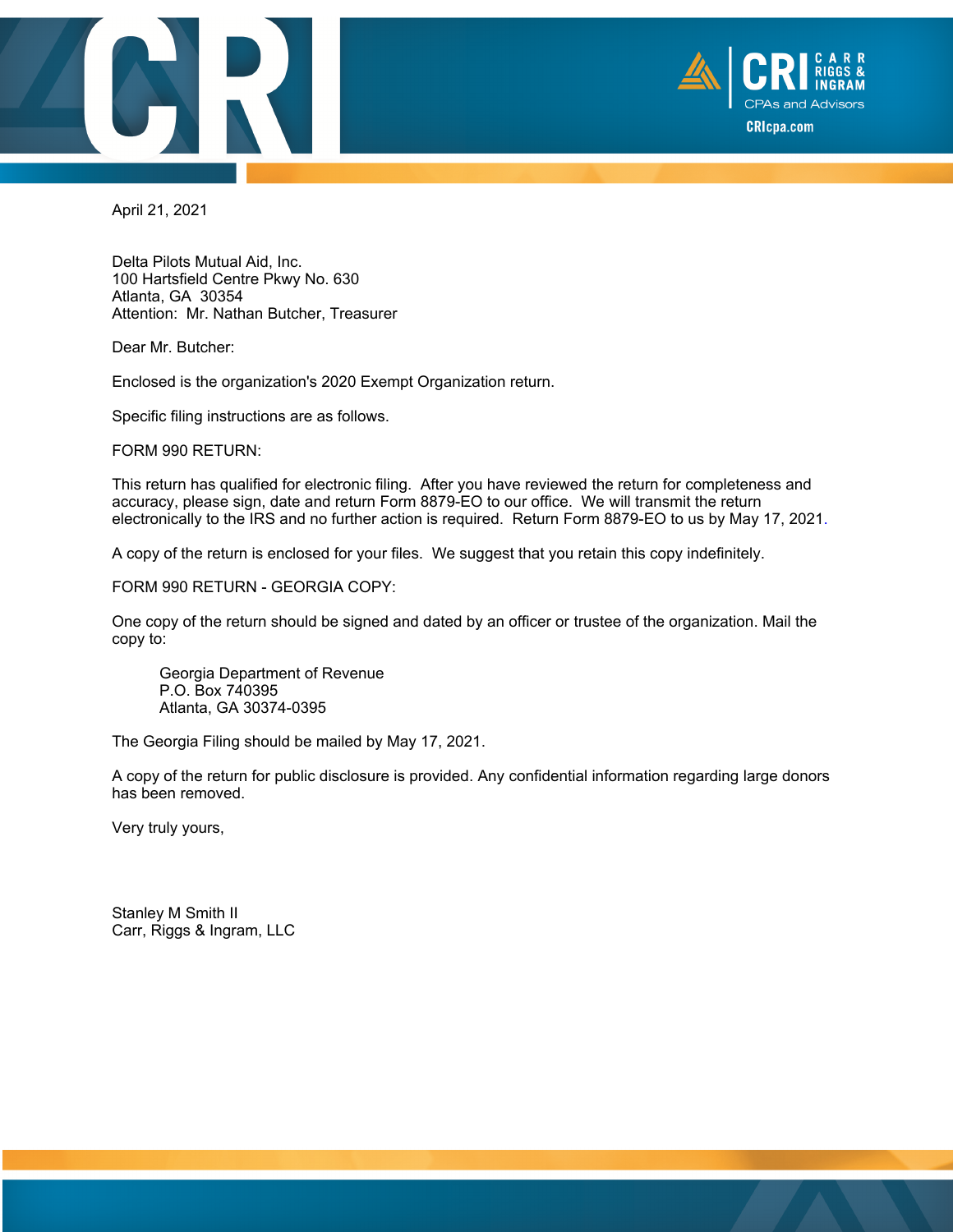# **TAX RETURN FILING INSTRUCTIONS**

FORM 990

### **FOR THE YEAR ENDING**

December 31, 2020

## **Prepared For:**

Delta Pilots Mutual Aid, Inc. 100 Hartsfield Centre Pkwy No. 630 Atlanta, GA 30354

## **Prepared By:**

Carr, Riggs & Ingram, LLC 4004 Summit Blvd NE, Suite 800 Atlanta, GA 30319

### **Amount Due or Refund:**

Not applicable

### **Make Check Payable To:**

Not applicable

# **Mail Tax Return and Check (if applicable) To:**

Not applicable

### **Return Must be Mailed On or Before:**

Not applicable

### **Special Instructions:**

This return has qualified for electronic filing. After you have reviewed the return for completeness and accuracy, please sign, date and return Form 8879-EO to our office using our secure file transfer website – <https://cricpa.sharefile.com/share/filedrop> . We will transmit the return electronically to the IRS and no further action is required. Return Form 8879-EO to us by May 17, 2021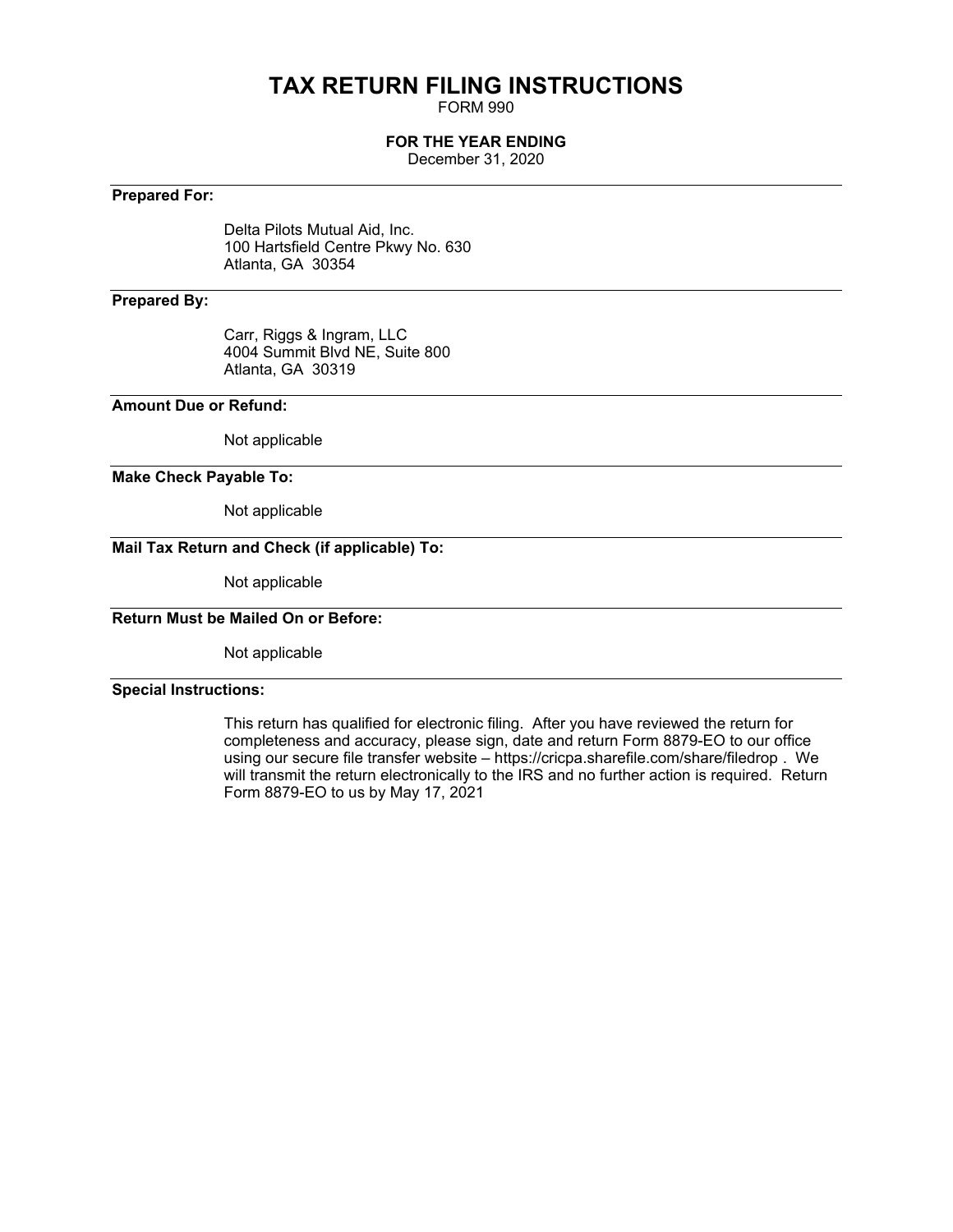|      | 8879-1<br>FΟ<br>J |  |
|------|-------------------|--|
| Form |                   |  |

# **IRS e-file Signature Authorization for an Exempt Organization**

**2020**

**Enter five numbers, but do not enter all zeros**

| Department of the Treasury |
|----------------------------|
| Internal Revenue Service   |

# For calendar year 2020, or fiscal year beginning and the set of the set of the set of the set of the set of the set of the set of the set of the set of the set of the set of the set of the set of the set of the set of the

**| Do not send to the IRS. Keep for your records.**

**| Go to www.irs.gov/Form8879EO for the latest information.**

**Taxpayer identification number**

Name of exempt organization or person subject to tax

**ERO firm name** check the box on line **1a, 2a, 3a, 4a, 5a, 6a,** or **7a** below, and the amount on that line for the return being filed with this form was blank, then leave line **1b, 2b, 3b, 4b, 5b, 6b, or 7b,** whichever is applicable, blank (do not enter -0-). But, if you entered -0- on the return, then enter -0- on the applicable line below. **Do not** complete more than one line in Part I. **1a Form 990 | b Total revenue, 1b** check here if any (Form 990, Part VIII, column (A), line 12) ~~~~~~~ X 18,939,308. **2a Form 990-EZ** check here ▶ □ **3aForm 1120-POL** check here **4aForm 990-PF** check here **5aForm 8868** check here **6aForm 990-T | <sup>b</sup> Total tax**  *Ta***Form 4720** check here  $\bullet$  **b Total tax 2b b Total revenue,**  if any (Form 990-EZ, line 9) ~~~~~~~~~~~~~~~ **3b b Total tax**  (Form 1120-POL, line 22) ~~~~~~~~~~~~~~~~~ **b b Tax based on investment income** (Form 990-PF, Part VI, line 5) **https://www.programmers. 5b b Balance due**  ~~~~~~~~~~~~~~~~~~~ (Form 8868, line 3c) **6b** check here (Form 990-T, Part III, line 4) ~~~~~~~~~~~~~~~~~~ **7b|||**to receive from the IRS **(a)** an acknowledgement of receipt or reason for rejection of the transmission, **(b)** the reason for any delay in processing the return or refund, and (**c)** the date of any refund. If applicable, I authorize the U.S. Treasury and its designated Financial **PIN: check one box only** Name and title of officer or person subject to tax **Part I** | Type of Return and Return Information (Whole Dollars Only) Check the box for the return for which you are using this Form 8879-EO and enter the applicable amount, if any, from the return. If you b Total tax (Form 4720, Part III, line 1) ............... Under penalties of perjury, I declare that  $[\![\boldsymbol{\mathbf{X}}]\!]$  I am an officer of the above organization or  $[\![\;]\!]$  I am a person subject to tax with respect to (name of organization) **(a)** and that I have examined a copy (FIN) and that I have examined a copy of the 2020 electronic return and accompanying schedules and statements, and, to the best of my knowledge and belief, they are true, correct, and complete. I further declare that the amount in Part I above is the amount shown on the copy of the electronic return. I consent to allow my intermediate service provider, transmitter, or electronic return originator (ERO) to send the return to the IRS and Agent to initiate an electronic funds withdrawal (direct debit) entry to the financial institution account indicated in the tax preparation<br>software for payment of the federal taxes owed on this return, and the financial i a payment, I must contact the U.S. Treasury Financial Agent at 1-888-353-4537 no later than 2 business days prior to the payment (settlement) date. I also authorize the financial institutions involved in the processing of the electronic payment of taxes to receive<br>confidential information necessary to answer inquiries and resolve issues related to t identification number (PIN) as my signature for the electronic return and, if applicable, the consent to electronic funds withdrawal.  $\boxed{\textbf{X}}$  | authorize CARR, RIGGS & INGRAM, LLC  $\boxed{\textbf{X}}$  | authorize CARR, RIGGS & INGRAM, LLC as my signature on the tax year 2020 electronically filed return. If I have indicated within this return that a copy of the return is being filed with a state agency(ies) regulating charities as part of the IRS Fed/State program, I also authorize the aforementioned ERO to enter my PIN on the return's disclosure consent screen. **Part II Declaration and Signature Authorization of Officer or Person Subject to Tax**  $\mathcal{L}^{\text{max}}$  $\mathcal{L}^{\text{max}}$  $\mathcal{L}^{\text{max}}$  $\mathcal{L}^{\text{max}}$ DELTA PILOTS MUTUAL AID, INC.  $|58-2308503|$ TREASURER NATHAN BUTCHER

As an officer or person subject to tax with respect to the organization, I will enter my PIN as my signature on the tax year 2020 electronically filed return. If I have indicated within this return that a copy of the return is being filed with a state agency(ies) regulating charities as part of the IRS Fed/State program, I will enter my PIN on the return's disclosure consent screen.  $\mathcal{L}^{\text{max}}$ 

| Signature of officer or person subject to tax                                                                                                                                                                                                                                                                                     | Date $\blacktriangleright$            |
|-----------------------------------------------------------------------------------------------------------------------------------------------------------------------------------------------------------------------------------------------------------------------------------------------------------------------------------|---------------------------------------|
| <b>Certification and Authentication</b><br>Part III                                                                                                                                                                                                                                                                               |                                       |
| <b>ERO's EFIN/PIN.</b> Enter your six-digit electronic filing identification                                                                                                                                                                                                                                                      |                                       |
| number (EFIN) followed by your five-digit self-selected PIN.                                                                                                                                                                                                                                                                      | 67075176621<br>Do not enter all zeros |
| I certify that the above numeric entry is my PIN, which is my signature on the 2020 electronically filed return indicated above. I confirm<br>that I am submitting this return in accordance with the requirements of Pub. 4163. Modernized e-File (MeF) Information for Authorized<br>IRS e-file Providers for Business Returns. |                                       |
| ERO's signature CARR, RIGGS & INGRAM, LLC                                                                                                                                                                                                                                                                                         | Date $\triangleright$ 04/21/21        |
| <b>ERO Must Retain This Form - See Instructions</b><br>Do Not Submit This Form to the IRS Unless Requested To Do So                                                                                                                                                                                                               |                                       |
| LHA For Paperwork Reduction Act Notice, see instructions.                                                                                                                                                                                                                                                                         | Form 8879-EO (2020)                   |

023051 11-03-20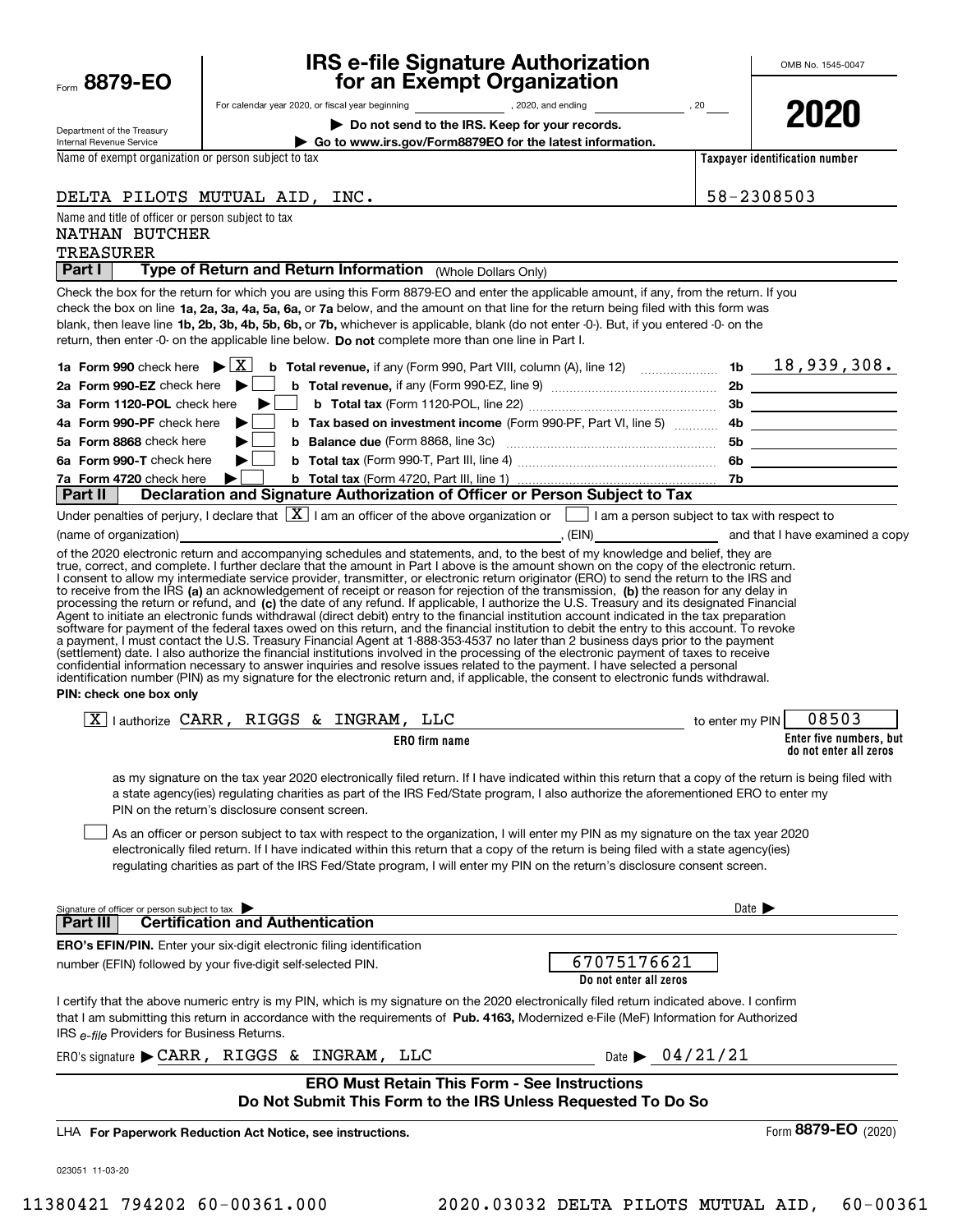| Form |  |
|------|--|
|------|--|

Department of the Treasury Internal Revenue Service

# **Return of Organization Exempt From Income Tax**

**Under section 501(c), 527, or 4947(a)(1) of the Internal Revenue Code (except private foundations) 2020**

**| Do not enter social security numbers on this form as it may be made public.**

**| Go to www.irs.gov/Form990 for instructions and the latest information. Inspection**



|                         |                         | A For the 2020 calendar year, or tax year beginning                                                                                                      | and ending |                                                     |                                                                |
|-------------------------|-------------------------|----------------------------------------------------------------------------------------------------------------------------------------------------------|------------|-----------------------------------------------------|----------------------------------------------------------------|
| В                       | Check if<br>applicable: | <b>C</b> Name of organization                                                                                                                            |            | D Employer identification number                    |                                                                |
|                         | Address<br>change       | DELTA PILOTS MUTUAL AID, INC.                                                                                                                            |            |                                                     |                                                                |
|                         | Name<br>change          | Doing business as                                                                                                                                        |            | 58-2308503                                          |                                                                |
|                         | Initial<br>return       | Number and street (or P.O. box if mail is not delivered to street address)                                                                               | Room/suite | E Telephone number                                  |                                                                |
|                         | Final<br>return/        | 100 HARTSFIELD CENTRE PKWY                                                                                                                               | 630        | $404 - 559 - 9421$                                  |                                                                |
|                         | termin-<br>ated         | City or town, state or province, country, and ZIP or foreign postal code                                                                                 |            | G Gross receipts \$                                 | 37,028,878.                                                    |
|                         | Amended<br>return       | 30354<br>ATLANTA, GA                                                                                                                                     |            | $H(a)$ is this a group return                       |                                                                |
|                         | Applica-<br>tion        | F Name and address of principal officer: NATHAN BUTCHER                                                                                                  |            | for subordinates?                                   | $\overline{\mathsf{Yes}\mathrel{\hspace{0.05cm}\mathbf{X}}$ No |
|                         | pending                 | SAME AS C ABOVE                                                                                                                                          |            | H(b) Are all subordinates included?   Yes           | No                                                             |
|                         |                         | 9<br>$501(c)(3)$ $\overline{X}$ 501(c) (<br>$\sqrt{\frac{1}{1}}$ (insert no.)<br>$4947(a)(1)$ or<br>Tax-exempt status:                                   | 527        |                                                     | If "No," attach a list. See instructions                       |
|                         |                         | J Website: WWW.DPMA.ORG                                                                                                                                  |            | $H(c)$ Group exemption number $\blacktriangleright$ |                                                                |
|                         |                         | K Form of organization: $X$ Corporation<br>Trust<br>Association<br>Other $\blacktriangleright$                                                           |            |                                                     | L Year of formation: $1996$ M State of legal domicile: GA      |
|                         | Part I                  | Summary                                                                                                                                                  |            |                                                     |                                                                |
|                         | 1.                      | Briefly describe the organization's mission or most significant activities: THE ORGANIZATION'S MISSION IS TO                                             |            |                                                     |                                                                |
|                         |                         | AFFORD FINANCIAL AID TO ITS MEMBERS IN THE EVENT OF A LOSS OF                                                                                            |            |                                                     |                                                                |
|                         | $\mathbf{2}$            | Check this box $\blacktriangleright$ $\Box$ if the organization discontinued its operations or disposed of more than 25% of its net assets.              |            |                                                     |                                                                |
|                         | 3                       | Number of voting members of the governing body (Part VI, line 1a)                                                                                        |            | 3                                                   | 9                                                              |
|                         | 4                       |                                                                                                                                                          |            | $\overline{4}$                                      | $\overline{9}$                                                 |
|                         | 5                       | Total number of individuals employed in calendar year 2020 (Part V, line 2a) manufacture of individuals employed in calendar year 2020 (Part V, line 2a) |            | 5                                                   | $\overline{5}$                                                 |
|                         | 6                       |                                                                                                                                                          |            | 6                                                   | $\overline{11}$                                                |
| Activities & Governance |                         |                                                                                                                                                          |            | 7a                                                  | $0$ .                                                          |
|                         |                         | <b>b</b> Net unrelated business taxable income from Form 990-T, Part I, line 11 <i>maching manageronana communional</i>                                  |            | 7b                                                  | 0.                                                             |
|                         |                         |                                                                                                                                                          |            | <b>Prior Year</b>                                   | <b>Current Year</b>                                            |
|                         | 8                       | Contributions and grants (Part VIII, line 1h)                                                                                                            |            | О.                                                  | 0.                                                             |
| Revenue                 | 9                       | Program service revenue (Part VIII, line 2g)                                                                                                             |            | 18,579,859.                                         | 19, 172, 047.                                                  |
|                         | 10                      |                                                                                                                                                          |            | 1,538,143.                                          | $-257,931.$                                                    |
|                         | 11                      | Other revenue (Part VIII, column (A), lines 5, 6d, 8c, 9c, 10c, and 11e)                                                                                 |            | 25, 218.                                            | $\overline{25}$ , 192.                                         |
|                         | 12                      | Total revenue - add lines 8 through 11 (must equal Part VIII, column (A), line 12)                                                                       |            | $\overline{20}$ , 143, 220.                         | 18,939,308.                                                    |
|                         | 13                      | Grants and similar amounts paid (Part IX, column (A), lines 1-3)                                                                                         |            | 0.                                                  | 0.                                                             |
|                         | 14                      | Benefits paid to or for members (Part IX, column (A), line 4)                                                                                            |            | 19, 365, 130.                                       | 23,518,455.                                                    |
|                         | 15                      | Salaries, other compensation, employee benefits (Part IX, column (A), lines 5-10)                                                                        |            | 432,733.                                            | 450, 295.                                                      |
| Expenses                |                         |                                                                                                                                                          |            | $0$ .                                               | 0.                                                             |
|                         |                         | <b>b</b> Total fundraising expenses (Part IX, column (D), line 25)<br>▶                                                                                  | $0 \cdot$  |                                                     |                                                                |
|                         |                         |                                                                                                                                                          |            | 1, 186, 185.                                        | 814,933.                                                       |
|                         | 18                      | Total expenses. Add lines 13-17 (must equal Part IX, column (A), line 25)                                                                                |            | 20,984,048.                                         | 24,783,683.                                                    |
|                         | 19                      |                                                                                                                                                          |            | $-840, 828.$                                        | $-5,844,375.$                                                  |
| äš                      |                         |                                                                                                                                                          |            | <b>Beginning of Current Year</b>                    | <b>End of Year</b>                                             |
| sets                    |                         | <b>20</b> Total assets (Part X, line 16)                                                                                                                 |            | 37,714,562.                                         | 35, 137, 037.                                                  |
|                         |                         | 21 Total liabilities (Part X, line 26)                                                                                                                   |            | 31, 315.                                            | 28,309.                                                        |
|                         | 22                      |                                                                                                                                                          |            | 37,683,247.                                         | 35,108,728.                                                    |
|                         | Part II                 | <b>Signature Block</b>                                                                                                                                   |            |                                                     |                                                                |

Under penalties of perjury, I declare that I have examined this return, including accompanying schedules and statements, and to the best of my knowledge and belief, it is true, correct, and complete. Declaration of preparer (other than officer) is based on all information of which preparer has any knowledge.

| Sign            | Signature of officer                                                            | Date                                  |
|-----------------|---------------------------------------------------------------------------------|---------------------------------------|
| Here            | NATHAN BUTCHER,<br><b>TREASURER</b>                                             |                                       |
|                 | Type or print name and title                                                    |                                       |
|                 | Preparer's signature<br>Print/Type preparer's name                              | Date<br><b>PTIN</b><br>Check          |
| Paid            | SMITH II<br>STANLEY<br>М<br>STANLEY M SMITH<br>II                               | P00319916<br>$04/21/21$ self-employed |
| Preparer        | RIGGS & INGRAM, LLC<br>$\mathcal{L}$ CARR,<br>Firm's name                       | Firm's EIN 372-1396621                |
| Use Only        | Firm's address > 4004 SUMMIT BLVD NE, SUITE 800                                 |                                       |
|                 | ATLANTA, GA 30319                                                               | Phone no. 770.394.8000                |
|                 | May the IRS discuss this return with the preparer shown above? See instructions | $\mathbf{X}$<br><b>No</b><br>Yes      |
| 032001 12-23-20 | LHA For Paperwork Reduction Act Notice, see the separate instructions.          | Form 990 (2020)                       |

SEE SCHEDULE O FOR ORGANIZATION MISSION STATEMENT CONTINUATION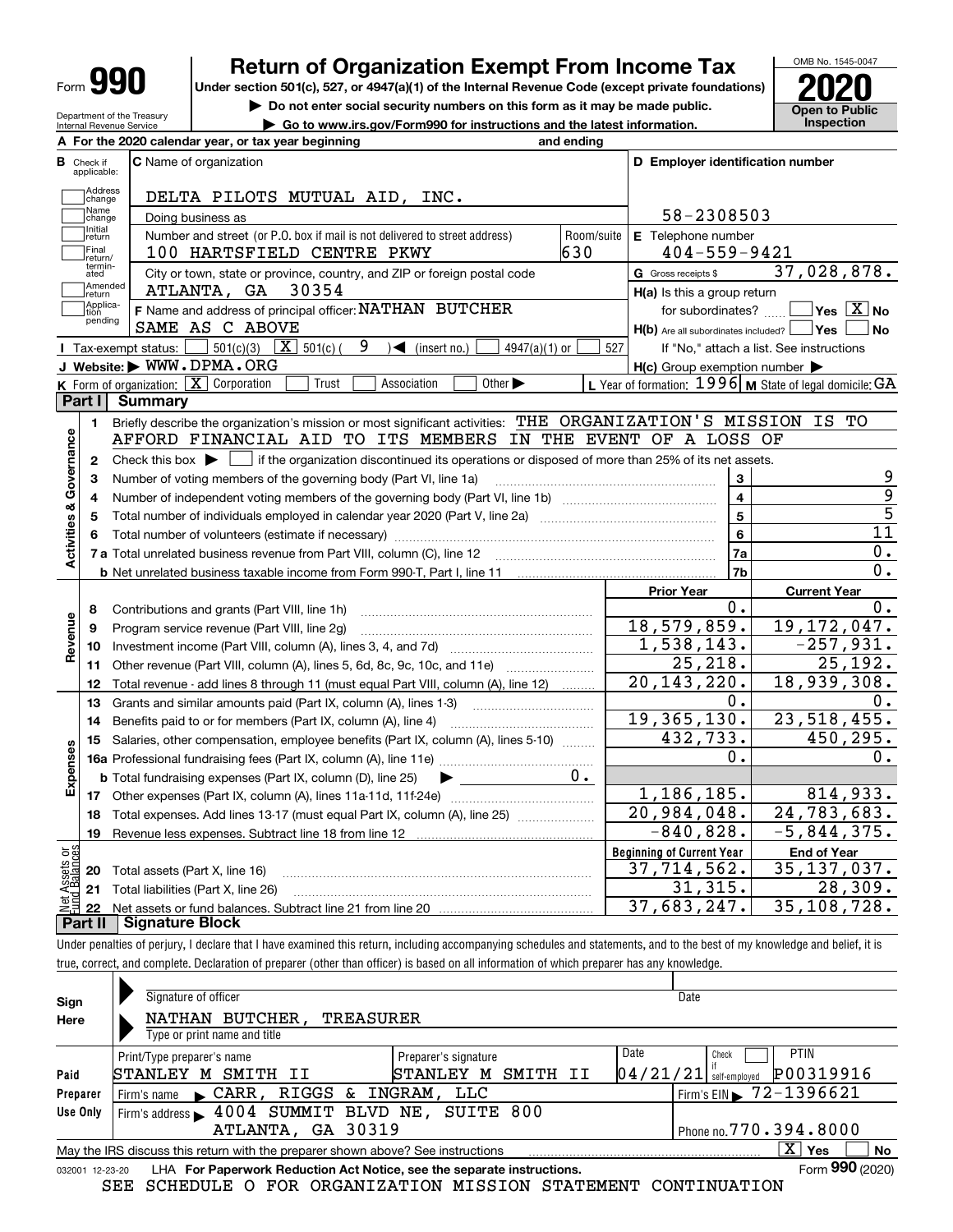|              | DELTA PILOTS MUTUAL AID, INC.<br>Form 990 (2020)                                                                                                                | 58-2308503<br>Page 2                                 |
|--------------|-----------------------------------------------------------------------------------------------------------------------------------------------------------------|------------------------------------------------------|
|              | <b>Statement of Program Service Accomplishments</b><br>Part III                                                                                                 |                                                      |
|              |                                                                                                                                                                 |                                                      |
| 1            | Briefly describe the organization's mission:<br>THE ORGANIZATION'S MISSION IS TO AFFORD FINANCIAL AID TO ITS MEMBERS                                            |                                                      |
|              | IN THE EVENT OF LOSS OF EARNINGS POWER THROUGH DEATH,                                                                                                           | DISABILITY OR                                        |
|              | SICKNESS OF A MEMBER WHILE EMPLOYED BY DELTA AIR LINES.                                                                                                         |                                                      |
|              |                                                                                                                                                                 |                                                      |
| $\mathbf{2}$ | Did the organization undertake any significant program services during the year which were not listed on the                                                    |                                                      |
|              | prior Form 990 or 990-EZ?                                                                                                                                       | $\sqrt{\mathsf{Yes}\ \boxed{\mathrm{X}}}$ No         |
|              | If "Yes," describe these new services on Schedule O.                                                                                                            | $\overline{\mathsf{Yes}}$ $\overline{\mathsf{X}}$ No |
| 3            | Did the organization cease conducting, or make significant changes in how it conducts, any program services?<br>If "Yes," describe these changes on Schedule O. |                                                      |
| 4            | Describe the organization's program service accomplishments for each of its three largest program services, as measured by expenses.                            |                                                      |
|              | Section 501(c)(3) and 501(c)(4) organizations are required to report the amount of grants and allocations to others, the total expenses, and                    |                                                      |
|              | revenue, if any, for each program service reported.                                                                                                             |                                                      |
| 4a           | ) (Expenses \$<br>including grants of \$<br>) (Revenue \$<br>(Code:                                                                                             |                                                      |
|              | THE ORGANIZATION PROVIDED DISABILITY PAYMENTS TO 784 OF ITS MEMBERS                                                                                             |                                                      |
|              | DURING 2020. IT PROVIDED DEATH BENEFITS TO THE BENEFICIARIES OF 21 OF<br>ITS MEMBERS DURING 2020.                                                               |                                                      |
|              |                                                                                                                                                                 |                                                      |
|              |                                                                                                                                                                 |                                                      |
|              |                                                                                                                                                                 |                                                      |
|              |                                                                                                                                                                 |                                                      |
|              |                                                                                                                                                                 |                                                      |
|              |                                                                                                                                                                 |                                                      |
|              |                                                                                                                                                                 |                                                      |
|              |                                                                                                                                                                 |                                                      |
|              |                                                                                                                                                                 |                                                      |
| 4b           | including grants of \$<br>) (Revenue \$<br>(Code: ) (Expenses \$                                                                                                | $\lambda$                                            |
|              |                                                                                                                                                                 |                                                      |
|              |                                                                                                                                                                 |                                                      |
|              |                                                                                                                                                                 |                                                      |
|              |                                                                                                                                                                 |                                                      |
|              |                                                                                                                                                                 |                                                      |
|              |                                                                                                                                                                 |                                                      |
|              |                                                                                                                                                                 |                                                      |
|              |                                                                                                                                                                 |                                                      |
|              |                                                                                                                                                                 |                                                      |
|              |                                                                                                                                                                 |                                                      |
|              |                                                                                                                                                                 |                                                      |
| 4c           | (Code: ) (Expenses \$<br>including grants of $$$                                                                                                                | $\overline{\phantom{a}}$<br>) (Revenue \$            |
|              |                                                                                                                                                                 |                                                      |
|              |                                                                                                                                                                 |                                                      |
|              |                                                                                                                                                                 |                                                      |
|              |                                                                                                                                                                 |                                                      |
|              |                                                                                                                                                                 |                                                      |
|              |                                                                                                                                                                 |                                                      |
|              |                                                                                                                                                                 |                                                      |
|              |                                                                                                                                                                 |                                                      |
|              |                                                                                                                                                                 |                                                      |
|              |                                                                                                                                                                 |                                                      |
| 4d           | Other program services (Describe on Schedule O.)                                                                                                                |                                                      |
|              | (Expenses \$<br>including grants of \$<br>Revenue \$                                                                                                            |                                                      |
| 4е           | Total program service expenses                                                                                                                                  |                                                      |
|              |                                                                                                                                                                 | Form 990 (2020)                                      |
|              | 032002 12-23-20                                                                                                                                                 |                                                      |
|              | 2                                                                                                                                                               |                                                      |

11380421 794202 60-00361.000 2020.03032 DELTA PILOTS MUTUAL AID, 60-00361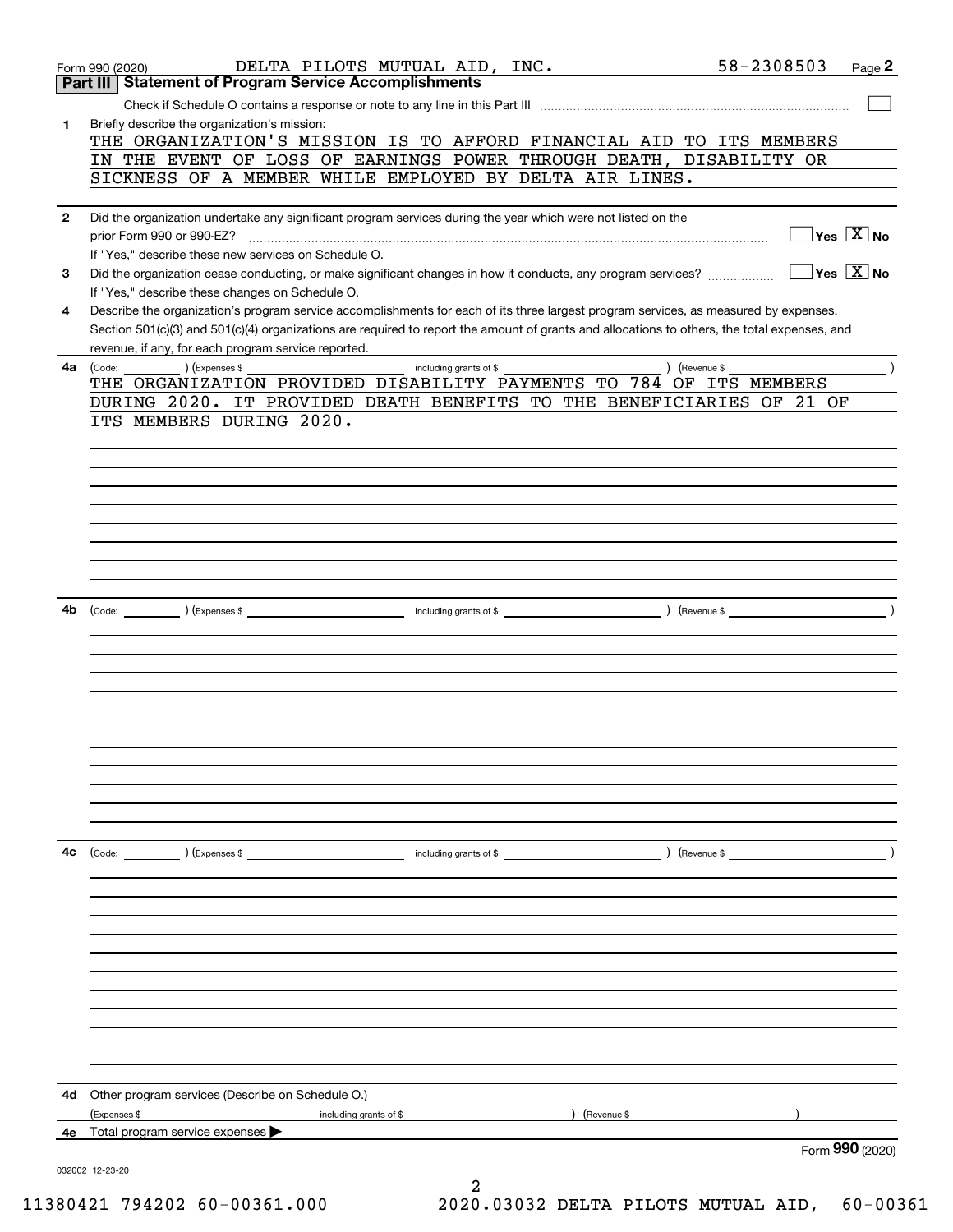|  | Form 990 (2020) |  |
|--|-----------------|--|

Form 990 (2020) Page **3Part IV Checklist of Required Schedules** DELTA PILOTS MUTUAL AID, INC. 58-2308503

|     |                                                                                                                                  |                 | Yes | No              |
|-----|----------------------------------------------------------------------------------------------------------------------------------|-----------------|-----|-----------------|
| 1   | Is the organization described in section $501(c)(3)$ or $4947(a)(1)$ (other than a private foundation)?                          |                 |     |                 |
|     |                                                                                                                                  | 1               |     | х               |
| 2   |                                                                                                                                  | $\overline{2}$  |     | $\mathbf X$     |
| 3   | Did the organization engage in direct or indirect political campaign activities on behalf of or in opposition to candidates for  |                 |     |                 |
|     |                                                                                                                                  | 3               |     | х               |
| 4   | Section 501(c)(3) organizations. Did the organization engage in lobbying activities, or have a section 501(h) election in effect |                 |     |                 |
|     |                                                                                                                                  | 4               |     |                 |
| 5   | Is the organization a section 501(c)(4), 501(c)(5), or 501(c)(6) organization that receives membership dues, assessments, or     |                 |     |                 |
|     |                                                                                                                                  | 5               |     | x               |
| 6   | Did the organization maintain any donor advised funds or any similar funds or accounts for which donors have the right to        |                 |     |                 |
|     | provide advice on the distribution or investment of amounts in such funds or accounts? If "Yes," complete Schedule D, Part I     | 6               |     | х               |
| 7   | Did the organization receive or hold a conservation easement, including easements to preserve open space,                        |                 |     |                 |
|     |                                                                                                                                  | $\overline{7}$  |     | х               |
| 8   | Did the organization maintain collections of works of art, historical treasures, or other similar assets? If "Yes," complete     |                 |     |                 |
|     |                                                                                                                                  | 8               |     | х               |
| 9   | Did the organization report an amount in Part X, line 21, for escrow or custodial account liability, serve as a custodian for    |                 |     |                 |
|     | amounts not listed in Part X; or provide credit counseling, debt management, credit repair, or debt negotiation services?        |                 |     |                 |
|     |                                                                                                                                  | 9               |     | х               |
| 10  | Did the organization, directly or through a related organization, hold assets in donor-restricted endowments                     |                 |     | x               |
|     |                                                                                                                                  | 10              |     |                 |
| 11  | If the organization's answer to any of the following questions is "Yes," then complete Schedule D, Parts VI, VII, VIII, IX, or X |                 |     |                 |
|     | as applicable.                                                                                                                   |                 |     |                 |
|     | a Did the organization report an amount for land, buildings, and equipment in Part X, line 10? If "Yes," complete Schedule D,    |                 | X   |                 |
|     |                                                                                                                                  | 11a             |     |                 |
|     | Did the organization report an amount for investments - other securities in Part X, line 12, that is 5% or more of its total     | 11 <sub>b</sub> |     | x               |
| c   | Did the organization report an amount for investments - program related in Part X, line 13, that is 5% or more of its total      |                 |     |                 |
|     |                                                                                                                                  | 11c             |     | x               |
|     | d Did the organization report an amount for other assets in Part X, line 15, that is 5% or more of its total assets reported in  |                 |     |                 |
|     |                                                                                                                                  | <b>11d</b>      |     | X               |
|     | e Did the organization report an amount for other liabilities in Part X, line 25? If "Yes," complete Schedule D, Part X          | 11e             |     | $\mathbf X$     |
|     | Did the organization's separate or consolidated financial statements for the tax year include a footnote that addresses          |                 |     |                 |
|     | the organization's liability for uncertain tax positions under FIN 48 (ASC 740)? If "Yes," complete Schedule D, Part X           | 11f             | Х   |                 |
|     | 12a Did the organization obtain separate, independent audited financial statements for the tax year? If "Yes," complete          |                 |     |                 |
|     |                                                                                                                                  | 12a             | X   |                 |
|     | <b>b</b> Was the organization included in consolidated, independent audited financial statements for the tax year?               |                 |     |                 |
|     | If "Yes," and if the organization answered "No" to line 12a, then completing Schedule D, Parts XI and XII is optional            | 12b             |     | ᅀ               |
| 13  |                                                                                                                                  | 13              |     | $\mathbf X$     |
| 14a | Did the organization maintain an office, employees, or agents outside of the United States?                                      | 14a             |     | X               |
| b   | Did the organization have aggregate revenues or expenses of more than \$10,000 from grantmaking, fundraising, business,          |                 |     |                 |
|     | investment, and program service activities outside the United States, or aggregate foreign investments valued at \$100,000       |                 |     |                 |
|     |                                                                                                                                  | 14b             |     | x               |
| 15  | Did the organization report on Part IX, column (A), line 3, more than \$5,000 of grants or other assistance to or for any        |                 |     |                 |
|     |                                                                                                                                  | 15              |     | x               |
| 16  | Did the organization report on Part IX, column (A), line 3, more than \$5,000 of aggregate grants or other assistance to         |                 |     |                 |
|     |                                                                                                                                  | 16              |     | x               |
| 17  | Did the organization report a total of more than \$15,000 of expenses for professional fundraising services on Part IX,          |                 |     |                 |
|     |                                                                                                                                  | 17              |     | x               |
| 18  | Did the organization report more than \$15,000 total of fundraising event gross income and contributions on Part VIII, lines     |                 |     |                 |
|     |                                                                                                                                  | 18              |     | x               |
| 19  | Did the organization report more than \$15,000 of gross income from gaming activities on Part VIII, line 9a? If "Yes."           |                 |     |                 |
|     |                                                                                                                                  | 19              |     | x               |
| 20a |                                                                                                                                  | <b>20a</b>      |     | х               |
| b   | If "Yes" to line 20a, did the organization attach a copy of its audited financial statements to this return?                     | 20 <sub>b</sub> |     |                 |
| 21  | Did the organization report more than \$5,000 of grants or other assistance to any domestic organization or                      |                 |     |                 |
|     |                                                                                                                                  | 21              |     | х               |
|     | 032003 12-23-20                                                                                                                  |                 |     | Form 990 (2020) |

3

032003 12-23-20

11380421 794202 60-00361.000 2020.03032 DELTA PILOTS MUTUAL AID, 60-00361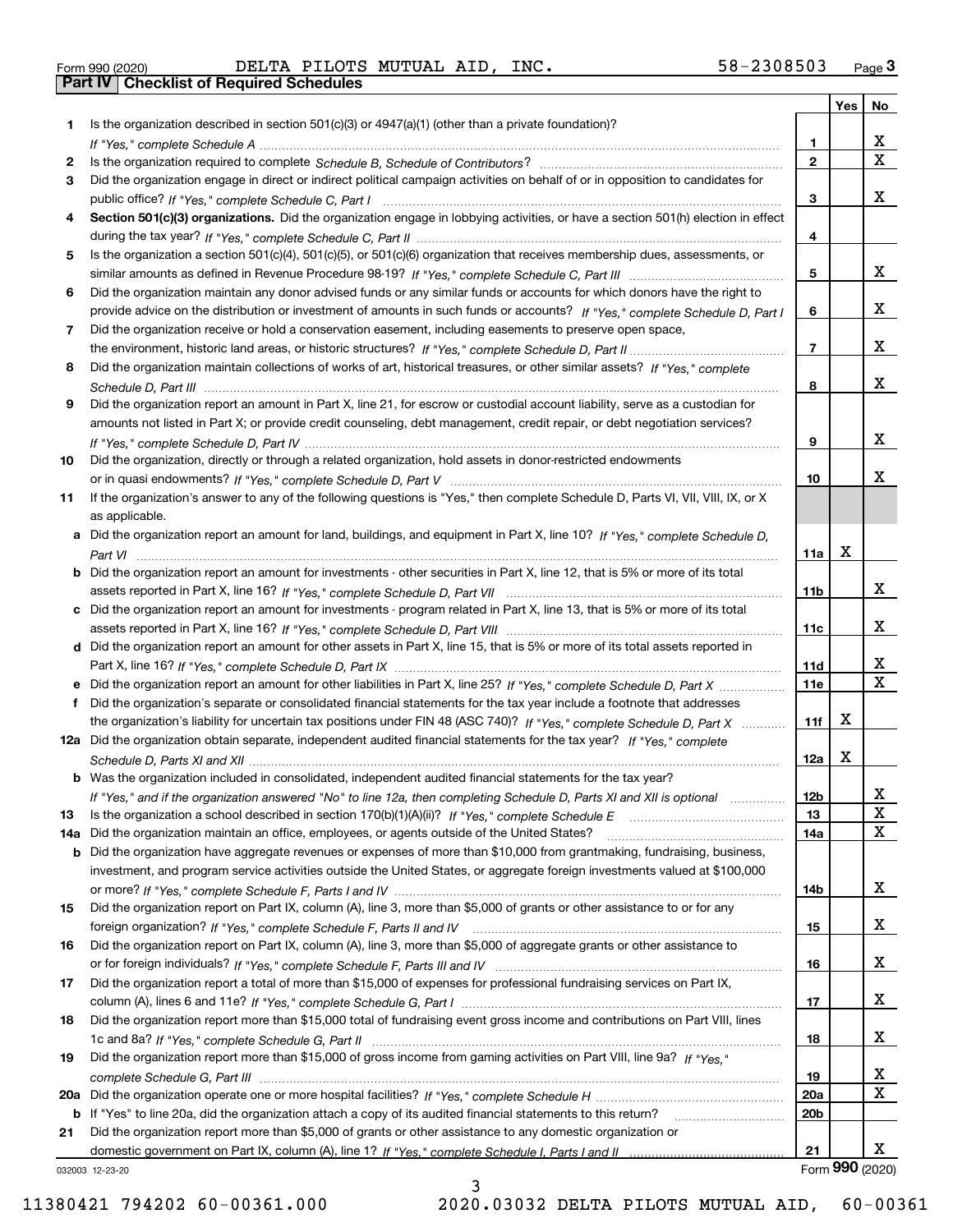|  | Form 990 (2020) |
|--|-----------------|
|  |                 |

Form 990 (2020) Page **4Part IV Checklist of Required Schedules** DELTA PILOTS MUTUAL AID, INC. 58-2308503

*(continued)*

|               |                                                                                                                                    |                 | Yes | No.             |
|---------------|------------------------------------------------------------------------------------------------------------------------------------|-----------------|-----|-----------------|
| 22            | Did the organization report more than \$5,000 of grants or other assistance to or for domestic individuals on                      |                 |     |                 |
|               |                                                                                                                                    | 22              |     | x               |
| 23            | Did the organization answer "Yes" to Part VII, Section A, line 3, 4, or 5 about compensation of the organization's current         |                 |     |                 |
|               | and former officers, directors, trustees, key employees, and highest compensated employees? If "Yes," complete                     |                 |     |                 |
|               | Schedule J                                                                                                                         | 23              |     | х               |
|               | 24a Did the organization have a tax-exempt bond issue with an outstanding principal amount of more than \$100,000 as of the        |                 |     |                 |
|               | last day of the year, that was issued after December 31, 2002? If "Yes," answer lines 24b through 24d and complete                 |                 |     |                 |
|               |                                                                                                                                    | 24a             |     | х               |
|               | <b>b</b> Did the organization invest any proceeds of tax-exempt bonds beyond a temporary period exception?                         | 24b             |     |                 |
|               | c Did the organization maintain an escrow account other than a refunding escrow at any time during the year to defease             |                 |     |                 |
|               |                                                                                                                                    | 24c             |     |                 |
|               |                                                                                                                                    |                 |     |                 |
|               |                                                                                                                                    | 24d             |     |                 |
|               | 25a Section 501(c)(3), 501(c)(4), and 501(c)(29) organizations. Did the organization engage in an excess benefit                   |                 |     |                 |
|               |                                                                                                                                    | 25a             |     |                 |
|               | b Is the organization aware that it engaged in an excess benefit transaction with a disqualified person in a prior year, and       |                 |     |                 |
|               | that the transaction has not been reported on any of the organization's prior Forms 990 or 990-EZ? If "Yes," complete              |                 |     |                 |
|               | Schedule L. Part I                                                                                                                 | 25b             |     |                 |
| 26            | Did the organization report any amount on Part X, line 5 or 22, for receivables from or payables to any current                    |                 |     |                 |
|               | or former officer, director, trustee, key employee, creator or founder, substantial contributor, or 35%                            |                 |     |                 |
|               | controlled entity or family member of any of these persons? If "Yes," complete Schedule L, Part II                                 | 26              |     | x               |
| 27            | Did the organization provide a grant or other assistance to any current or former officer, director, trustee, key employee,        |                 |     |                 |
|               | creator or founder, substantial contributor or employee thereof, a grant selection committee member, or to a 35% controlled        |                 |     |                 |
|               | entity (including an employee thereof) or family member of any of these persons? If "Yes," complete Schedule L, Part III           | 27              |     | x               |
| 28            | Was the organization a party to a business transaction with one of the following parties (see Schedule L, Part IV                  |                 |     |                 |
|               | instructions, for applicable filing thresholds, conditions, and exceptions):                                                       |                 |     |                 |
|               | a A current or former officer, director, trustee, key employee, creator or founder, or substantial contributor? If                 |                 |     |                 |
|               |                                                                                                                                    | 28a             |     | х               |
|               |                                                                                                                                    | 28 <sub>b</sub> |     | x               |
|               | c A 35% controlled entity of one or more individuals and/or organizations described in lines 28a or 28b? If                        |                 |     |                 |
|               |                                                                                                                                    | 28c             |     | х               |
| 29            |                                                                                                                                    | 29              |     | X               |
| 30            | Did the organization receive contributions of art, historical treasures, or other similar assets, or qualified conservation        |                 |     |                 |
|               |                                                                                                                                    | 30              |     | х               |
|               |                                                                                                                                    |                 |     | x               |
| 31            | Did the organization liquidate, terminate, or dissolve and cease operations? If "Yes," complete Schedule N, Part I                 | 31              |     |                 |
| 32            | Did the organization sell, exchange, dispose of, or transfer more than 25% of its net assets? If "Yes," complete                   |                 |     | х               |
|               | Schedule N. Part II                                                                                                                | 32              |     |                 |
| 33            | Did the organization own 100% of an entity disregarded as separate from the organization under Regulations                         |                 |     |                 |
|               |                                                                                                                                    | 33              |     | x               |
| 34            | Was the organization related to any tax-exempt or taxable entity? If "Yes," complete Schedule R, Part II, III, or IV, and          |                 |     |                 |
|               |                                                                                                                                    | 34              | х   |                 |
|               | 35a Did the organization have a controlled entity within the meaning of section 512(b)(13)?                                        | <b>35a</b>      |     | x               |
|               | <b>b</b> If "Yes" to line 35a, did the organization receive any payment from or engage in any transaction with a controlled entity |                 |     |                 |
|               |                                                                                                                                    | 35b             |     |                 |
| 36            | Section 501(c)(3) organizations. Did the organization make any transfers to an exempt non-charitable related organization?         |                 |     |                 |
|               |                                                                                                                                    | 36              |     |                 |
| 37            | Did the organization conduct more than 5% of its activities through an entity that is not a related organization                   |                 |     |                 |
|               | and that is treated as a partnership for federal income tax purposes? If "Yes," complete Schedule R, Part VI                       | 37              |     | x               |
| 38            | Did the organization complete Schedule O and provide explanations in Schedule O for Part VI, lines 11b and 19?                     |                 |     |                 |
|               | Note: All Form 990 filers are required to complete Schedule O                                                                      | 38              | х   |                 |
| <b>Part V</b> | <b>Statements Regarding Other IRS Filings and Tax Compliance</b>                                                                   |                 |     |                 |
|               | Check if Schedule O contains a response or note to any line in this Part V                                                         |                 |     |                 |
|               |                                                                                                                                    |                 | Yes | No              |
|               | 1a                                                                                                                                 |                 |     |                 |
|               | 0<br>1b                                                                                                                            |                 |     |                 |
|               | c Did the organization comply with backup withholding rules for reportable payments to vendors and reportable gaming               |                 |     |                 |
|               | (gambling) winnings to prize winners?                                                                                              | 1c              | х   |                 |
|               | 032004 12-23-20                                                                                                                    |                 |     | Form 990 (2020) |
|               | Δ                                                                                                                                  |                 |     |                 |

11380421 794202 60-00361.000 2020.03032 DELTA PILOTS MUTUAL AID, 60-00361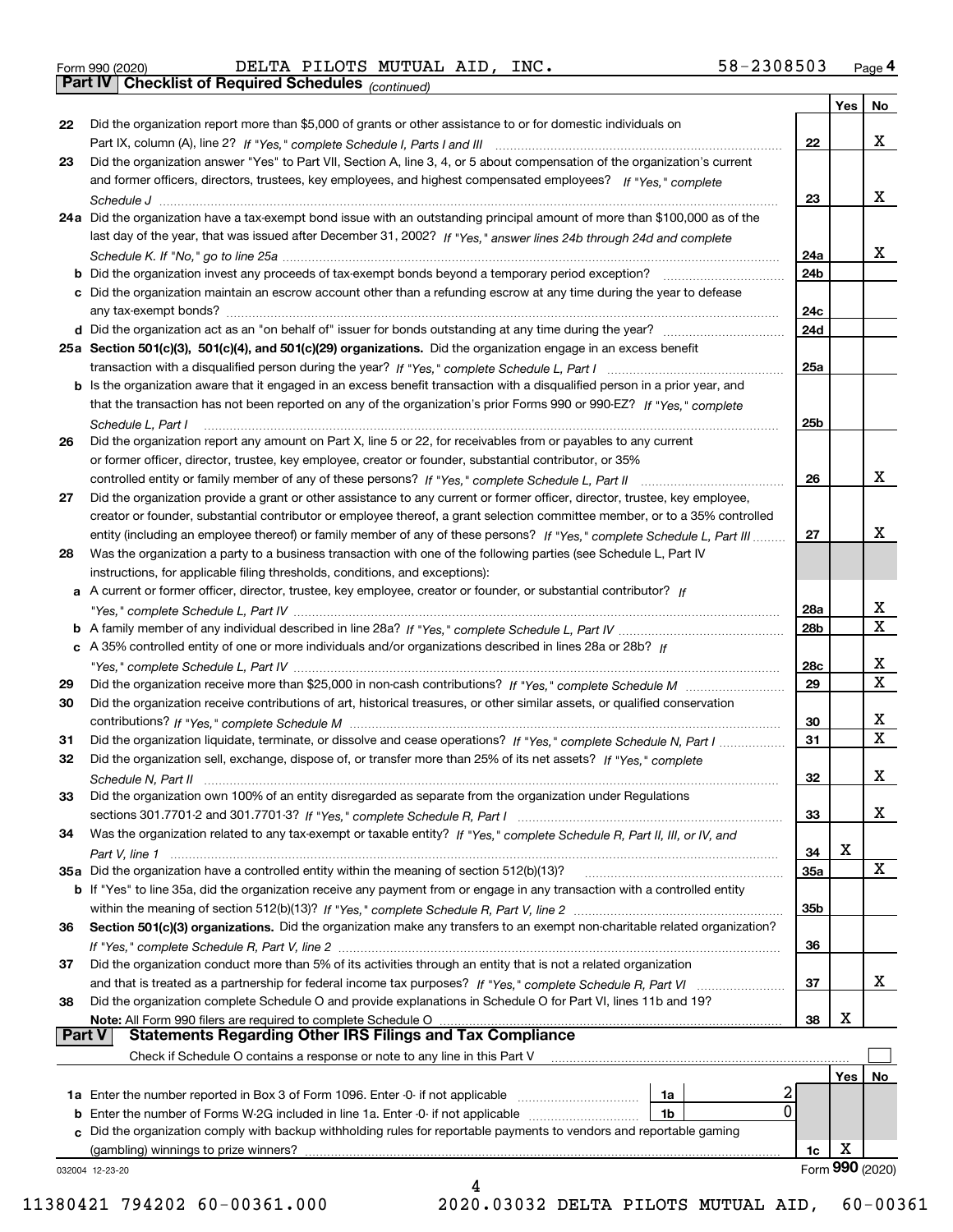|        | 58-2308503<br>DELTA PILOTS MUTUAL AID, INC.<br>Form 990 (2020)                                                                                  |                |     | Page 5                  |
|--------|-------------------------------------------------------------------------------------------------------------------------------------------------|----------------|-----|-------------------------|
| Part V | Statements Regarding Other IRS Filings and Tax Compliance (continued)                                                                           |                |     |                         |
|        |                                                                                                                                                 |                | Yes | No                      |
|        | 2a Enter the number of employees reported on Form W-3, Transmittal of Wage and Tax Statements,                                                  |                |     |                         |
|        | 5<br>filed for the calendar year ending with or within the year covered by this return<br>2a                                                    |                |     |                         |
| b      | If at least one is reported on line 2a, did the organization file all required federal employment tax returns?                                  | 2 <sub>b</sub> | X   |                         |
|        |                                                                                                                                                 |                |     |                         |
|        | 3a Did the organization have unrelated business gross income of \$1,000 or more during the year?                                                | 3a             |     | X                       |
| b      | If "Yes," has it filed a Form 990-T for this year? If "No" to line 3b, provide an explanation on Schedule O                                     | 3 <sub>b</sub> |     |                         |
|        | 4a At any time during the calendar year, did the organization have an interest in, or a signature or other authority over, a                    |                |     |                         |
|        | financial account in a foreign country (such as a bank account, securities account, or other financial account)?                                | 4a             |     | x                       |
|        | <b>b</b> If "Yes," enter the name of the foreign country $\blacktriangleright$                                                                  |                |     |                         |
|        | See instructions for filing requirements for FinCEN Form 114, Report of Foreign Bank and Financial Accounts (FBAR).                             |                |     |                         |
| 5a     |                                                                                                                                                 | 5a             |     | X                       |
| b      |                                                                                                                                                 | 5b             |     | $\overline{\mathbf{x}}$ |
| c      |                                                                                                                                                 | 5 <sub>c</sub> |     |                         |
|        | 6a Does the organization have annual gross receipts that are normally greater than \$100,000, and did the organization solicit                  |                |     |                         |
|        | any contributions that were not tax deductible as charitable contributions?                                                                     | 6a             |     | X.                      |
|        | <b>b</b> If "Yes," did the organization include with every solicitation an express statement that such contributions or gifts                   |                |     |                         |
|        | were not tax deductible?                                                                                                                        | 6b             |     |                         |
| 7      | Organizations that may receive deductible contributions under section 170(c).                                                                   |                |     |                         |
| a      | Did the organization receive a payment in excess of \$75 made partly as a contribution and partly for goods and services provided to the payor? | 7a             |     |                         |
| b      | If "Yes," did the organization notify the donor of the value of the goods or services provided?                                                 | 7b             |     |                         |
| c      | Did the organization sell, exchange, or otherwise dispose of tangible personal property for which it was required                               |                |     |                         |
|        |                                                                                                                                                 | 7c             |     |                         |
|        | d If "Yes," indicate the number of Forms 8282 filed during the year                                                                             |                |     |                         |
| е      | Did the organization receive any funds, directly or indirectly, to pay premiums on a personal benefit contract?                                 | 7e             |     |                         |
| f      | Did the organization, during the year, pay premiums, directly or indirectly, on a personal benefit contract?                                    | 7f             |     |                         |
| g      | If the organization received a contribution of qualified intellectual property, did the organization file Form 8899 as required?                | 7g             |     |                         |
| h      | If the organization received a contribution of cars, boats, airplanes, or other vehicles, did the organization file a Form 1098-C?              | 7h             |     |                         |
| 8      | Sponsoring organizations maintaining donor advised funds. Did a donor advised fund maintained by the                                            |                |     |                         |
|        | sponsoring organization have excess business holdings at any time during the year?                                                              | 8              |     |                         |
| 9      | Sponsoring organizations maintaining donor advised funds.                                                                                       |                |     |                         |
| a      | Did the sponsoring organization make any taxable distributions under section 4966?                                                              | 9a             |     |                         |
| b      | Did the sponsoring organization make a distribution to a donor, donor advisor, or related person?                                               | 9b             |     |                         |
| 10     | Section 501(c)(7) organizations. Enter:                                                                                                         |                |     |                         |
| a      | Initiation fees and capital contributions included on Part VIII, line 12 <i>manuarrouus</i> manuations of the late<br>10a                       |                |     |                         |
| b      | 10 <sub>b</sub><br>Gross receipts, included on Form 990, Part VIII, line 12, for public use of club facilities                                  |                |     |                         |
| 11     | Section 501(c)(12) organizations. Enter:                                                                                                        |                |     |                         |
| a      | 11a                                                                                                                                             |                |     |                         |

|     | <b>b</b> Gross income from other sources (Do not net amounts due or paid to other sources against                                                                                                                             |                 |     |   |
|-----|-------------------------------------------------------------------------------------------------------------------------------------------------------------------------------------------------------------------------------|-----------------|-----|---|
|     | amounts due or received from them.) And the state of the state of the state of the state of the state of the state of the state of the state of the state of the state of the state of the state of the state of the state of | 11 <sub>b</sub> |     |   |
|     | 12a Section 4947(a)(1) non-exempt charitable trusts. Is the organization filing Form 990 in lieu of Form 1041?                                                                                                                |                 | 12a |   |
| b   | If "Yes," enter the amount of tax-exempt interest received or accrued during the year                                                                                                                                         | 12b             |     |   |
| 13  | Section 501(c)(29) qualified nonprofit health insurance issuers.                                                                                                                                                              |                 |     |   |
|     | <b>a</b> Is the organization licensed to issue qualified health plans in more than one state?                                                                                                                                 |                 | 13а |   |
|     | Note: See the instructions for additional information the organization must report on Schedule O.                                                                                                                             |                 |     |   |
|     | <b>b</b> Enter the amount of reserves the organization is required to maintain by the states in which the                                                                                                                     |                 |     |   |
|     |                                                                                                                                                                                                                               | 13 <sub>b</sub> |     |   |
|     |                                                                                                                                                                                                                               | 13с             |     |   |
| 14a | Did the organization receive any payments for indoor tanning services during the tax year?                                                                                                                                    |                 | 14a | х |
|     |                                                                                                                                                                                                                               |                 | 14b |   |
| 15  | Is the organization subject to the section 4960 tax on payment(s) of more than \$1,000,000 in remuneration or                                                                                                                 |                 |     |   |
|     |                                                                                                                                                                                                                               |                 | 15  | Χ |
|     | If "Yes," see instructions and file Form 4720, Schedule N.                                                                                                                                                                    |                 |     |   |
| 16  | Is the organization an educational institution subject to the section 4968 excise tax on net investment income?                                                                                                               |                 | 16  | х |
|     | If "Yes," complete Form 4720, Schedule O.                                                                                                                                                                                     |                 |     |   |

Form (2020) **990**

032005 12-23-20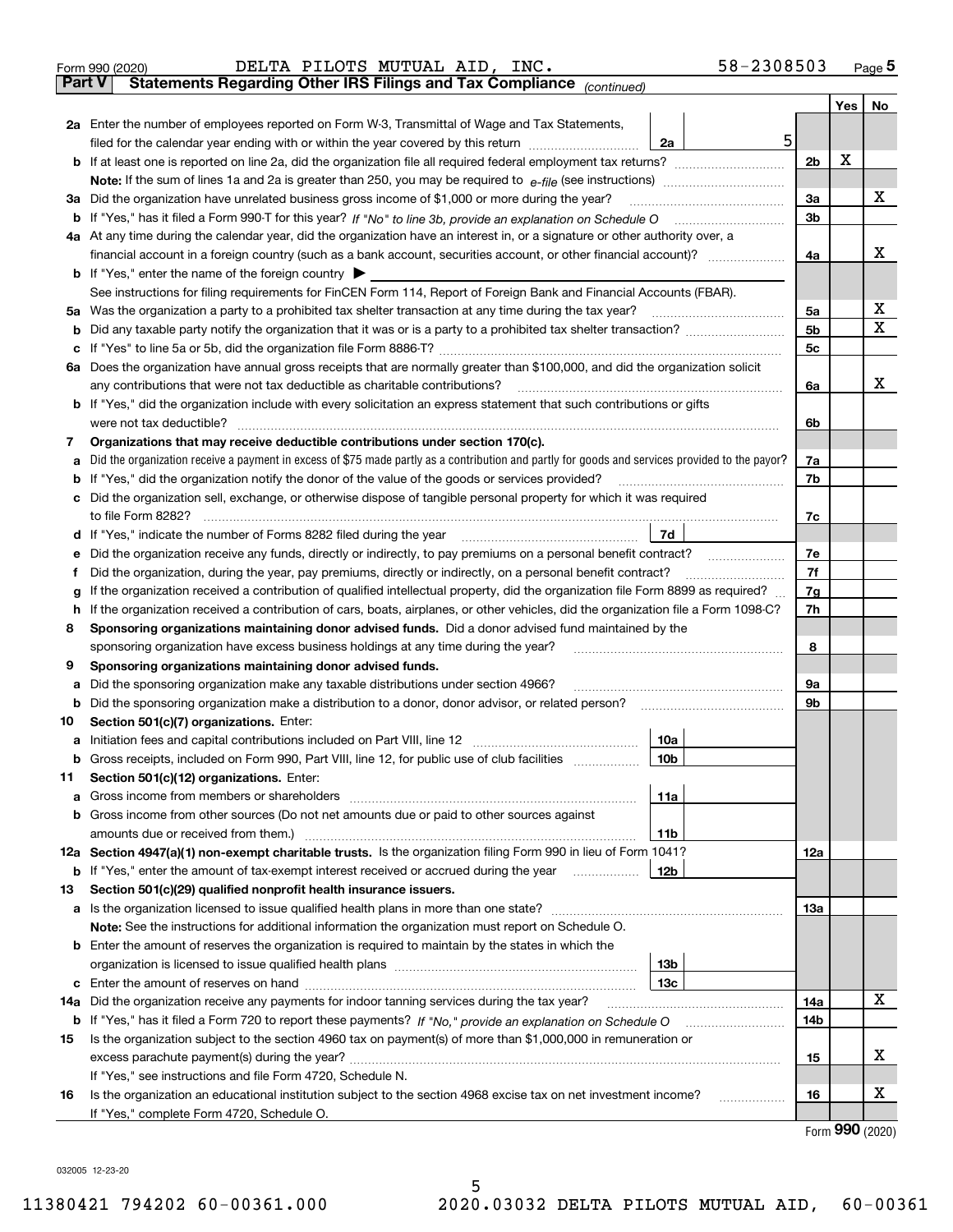|  | Form 990 (2020) |
|--|-----------------|
|  |                 |

Check if Schedule O contains a response or note to any line in this Part VI

 $\boxed{\text{X}}$ 

| Form 990 (2020) |  | DELTA PILOTS MUTUAL AID, INC. |  | $58 - 2308503$ Page 6                                                                                                              |  |
|-----------------|--|-------------------------------|--|------------------------------------------------------------------------------------------------------------------------------------|--|
|                 |  |                               |  | <b>Part VI Governance, Management, and Disclosure</b> For each "Yes" response to lines 2 through 7b below, and for a "No" response |  |

*to line 8a, 8b, or 10b below, describe the circumstances, processes, or changes on Schedule O. See instructions.*

|     |                                                                                                                                                  |                 | Yes                     | No                      |
|-----|--------------------------------------------------------------------------------------------------------------------------------------------------|-----------------|-------------------------|-------------------------|
|     | 9<br><b>1a</b> Enter the number of voting members of the governing body at the end of the tax year<br>1a                                         |                 |                         |                         |
|     | If there are material differences in voting rights among members of the governing body, or if the governing                                      |                 |                         |                         |
|     | body delegated broad authority to an executive committee or similar committee, explain on Schedule O.                                            |                 |                         |                         |
| b   | 9<br>Enter the number of voting members included on line 1a, above, who are independent<br>1b                                                    |                 |                         |                         |
| 2   | Did any officer, director, trustee, or key employee have a family relationship or a business relationship with any other                         |                 |                         |                         |
|     | officer, director, trustee, or key employee?                                                                                                     | $\mathbf{2}$    |                         | X                       |
| з   | Did the organization delegate control over management duties customarily performed by or under the direct supervision                            |                 |                         |                         |
|     |                                                                                                                                                  | 3               |                         | $\frac{X}{X}$           |
| 4   | Did the organization make any significant changes to its governing documents since the prior Form 990 was filed?                                 | 4               |                         |                         |
| 5   |                                                                                                                                                  | 5               |                         | $\overline{\mathbf{x}}$ |
| 6   | Did the organization have members or stockholders?                                                                                               | 6               | $\mathbf X$             |                         |
| 7a  | Did the organization have members, stockholders, or other persons who had the power to elect or appoint one or                                   |                 |                         |                         |
|     |                                                                                                                                                  | 7a              |                         | х                       |
|     | b Are any governance decisions of the organization reserved to (or subject to approval by) members, stockholders, or                             |                 |                         |                         |
|     | persons other than the governing body?                                                                                                           | 7b              |                         | х                       |
| 8   | Did the organization contemporaneously document the meetings held or written actions undertaken during the year by the following:                |                 |                         |                         |
|     |                                                                                                                                                  | 8a              | х                       |                         |
|     |                                                                                                                                                  | 8b              | $\mathbf X$             |                         |
| 9   | Is there any officer, director, trustee, or key employee listed in Part VII, Section A, who cannot be reached at the                             |                 |                         |                         |
|     |                                                                                                                                                  | 9               |                         | x                       |
|     | Section B. Policies (This Section B requests information about policies not required by the Internal Revenue Code.)                              |                 |                         |                         |
|     |                                                                                                                                                  |                 | Yes                     | No                      |
|     |                                                                                                                                                  | 10a             |                         | $\mathbf X$             |
|     | b If "Yes," did the organization have written policies and procedures governing the activities of such chapters, affiliates,                     |                 |                         |                         |
|     |                                                                                                                                                  |                 |                         |                         |
|     | and branches to ensure their operations are consistent with the organization's exempt purposes?                                                  | 10 <sub>b</sub> | X                       |                         |
|     | 11a Has the organization provided a complete copy of this Form 990 to all members of its governing body before filing the form?                  | 11a             |                         |                         |
|     | <b>b</b> Describe in Schedule O the process, if any, used by the organization to review this Form 990.                                           |                 |                         |                         |
| 12a |                                                                                                                                                  | 12a             | X<br>$\mathbf x$        |                         |
| b   |                                                                                                                                                  | 12 <sub>b</sub> |                         |                         |
|     | c Did the organization regularly and consistently monitor and enforce compliance with the policy? If "Yes," describe                             |                 |                         |                         |
|     | in Schedule O how this was done www.communication.com/www.communications.com/www.communications.com/                                             | 12c             | X                       |                         |
| 13  | Did the organization have a written whistleblower policy?                                                                                        | 13              | $\overline{\mathbf{x}}$ |                         |
| 14  |                                                                                                                                                  | 14              | $\mathbf x$             |                         |
| 15  | Did the process for determining compensation of the following persons include a review and approval by independent                               |                 |                         |                         |
|     | persons, comparability data, and contemporaneous substantiation of the deliberation and decision?                                                |                 |                         |                         |
|     | The organization's CEO, Executive Director, or top management official [11] [12] manumerror contractions contr                                   | 15a             | $\mathbf X$             |                         |
|     | <b>b</b> Other officers or key employees of the organization                                                                                     | 15b             | X                       |                         |
|     | If "Yes" to line 15a or 15b, describe the process in Schedule O (see instructions).                                                              |                 |                         |                         |
|     | 16a Did the organization invest in, contribute assets to, or participate in a joint venture or similar arrangement with a                        |                 |                         |                         |
|     | taxable entity during the year?                                                                                                                  | 16a             |                         | х                       |
|     | b If "Yes," did the organization follow a written policy or procedure requiring the organization to evaluate its participation                   |                 |                         |                         |
|     | in joint venture arrangements under applicable federal tax law, and take steps to safeguard the organization's                                   |                 |                         |                         |
|     |                                                                                                                                                  | 16b             |                         |                         |
|     | <b>Section C. Disclosure</b>                                                                                                                     |                 |                         |                         |
| 17  | List the states with which a copy of this Form 990 is required to be filed $\blacktriangleright$ GA                                              |                 |                         |                         |
| 18  | Section 6104 requires an organization to make its Forms 1023 (1024 or 1024-A, if applicable), 990, and 990-T (Section 501(c)(3)s only) available |                 |                         |                         |
|     | for public inspection. Indicate how you made these available. Check all that apply.                                                              |                 |                         |                         |
|     | $X$ Upon request<br>$\mid$ $\rm X \mid$ Own website<br>$X$ Another's website<br>Other (explain on Schedule O)                                    |                 |                         |                         |
| 19  | Describe on Schedule O whether (and if so, how) the organization made its governing documents, conflict of interest policy, and financial        |                 |                         |                         |
|     | statements available to the public during the tax year.                                                                                          |                 |                         |                         |
| 20  | State the name, address, and telephone number of the person who possesses the organization's books and records                                   |                 |                         |                         |
|     | KATHRYN NUTTING - 404-559-9421                                                                                                                   |                 |                         |                         |
|     | SUITE 630, ATLANTA, GA<br>30354<br>100 HARTSFIELD CENTRE PARKWAY,                                                                                |                 |                         |                         |
|     |                                                                                                                                                  |                 | Form 990 (2020)         |                         |
|     | 032006 12-23-20                                                                                                                                  |                 |                         |                         |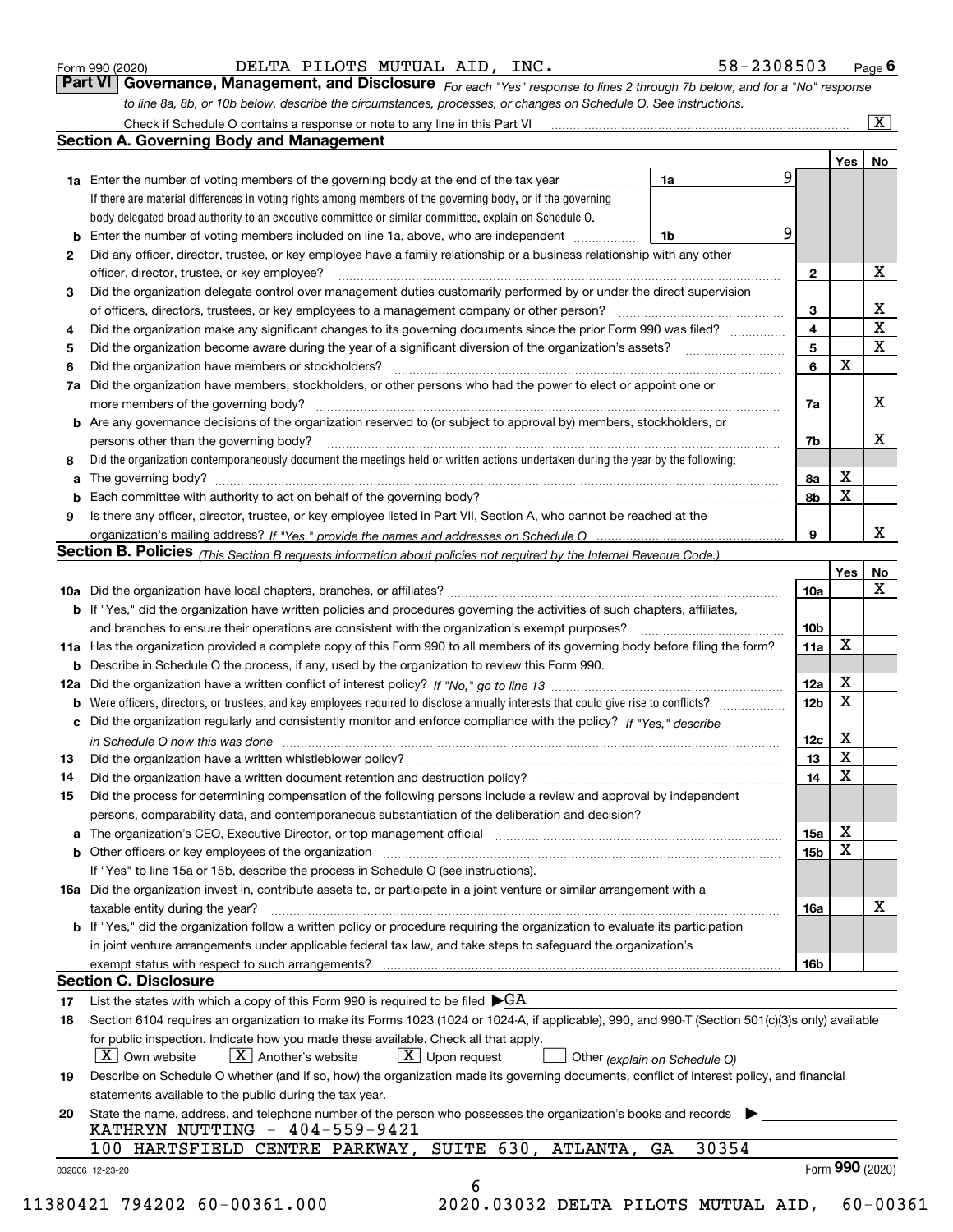$\mathcal{L}^{\text{max}}$ 

| Form 990 (2020) |                                               | DELTA PILOTS MUTUAL AID, INC. |  | 58-2308503                                                                                 | Page 7 |
|-----------------|-----------------------------------------------|-------------------------------|--|--------------------------------------------------------------------------------------------|--------|
|                 |                                               |                               |  | Part VII Compensation of Officers, Directors, Trustees, Key Employees, Highest Compensated |        |
|                 | <b>Employees, and Independent Contractors</b> |                               |  |                                                                                            |        |

Check if Schedule O contains a response or note to any line in this Part VII

**Section A. Officers, Directors, Trustees, Key Employees, and Highest Compensated Employees**

**1a**  Complete this table for all persons required to be listed. Report compensation for the calendar year ending with or within the organization's tax year. **•** List all of the organization's current officers, directors, trustees (whether individuals or organizations), regardless of amount of compensation.

Enter -0- in columns (D), (E), and (F) if no compensation was paid.

 $\bullet$  List all of the organization's  $\,$ current key employees, if any. See instructions for definition of "key employee."

**•** List the organization's five current highest compensated employees (other than an officer, director, trustee, or key employee) who received reportable compensation (Box 5 of Form W-2 and/or Box 7 of Form 1099-MISC) of more than \$100,000 from the organization and any related organizations.

**•** List all of the organization's former officers, key employees, and highest compensated employees who received more than \$100,000 of reportable compensation from the organization and any related organizations.

**former directors or trustees**  ¥ List all of the organization's that received, in the capacity as a former director or trustee of the organization, more than \$10,000 of reportable compensation from the organization and any related organizations.

See instructions for the order in which to list the persons above.

Check this box if neither the organization nor any related organization compensated any current officer, director, or trustee.  $\mathcal{L}^{\text{max}}$ 

| (A)                         | (B)            |                                         |                                 | (C)                     |              |                                  |        | (D)             | (E)             | (F)            |
|-----------------------------|----------------|-----------------------------------------|---------------------------------|-------------------------|--------------|----------------------------------|--------|-----------------|-----------------|----------------|
| Name and title              | Average        | Position<br>(do not check more than one |                                 |                         |              |                                  |        | Reportable      | Reportable      | Estimated      |
|                             | hours per      |                                         | box, unless person is both an   |                         |              |                                  |        | compensation    | compensation    | amount of      |
|                             | week           |                                         | officer and a director/trustee) |                         |              |                                  |        | from            | from related    | other          |
|                             | (list any      |                                         |                                 |                         |              |                                  |        | the             | organizations   | compensation   |
|                             | hours for      |                                         |                                 |                         |              |                                  |        | organization    | (W-2/1099-MISC) | from the       |
|                             | related        |                                         |                                 |                         |              |                                  |        | (W-2/1099-MISC) |                 | organization   |
|                             | organizations  |                                         |                                 |                         |              |                                  |        |                 |                 | and related    |
|                             | below<br>line) | Individual trustee or director          | Institutional trustee           | Officer                 | Key employee | Highest compensated<br> employee | Former |                 |                 | organizations  |
| STEVE BRUCE<br>(1)          | 18.00          |                                         |                                 |                         |              |                                  |        |                 |                 |                |
| <b>CHAIR</b>                |                | $\mathbf x$                             |                                 | $\mathbf X$             |              |                                  |        | 0.              | $\mathbf 0$ .   | 0.             |
| (2)<br>GARY DICKINSON       | 8.00           |                                         |                                 |                         |              |                                  |        |                 |                 |                |
| VICE CHAIR                  |                | X                                       |                                 | $\mathbf X$             |              |                                  |        | 0.              | $\mathbf 0$ .   | $0_{.}$        |
| NATHAN BUTCHER<br>(3)       | 6.00           |                                         |                                 |                         |              |                                  |        |                 |                 |                |
| <b>TREASURER</b>            |                | $\mathbf X$                             |                                 | $\mathbf X$             |              |                                  |        | 0.              | 0.              | $0_{.}$        |
| MARK O'BRIEN<br>(4)         | 6.00           |                                         |                                 |                         |              |                                  |        |                 |                 |                |
| ASSISTANT TREASURER         |                | $\overline{\textbf{X}}$                 |                                 | $\rm X$                 |              |                                  |        | 0.              | $\mathbf 0$ .   | $0_{.}$        |
| <b>LINDSEY BURNS</b><br>(5) | 8.00           |                                         |                                 |                         |              |                                  |        |                 |                 |                |
| <b>SECRETARY</b>            |                | $\rm X$                                 |                                 | $\mathbf X$             |              |                                  |        | $0$ .           | $\mathbf 0$ .   | $\mathbf 0$ .  |
| <b>JARET EARLEY</b><br>(6)  | 8.00           |                                         |                                 |                         |              |                                  |        |                 |                 |                |
| <b>TRUSTEE</b>              |                | $\overline{\mathbf{X}}$                 |                                 |                         |              |                                  |        | 0.              | $\mathbf 0$ .   | $\mathbf 0$ .  |
| (7)<br>CHRISTY HOLLIDAY     | 8.00           |                                         |                                 |                         |              |                                  |        |                 |                 |                |
| <b>TRUSTEE</b>              |                | X                                       |                                 |                         |              |                                  |        | 0.              | 0.              | $\mathbf 0$ .  |
| RICK LEHLE<br>(8)           | 8.00           |                                         |                                 |                         |              |                                  |        |                 |                 |                |
| <b>TRUSTEE</b>              |                | $\overline{\textbf{X}}$                 |                                 |                         |              |                                  |        | 0.              | $\mathbf 0$ .   | 0.             |
| <b>JUDE VICK</b><br>(9)     | 20.00          |                                         |                                 |                         |              |                                  |        |                 |                 |                |
| TRUSTEE                     |                | $\rm X$                                 |                                 |                         |              |                                  |        | 0.              | $\mathbf 0$ .   | 0.             |
| (10) KATHRYN NUTTING        | 40.00          |                                         |                                 |                         |              |                                  |        |                 |                 |                |
| EXECUTIVE DIRECTOR          |                |                                         |                                 | $\overline{\mathbf{X}}$ |              |                                  |        | 126,570.        | 0.              | 8,457.         |
|                             |                |                                         |                                 |                         |              |                                  |        |                 |                 |                |
|                             |                |                                         |                                 |                         |              |                                  |        |                 |                 |                |
|                             |                |                                         |                                 |                         |              |                                  |        |                 |                 |                |
|                             |                |                                         |                                 |                         |              |                                  |        |                 |                 |                |
|                             |                |                                         |                                 |                         |              |                                  |        |                 |                 |                |
|                             |                |                                         |                                 |                         |              |                                  |        |                 |                 |                |
|                             |                |                                         |                                 |                         |              |                                  |        |                 |                 |                |
|                             |                |                                         |                                 |                         |              |                                  |        |                 |                 |                |
|                             |                |                                         |                                 |                         |              |                                  |        |                 |                 |                |
|                             |                |                                         |                                 |                         |              |                                  |        |                 |                 |                |
|                             |                |                                         |                                 |                         |              |                                  |        |                 |                 |                |
|                             |                |                                         |                                 |                         |              |                                  |        |                 |                 | $\overline{2}$ |

7

032007 12-23-20

Form (2020) **990**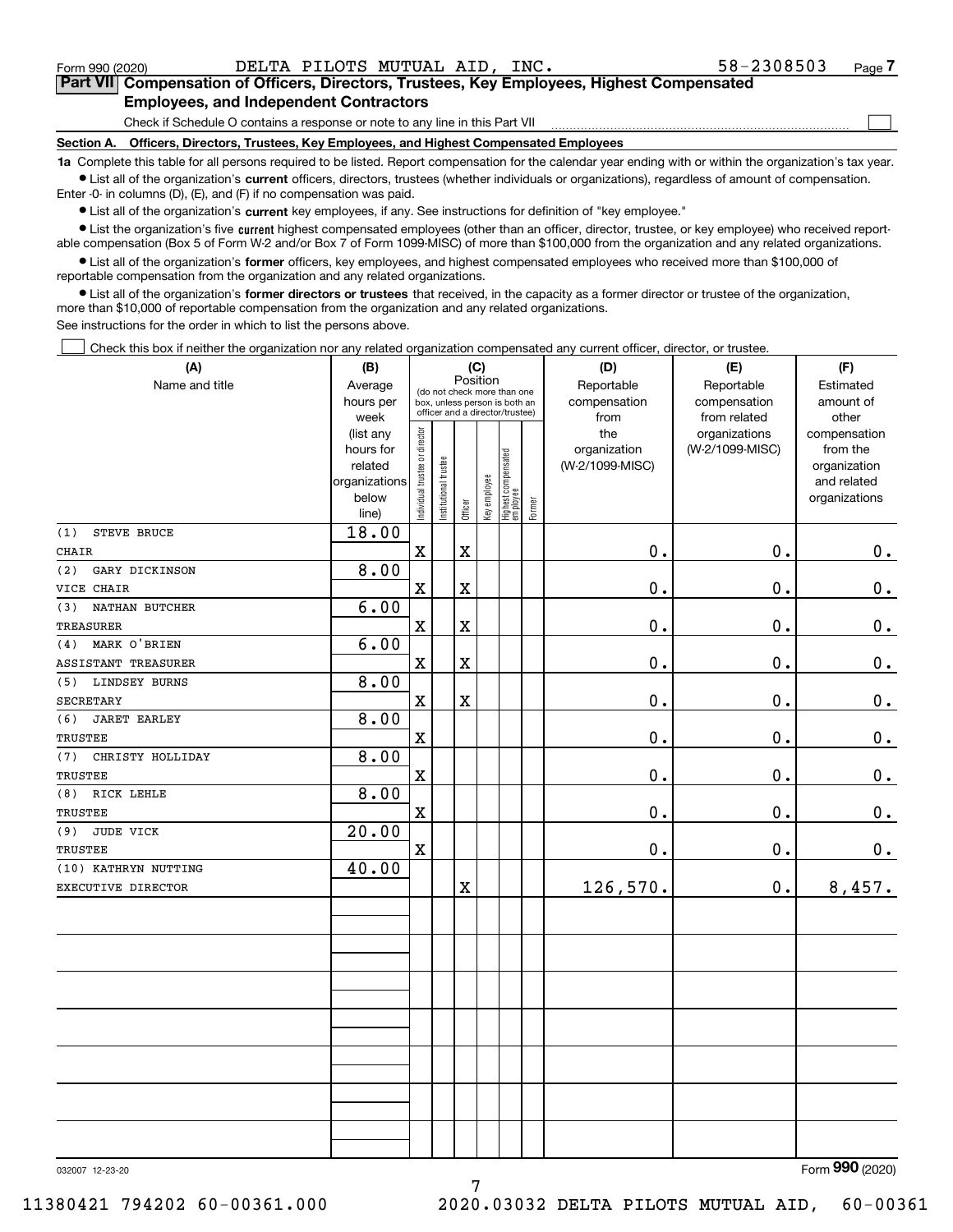|   | DELTA PILOTS MUTUAL AID, INC.<br>Form 990 (2020)                                                                                                                                                                                                                            |                                                                      |                                |                       |                 |              |                                                                                                 |        |                                           | 58-2308503                                        |                                                          |   |                                                                          | Page 8 |
|---|-----------------------------------------------------------------------------------------------------------------------------------------------------------------------------------------------------------------------------------------------------------------------------|----------------------------------------------------------------------|--------------------------------|-----------------------|-----------------|--------------|-------------------------------------------------------------------------------------------------|--------|-------------------------------------------|---------------------------------------------------|----------------------------------------------------------|---|--------------------------------------------------------------------------|--------|
|   | Part VII <br>Section A. Officers, Directors, Trustees, Key Employees, and Highest Compensated Employees (continued)                                                                                                                                                         |                                                                      |                                |                       |                 |              |                                                                                                 |        |                                           |                                                   |                                                          |   |                                                                          |        |
|   | (A)<br>Name and title                                                                                                                                                                                                                                                       | (B)<br>Average<br>hours per<br>week                                  |                                |                       | (C)<br>Position |              | (do not check more than one<br>box, unless person is both an<br>officer and a director/trustee) |        | (D)<br>Reportable<br>compensation<br>from | (E)<br>Reportable<br>compensation<br>from related |                                                          |   | (F)<br>Estimated<br>amount of<br>other                                   |        |
|   |                                                                                                                                                                                                                                                                             | (list any<br>hours for<br>related<br>organizations<br>below<br>line) | Individual trustee or director | Institutional trustee | Officer         | key employee | Highest compensated<br>  employee                                                               | Former | the<br>organization<br>(W-2/1099-MISC)    | organizations<br>(W-2/1099-MISC)                  |                                                          |   | compensation<br>from the<br>organization<br>and related<br>organizations |        |
|   |                                                                                                                                                                                                                                                                             |                                                                      |                                |                       |                 |              |                                                                                                 |        |                                           |                                                   |                                                          |   |                                                                          |        |
|   |                                                                                                                                                                                                                                                                             |                                                                      |                                |                       |                 |              |                                                                                                 |        |                                           |                                                   |                                                          |   |                                                                          |        |
|   |                                                                                                                                                                                                                                                                             |                                                                      |                                |                       |                 |              |                                                                                                 |        |                                           |                                                   |                                                          |   |                                                                          |        |
|   |                                                                                                                                                                                                                                                                             |                                                                      |                                |                       |                 |              |                                                                                                 |        |                                           |                                                   |                                                          |   |                                                                          |        |
|   |                                                                                                                                                                                                                                                                             |                                                                      |                                |                       |                 |              |                                                                                                 |        |                                           |                                                   |                                                          |   |                                                                          |        |
|   |                                                                                                                                                                                                                                                                             |                                                                      |                                |                       |                 |              |                                                                                                 |        |                                           |                                                   |                                                          |   |                                                                          |        |
|   |                                                                                                                                                                                                                                                                             |                                                                      |                                |                       |                 |              |                                                                                                 |        |                                           |                                                   |                                                          |   |                                                                          |        |
|   |                                                                                                                                                                                                                                                                             |                                                                      |                                |                       |                 |              |                                                                                                 |        | 126,570.                                  |                                                   | 0.                                                       |   | 8,457.                                                                   |        |
|   | 1b Subtotal<br>c Total from continuation sheets to Part VII, Section A                                                                                                                                                                                                      |                                                                      |                                |                       |                 |              |                                                                                                 |        | 0.<br>126, 570.                           |                                                   | $\overline{\mathbf{0}}$ .<br>$\overline{\mathfrak{0}}$ . |   | 8,457.                                                                   | $0$ .  |
| 2 | Total number of individuals (including but not limited to those listed above) who received more than \$100,000 of reportable<br>compensation from the organization $\blacktriangleright$                                                                                    |                                                                      |                                |                       |                 |              |                                                                                                 |        |                                           |                                                   |                                                          |   |                                                                          |        |
| з | Did the organization list any former officer, director, trustee, key employee, or highest compensated employee on                                                                                                                                                           |                                                                      |                                |                       |                 |              |                                                                                                 |        |                                           |                                                   |                                                          |   | Yes                                                                      | No     |
| 4 | line 1a? If "Yes," complete Schedule J for such individual manufactured contained and the 1a? If "Yes," complete Schedule J for such individual<br>For any individual listed on line 1a, is the sum of reportable compensation and other compensation from the organization |                                                                      |                                |                       |                 |              |                                                                                                 |        |                                           |                                                   |                                                          | 3 |                                                                          | х      |
| 5 | Did any person listed on line 1a receive or accrue compensation from any unrelated organization or individual for services                                                                                                                                                  |                                                                      |                                |                       |                 |              |                                                                                                 |        |                                           |                                                   |                                                          | 4 |                                                                          | х      |
|   | <b>Section B. Independent Contractors</b>                                                                                                                                                                                                                                   |                                                                      |                                |                       |                 |              |                                                                                                 |        |                                           |                                                   |                                                          | 5 |                                                                          | X      |
| 1 | Complete this table for your five highest compensated independent contractors that received more than \$100,000 of compensation from<br>the organization. Report compensation for the calendar year ending with or within the organization's tax year.                      |                                                                      |                                |                       |                 |              |                                                                                                 |        |                                           |                                                   |                                                          |   |                                                                          |        |
|   | (A)<br>Name and business address                                                                                                                                                                                                                                            |                                                                      |                                | <b>NONE</b>           |                 |              |                                                                                                 |        | (B)<br>Description of services            |                                                   |                                                          |   | (C)<br>Compensation                                                      |        |
|   |                                                                                                                                                                                                                                                                             |                                                                      |                                |                       |                 |              |                                                                                                 |        |                                           |                                                   |                                                          |   |                                                                          |        |
|   |                                                                                                                                                                                                                                                                             |                                                                      |                                |                       |                 |              |                                                                                                 |        |                                           |                                                   |                                                          |   |                                                                          |        |
|   |                                                                                                                                                                                                                                                                             |                                                                      |                                |                       |                 |              |                                                                                                 |        |                                           |                                                   |                                                          |   |                                                                          |        |
|   |                                                                                                                                                                                                                                                                             |                                                                      |                                |                       |                 |              |                                                                                                 |        |                                           |                                                   |                                                          |   |                                                                          |        |
| 2 | Total number of independent contractors (including but not limited to those listed above) who received more than<br>\$100,000 of compensation from the organization                                                                                                         |                                                                      |                                |                       |                 | 0            |                                                                                                 |        |                                           |                                                   |                                                          |   |                                                                          |        |
|   |                                                                                                                                                                                                                                                                             |                                                                      |                                |                       |                 |              |                                                                                                 |        |                                           |                                                   |                                                          |   | Form 990 (2020)                                                          |        |

032008 12-23-20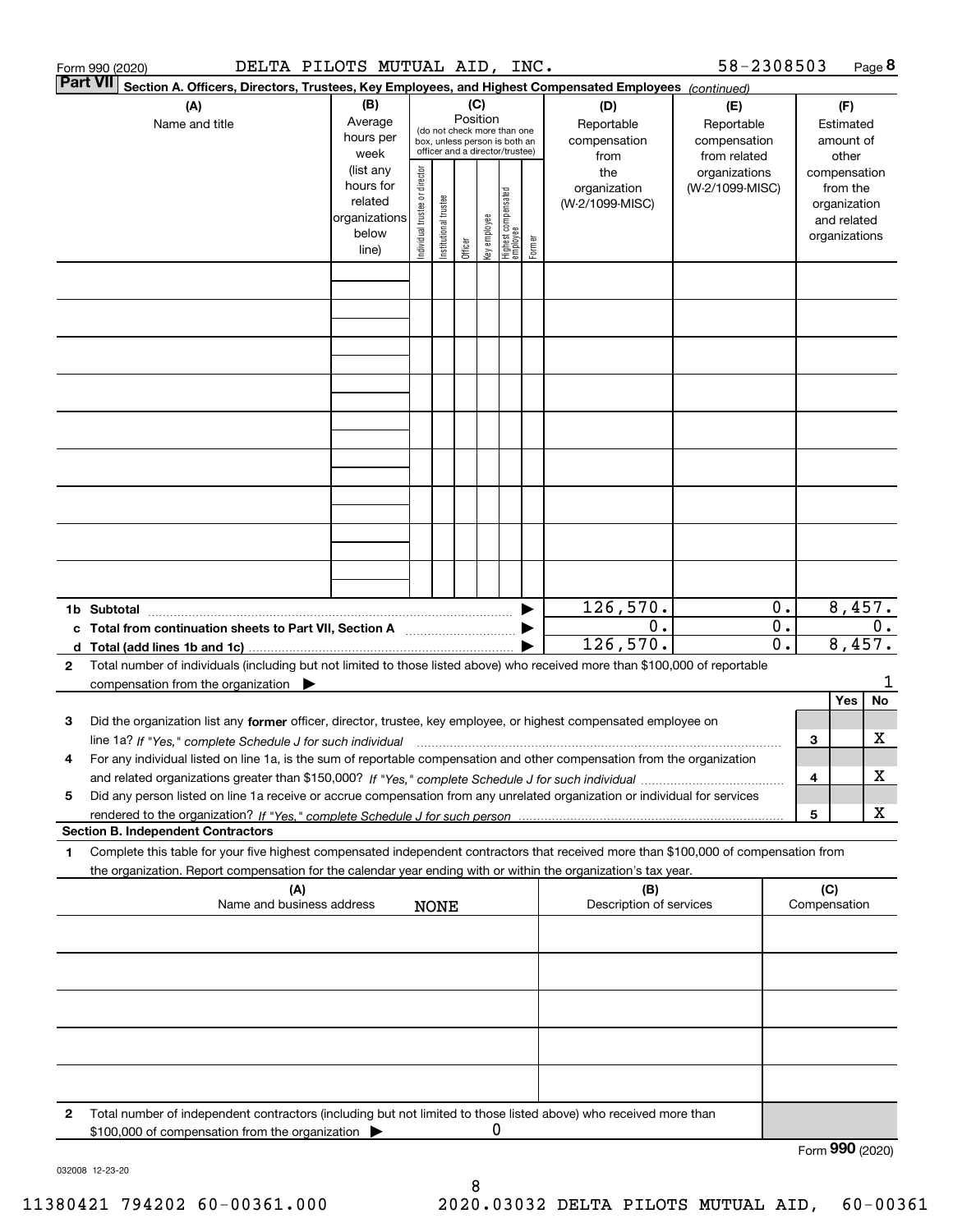|                                                           |                 | Form 990 (2020)                                                                                                       | DELTA PILOTS MUTUAL AID, INC. |                       |                      |                                                     | 58-2308503                    | Page 9                                                          |
|-----------------------------------------------------------|-----------------|-----------------------------------------------------------------------------------------------------------------------|-------------------------------|-----------------------|----------------------|-----------------------------------------------------|-------------------------------|-----------------------------------------------------------------|
| <b>Part VIII</b>                                          |                 | <b>Statement of Revenue</b>                                                                                           |                               |                       |                      |                                                     |                               |                                                                 |
|                                                           |                 | Check if Schedule O contains a response or note to any line in this Part VIII                                         |                               |                       |                      | $\overline{(\mathsf{B})}$ $\overline{(\mathsf{C})}$ |                               |                                                                 |
|                                                           |                 |                                                                                                                       |                               |                       | (A)<br>Total revenue | Related or exempt<br>function revenue               | Unrelated<br>business revenue | (D)<br>Revenue excluded<br>from tax under<br>sections 512 - 514 |
|                                                           |                 | <b>1 a</b> Federated campaigns                                                                                        | 1a<br>.                       |                       |                      |                                                     |                               |                                                                 |
| Contributions, Gifts, Grants<br>and Other Similar Amounts | b               | Membership dues                                                                                                       | 1 <sub>b</sub>                |                       |                      |                                                     |                               |                                                                 |
|                                                           |                 | c Fundraising events                                                                                                  | 1 <sub>c</sub>                |                       |                      |                                                     |                               |                                                                 |
|                                                           |                 | d Related organizations                                                                                               | 1 <sub>d</sub>                |                       |                      |                                                     |                               |                                                                 |
|                                                           | е               | Government grants (contributions)                                                                                     | 1e                            |                       |                      |                                                     |                               |                                                                 |
|                                                           |                 | f All other contributions, gifts, grants, and                                                                         |                               |                       |                      |                                                     |                               |                                                                 |
|                                                           |                 | similar amounts not included above                                                                                    | 1f                            |                       |                      |                                                     |                               |                                                                 |
|                                                           | g               | Noncash contributions included in lines 1a-1f                                                                         | $1g$ \$                       |                       |                      |                                                     |                               |                                                                 |
|                                                           |                 |                                                                                                                       |                               |                       |                      |                                                     |                               |                                                                 |
|                                                           |                 |                                                                                                                       |                               | <b>Business Code</b>  |                      |                                                     |                               |                                                                 |
|                                                           | 2a              | MEMBERSHIP DUES                                                                                                       |                               | 900099                | 19, 172, 047.        | 19, 172, 047.                                       |                               |                                                                 |
|                                                           | b               | the contract of the contract of the contract of the contract of the contract of                                       |                               |                       |                      |                                                     |                               |                                                                 |
|                                                           | c               | <u> 1989 - Johann Barbara, martin amerikan basar dan berasal dalam basar dalam basar dalam basar dalam basar dala</u> |                               |                       |                      |                                                     |                               |                                                                 |
| Program Service<br>Revenue                                | d               | <u> 1989 - Johann Stein, mars an deus an deus Amerikaanse komme</u>                                                   |                               |                       |                      |                                                     |                               |                                                                 |
|                                                           | e               |                                                                                                                       |                               |                       |                      |                                                     |                               |                                                                 |
|                                                           |                 | f All other program service revenue                                                                                   |                               |                       | 19, 172, 047.        |                                                     |                               |                                                                 |
|                                                           | g<br>3          | Investment income (including dividends, interest, and                                                                 |                               |                       |                      |                                                     |                               |                                                                 |
|                                                           |                 |                                                                                                                       |                               |                       | 711,106.             |                                                     |                               | 711,106.                                                        |
|                                                           | 4               | Income from investment of tax-exempt bond proceeds                                                                    |                               |                       |                      |                                                     |                               |                                                                 |
|                                                           | 5               |                                                                                                                       |                               |                       | 25,192.              |                                                     |                               | 25, 192.                                                        |
|                                                           |                 |                                                                                                                       | (i) Real                      | (ii) Personal         |                      |                                                     |                               |                                                                 |
|                                                           |                 | 6 a Gross rents                                                                                                       | 6a                            |                       |                      |                                                     |                               |                                                                 |
|                                                           |                 | <b>b</b> Less: rental expenses $\ldots$                                                                               | 6 <sub>b</sub>                |                       |                      |                                                     |                               |                                                                 |
|                                                           | c               | Rental income or (loss)                                                                                               | 6с                            |                       |                      |                                                     |                               |                                                                 |
|                                                           |                 | d Net rental income or (loss)                                                                                         |                               |                       |                      |                                                     |                               |                                                                 |
|                                                           |                 | 7 a Gross amount from sales of                                                                                        | (i) Securities                | (ii) Other            |                      |                                                     |                               |                                                                 |
|                                                           |                 | assets other than inventory                                                                                           | $7a$ 17, 119, 002.            | 1,531.                |                      |                                                     |                               |                                                                 |
|                                                           |                 | <b>b</b> Less: cost or other basis                                                                                    |                               |                       |                      |                                                     |                               |                                                                 |
|                                                           |                 | and sales expenses                                                                                                    | $ 7b $ 18,086,210.            | 3,360.                |                      |                                                     |                               |                                                                 |
| evenue                                                    |                 | c Gain or (loss)                                                                                                      | 7c <br>$-967, 208.$           | $-1,829.$             |                      |                                                     |                               |                                                                 |
| Œ                                                         |                 |                                                                                                                       |                               |                       | $-969,037.$          |                                                     |                               | $-969,037.$                                                     |
| Other                                                     |                 | 8 a Gross income from fundraising events (not                                                                         |                               |                       |                      |                                                     |                               |                                                                 |
|                                                           |                 |                                                                                                                       |                               |                       |                      |                                                     |                               |                                                                 |
|                                                           |                 | contributions reported on line 1c). See                                                                               |                               |                       |                      |                                                     |                               |                                                                 |
|                                                           |                 |                                                                                                                       | 8a<br>8b                      |                       |                      |                                                     |                               |                                                                 |
|                                                           |                 | <b>b</b> Less: direct expenses <i>manually contained</i>                                                              |                               |                       |                      |                                                     |                               |                                                                 |
|                                                           |                 | c Net income or (loss) from fundraising events<br>9 a Gross income from gaming activities. See                        |                               |                       |                      |                                                     |                               |                                                                 |
|                                                           |                 |                                                                                                                       | 9a                            |                       |                      |                                                     |                               |                                                                 |
|                                                           |                 | <b>b</b> Less: direct expenses <b>manually</b>                                                                        | 9 <sub>b</sub>                |                       |                      |                                                     |                               |                                                                 |
|                                                           |                 | c Net income or (loss) from gaming activities                                                                         |                               |                       |                      |                                                     |                               |                                                                 |
|                                                           |                 | 10 a Gross sales of inventory, less returns                                                                           |                               |                       |                      |                                                     |                               |                                                                 |
|                                                           |                 |                                                                                                                       |                               |                       |                      |                                                     |                               |                                                                 |
|                                                           |                 | <b>b</b> Less: cost of goods sold                                                                                     | 10 <sub>b</sub>               |                       |                      |                                                     |                               |                                                                 |
|                                                           |                 | c Net income or (loss) from sales of inventory                                                                        |                               |                       |                      |                                                     |                               |                                                                 |
|                                                           |                 |                                                                                                                       |                               | <b>Business Code</b>  |                      |                                                     |                               |                                                                 |
|                                                           | 11a             | <u> 1989 - Johann Barn, mars and de Brasilian (b. 1989)</u>                                                           |                               |                       |                      |                                                     |                               |                                                                 |
| Revenue                                                   | b               | <u> 1999 - Johann Barbara, martxa eta idazlea (h. 1989).</u>                                                          |                               |                       |                      |                                                     |                               |                                                                 |
|                                                           | с               | the control of the control of the control of the control of the control of the control of                             |                               |                       |                      |                                                     |                               |                                                                 |
| Miscellaneous                                             |                 |                                                                                                                       |                               |                       |                      |                                                     |                               |                                                                 |
|                                                           |                 |                                                                                                                       |                               | $\blacktriangleright$ |                      |                                                     |                               |                                                                 |
|                                                           | 12              |                                                                                                                       |                               | ▶                     | 18,939,308.          | 19, 172, 047.                                       | 0.                            | $-232,739.$                                                     |
|                                                           | 032009 12-23-20 |                                                                                                                       |                               |                       |                      |                                                     |                               | Form 990 (2020)                                                 |

9

 <sup>11380421 794202 60-00361.000 2020.03032</sup> DELTA PILOTS MUTUAL AID, 60-00361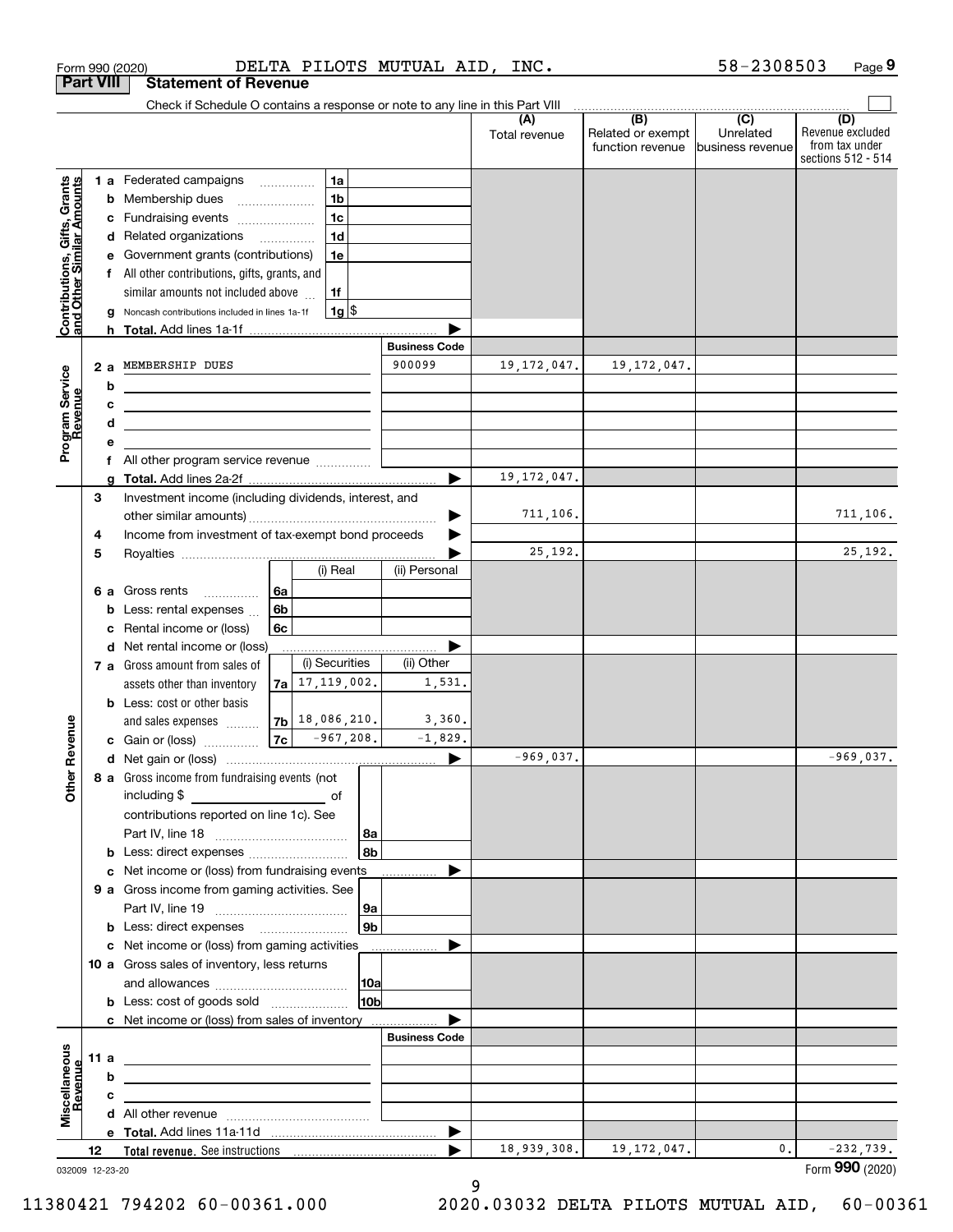Form 990 (2020) Page DELTA PILOTS MUTUAL AID, INC. 58-2308503 **Part IX Statement of Functional Expenses**

|    | Section 501(c)(3) and 501(c)(4) organizations must complete all columns. All other organizations must complete column (A).                                                                                 |                       |                                    |                                           |                                |
|----|------------------------------------------------------------------------------------------------------------------------------------------------------------------------------------------------------------|-----------------------|------------------------------------|-------------------------------------------|--------------------------------|
|    |                                                                                                                                                                                                            |                       |                                    |                                           |                                |
|    | Do not include amounts reported on lines 6b,<br>7b, 8b, 9b, and 10b of Part VIII.                                                                                                                          | (A)<br>Total expenses | (B)<br>Program service<br>expenses | (C)<br>Management and<br>general expenses | (D)<br>Fundraising<br>expenses |
| 1. | Grants and other assistance to domestic organizations                                                                                                                                                      |                       |                                    |                                           |                                |
|    | and domestic governments. See Part IV, line 21                                                                                                                                                             |                       |                                    |                                           |                                |
| 2  | Grants and other assistance to domestic                                                                                                                                                                    |                       |                                    |                                           |                                |
|    | individuals. See Part IV, line 22                                                                                                                                                                          |                       |                                    |                                           |                                |
| 3  | Grants and other assistance to foreign                                                                                                                                                                     |                       |                                    |                                           |                                |
|    | organizations, foreign governments, and foreign                                                                                                                                                            |                       |                                    |                                           |                                |
|    | individuals. See Part IV, lines 15 and 16                                                                                                                                                                  |                       |                                    |                                           |                                |
| 4  | Benefits paid to or for members                                                                                                                                                                            | 23, 518, 455.         |                                    |                                           |                                |
| 5  | Compensation of current officers, directors,                                                                                                                                                               |                       |                                    |                                           |                                |
|    | trustees, and key employees                                                                                                                                                                                |                       |                                    |                                           |                                |
| 6  | Compensation not included above to disqualified                                                                                                                                                            |                       |                                    |                                           |                                |
|    | persons (as defined under section $4958(f)(1)$ ) and                                                                                                                                                       |                       |                                    |                                           |                                |
|    | persons described in section 4958(c)(3)(B)                                                                                                                                                                 |                       |                                    |                                           |                                |
| 7  | Other salaries and wages                                                                                                                                                                                   | 382,996.              |                                    |                                           |                                |
| 8  | Pension plan accruals and contributions (include                                                                                                                                                           |                       |                                    |                                           |                                |
|    | section 401(k) and 403(b) employer contributions)                                                                                                                                                          | 19,403.               |                                    |                                           |                                |
| 9  |                                                                                                                                                                                                            | 16,662.               |                                    |                                           |                                |
| 10 |                                                                                                                                                                                                            | 31, 234.              |                                    |                                           |                                |
| 11 | Fees for services (nonemployees):                                                                                                                                                                          |                       |                                    |                                           |                                |
| а  |                                                                                                                                                                                                            |                       |                                    |                                           |                                |
| b  |                                                                                                                                                                                                            | 12,708.               |                                    |                                           |                                |
| c  |                                                                                                                                                                                                            | 43,500.               |                                    |                                           |                                |
| d  |                                                                                                                                                                                                            |                       |                                    |                                           |                                |
| е  | Professional fundraising services. See Part IV, line 17                                                                                                                                                    |                       |                                    |                                           |                                |
| f  | Investment management fees                                                                                                                                                                                 | 105, 310.             |                                    |                                           |                                |
| g  | Other. (If line 11g amount exceeds 10% of line 25,                                                                                                                                                         |                       |                                    |                                           |                                |
|    | column (A) amount, list line 11g expenses on Sch O.)                                                                                                                                                       | 14,861.               |                                    |                                           |                                |
| 12 |                                                                                                                                                                                                            |                       |                                    |                                           |                                |
| 13 |                                                                                                                                                                                                            | 72,162.               |                                    |                                           |                                |
| 14 |                                                                                                                                                                                                            | 60,669.               |                                    |                                           |                                |
| 15 |                                                                                                                                                                                                            |                       |                                    |                                           |                                |
| 16 |                                                                                                                                                                                                            | 36,463.               |                                    |                                           |                                |
| 17 |                                                                                                                                                                                                            |                       |                                    |                                           |                                |
| 18 | Payments of travel or entertainment expenses                                                                                                                                                               |                       |                                    |                                           |                                |
|    | for any federal, state, or local public officials                                                                                                                                                          |                       |                                    |                                           |                                |
| 19 | Conferences, conventions, and meetings                                                                                                                                                                     | 43,860.               |                                    |                                           |                                |
| 20 | Interest                                                                                                                                                                                                   |                       |                                    |                                           |                                |
| 21 |                                                                                                                                                                                                            |                       |                                    |                                           |                                |
| 22 | Depreciation, depletion, and amortization                                                                                                                                                                  | 35,032.               |                                    |                                           |                                |
| 23 | Insurance                                                                                                                                                                                                  | 45,412.               |                                    |                                           |                                |
| 24 | Other expenses. Itemize expenses not covered<br>above (List miscellaneous expenses on line 24e. If<br>line 24e amount exceeds 10% of line 25, column (A)<br>amount, list line 24e expenses on Schedule 0.) |                       |                                    |                                           |                                |
|    | a REIMBURSED FLIGHT PAY                                                                                                                                                                                    | 344,956.              |                                    |                                           |                                |
| b  |                                                                                                                                                                                                            |                       |                                    |                                           |                                |
| c  |                                                                                                                                                                                                            |                       |                                    |                                           |                                |
| d  |                                                                                                                                                                                                            |                       |                                    |                                           |                                |
|    | e All other expenses                                                                                                                                                                                       |                       |                                    |                                           |                                |
| 25 | Total functional expenses. Add lines 1 through 24e                                                                                                                                                         | 24,783,683.           |                                    |                                           |                                |
| 26 | <b>Joint costs.</b> Complete this line only if the organization                                                                                                                                            |                       |                                    |                                           |                                |
|    | reported in column (B) joint costs from a combined                                                                                                                                                         |                       |                                    |                                           |                                |
|    | educational campaign and fundraising solicitation.                                                                                                                                                         |                       |                                    |                                           |                                |
|    | Check here         if following SOP 98-2 (ASC 958-720)                                                                                                                                                     |                       |                                    |                                           |                                |

10

032010 12-23-20

Form (2020) **990**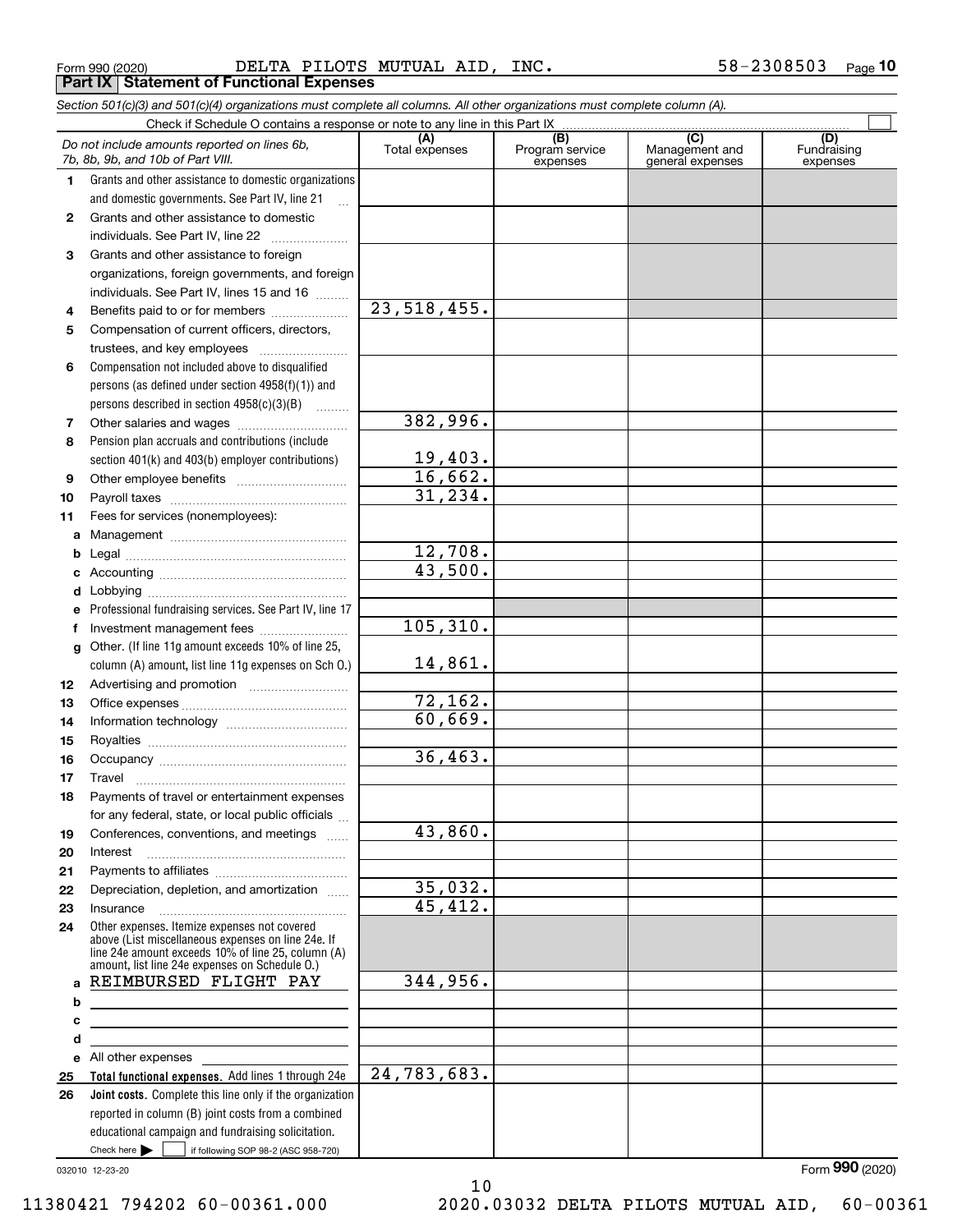Check if Schedule O contains a response or note to any line in this Part X

|                             |    |                                                                                                                                                                                                                                |  |                     | (A)<br>Beginning of year |                 | (B)<br>End of year |
|-----------------------------|----|--------------------------------------------------------------------------------------------------------------------------------------------------------------------------------------------------------------------------------|--|---------------------|--------------------------|-----------------|--------------------|
|                             | 1. |                                                                                                                                                                                                                                |  |                     |                          | 1               |                    |
|                             | 2  |                                                                                                                                                                                                                                |  |                     | 1,675,302.               | $\mathbf{2}$    | 3,198,166.         |
|                             | 3  |                                                                                                                                                                                                                                |  |                     |                          | 3               |                    |
|                             | 4  |                                                                                                                                                                                                                                |  |                     |                          | 4               |                    |
|                             | 5  | Loans and other receivables from any current or former officer, director,                                                                                                                                                      |  |                     |                          |                 |                    |
|                             |    | trustee, key employee, creator or founder, substantial contributor, or 35%                                                                                                                                                     |  |                     |                          |                 |                    |
|                             |    | controlled entity or family member of any of these persons                                                                                                                                                                     |  |                     |                          | 5               |                    |
|                             | 6  | Loans and other receivables from other disqualified persons (as defined                                                                                                                                                        |  |                     |                          |                 |                    |
|                             |    | under section $4958(f)(1)$ , and persons described in section $4958(c)(3)(B)$                                                                                                                                                  |  | $\sim$              |                          | 6               |                    |
|                             | 7  |                                                                                                                                                                                                                                |  |                     |                          | $\overline{7}$  |                    |
| Assets                      | 8  |                                                                                                                                                                                                                                |  |                     |                          | 8               |                    |
|                             | 9  | Prepaid expenses and deferred charges                                                                                                                                                                                          |  |                     | 3,710.                   | 9               | 3,710.             |
|                             |    | <b>10a</b> Land, buildings, and equipment: cost or other                                                                                                                                                                       |  |                     |                          |                 |                    |
|                             |    |                                                                                                                                                                                                                                |  |                     |                          |                 |                    |
|                             |    | <b>b</b> Less: accumulated depreciation                                                                                                                                                                                        |  |                     | 80,834.                  | 10 <sub>c</sub> | 82,916.            |
|                             | 11 |                                                                                                                                                                                                                                |  |                     | 35,954,716.              | 11              | 31,852,245.        |
|                             | 12 |                                                                                                                                                                                                                                |  |                     |                          | 12              |                    |
|                             | 13 | Investments - program-related. See Part IV, line 11                                                                                                                                                                            |  |                     |                          | 13              |                    |
|                             | 14 |                                                                                                                                                                                                                                |  |                     |                          | 14              |                    |
|                             | 15 |                                                                                                                                                                                                                                |  |                     |                          | 15              |                    |
|                             | 16 |                                                                                                                                                                                                                                |  |                     | 37,714,562.              | 16              | 35, 137, 037.      |
|                             | 17 |                                                                                                                                                                                                                                |  |                     | 31,315.                  | 17              | 28, 309.           |
|                             | 18 |                                                                                                                                                                                                                                |  | 18                  |                          |                 |                    |
|                             | 19 | Deferred revenue manual contracts and contracts are all the contracts and contracts are contracted and contracts are contracted and contract are contracted and contract are contracted and contract are contracted and contra |  | 19                  |                          |                 |                    |
|                             | 20 |                                                                                                                                                                                                                                |  | 20                  |                          |                 |                    |
|                             | 21 | Escrow or custodial account liability. Complete Part IV of Schedule D                                                                                                                                                          |  | 1.1.1.1.1.1.1.1.1.1 |                          | 21              |                    |
|                             | 22 | Loans and other payables to any current or former officer, director,                                                                                                                                                           |  |                     |                          |                 |                    |
| Liabilities                 |    | trustee, key employee, creator or founder, substantial contributor, or 35%                                                                                                                                                     |  |                     |                          |                 |                    |
|                             |    | controlled entity or family member of any of these persons                                                                                                                                                                     |  |                     |                          | 22              |                    |
|                             | 23 | Secured mortgages and notes payable to unrelated third parties                                                                                                                                                                 |  |                     |                          | 23              |                    |
|                             | 24 |                                                                                                                                                                                                                                |  |                     |                          | 24              |                    |
|                             | 25 | Other liabilities (including federal income tax, payables to related third                                                                                                                                                     |  |                     |                          |                 |                    |
|                             |    | parties, and other liabilities not included on lines 17-24). Complete Part X                                                                                                                                                   |  |                     |                          |                 |                    |
|                             |    | of Schedule D                                                                                                                                                                                                                  |  |                     |                          | 25              |                    |
|                             | 26 |                                                                                                                                                                                                                                |  |                     | 31,315.                  | 26              | 28, 309.           |
|                             |    | Organizations that follow FASB ASC 958, check here $\blacktriangleright \boxed{X}$                                                                                                                                             |  |                     |                          |                 |                    |
|                             |    | and complete lines 27, 28, 32, and 33.                                                                                                                                                                                         |  |                     |                          |                 |                    |
|                             | 27 | Net assets without donor restrictions                                                                                                                                                                                          |  |                     | 37,683,247.              | 27              | 35,108,728.        |
|                             | 28 |                                                                                                                                                                                                                                |  |                     |                          | 28              |                    |
|                             |    | Organizations that do not follow FASB ASC 958, check here $\blacktriangleright$                                                                                                                                                |  |                     |                          |                 |                    |
|                             |    | and complete lines 29 through 33.                                                                                                                                                                                              |  |                     |                          |                 |                    |
| Net Assets or Fund Balances | 29 |                                                                                                                                                                                                                                |  |                     | 29                       |                 |                    |
|                             | 30 | Paid-in or capital surplus, or land, building, or equipment fund                                                                                                                                                               |  |                     |                          | 30              |                    |
|                             | 31 | Retained earnings, endowment, accumulated income, or other funds                                                                                                                                                               |  | .                   |                          | 31              |                    |
|                             | 32 |                                                                                                                                                                                                                                |  |                     | 37,683,247.              | 32              | 35,108,728.        |
|                             | 33 | Total liabilities and net assets/fund balances                                                                                                                                                                                 |  |                     | 37,714,562.              | 33              | 35, 137, 037.      |

 $\mathcal{L}^{\text{max}}$ 

Form (2020) **990**

**Part X Balance Sheet**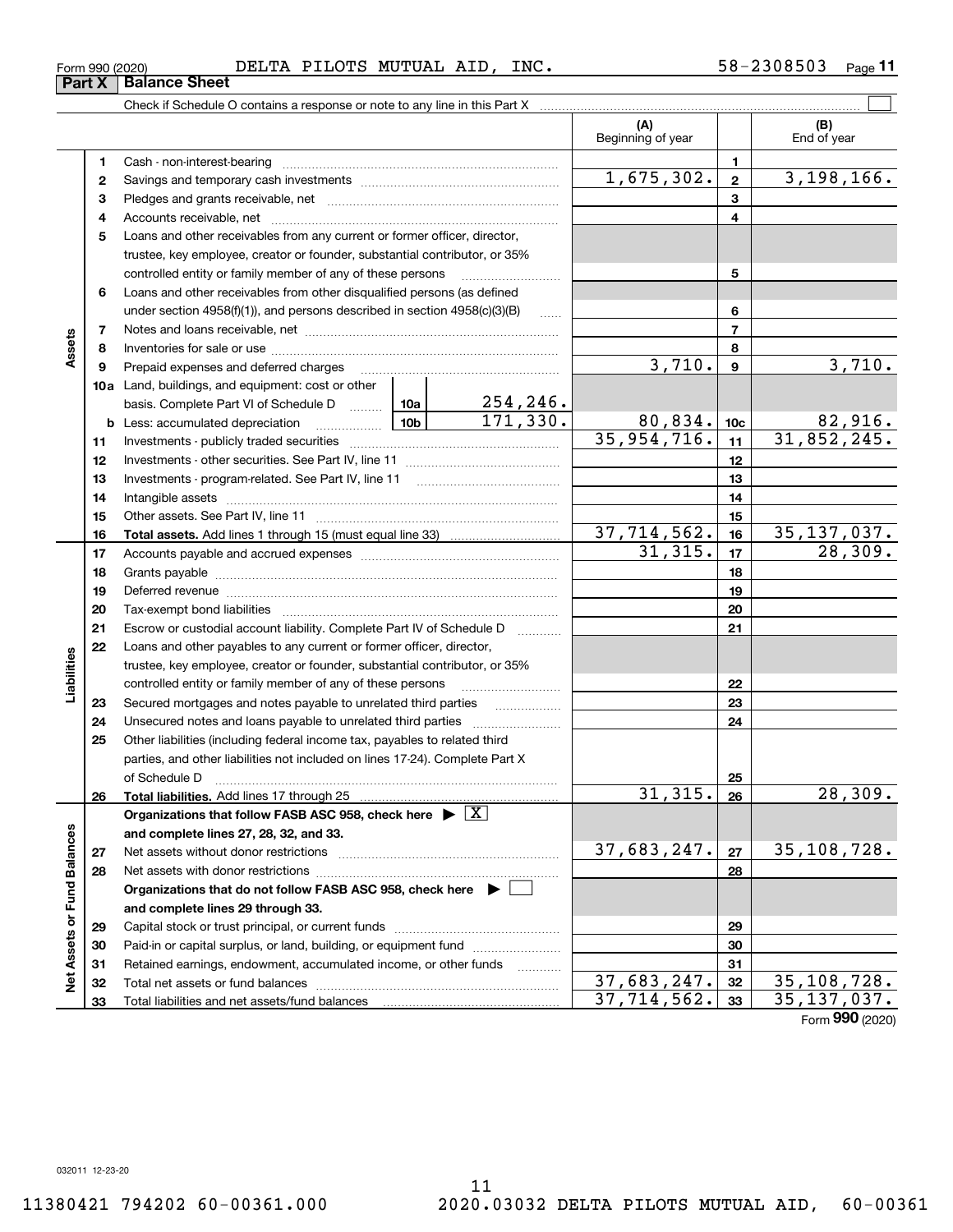|    | DELTA PILOTS MUTUAL AID, INC.<br>Form 990 (2020)                                                                                     |                | 58-2308503     |                     | Page 12                 |  |  |
|----|--------------------------------------------------------------------------------------------------------------------------------------|----------------|----------------|---------------------|-------------------------|--|--|
|    | Part XI   Reconciliation of Net Assets                                                                                               |                |                |                     |                         |  |  |
|    |                                                                                                                                      |                |                |                     |                         |  |  |
|    |                                                                                                                                      |                |                |                     |                         |  |  |
| 1  |                                                                                                                                      | 1              | 18,939,308.    |                     |                         |  |  |
| 2  |                                                                                                                                      | $\mathbf{2}$   | 24,783,683.    |                     |                         |  |  |
| З  | Revenue less expenses. Subtract line 2 from line 1                                                                                   | 3              | $-5,844,375.$  |                     |                         |  |  |
| 4  |                                                                                                                                      | 4              | 37,683,247.    |                     |                         |  |  |
| 5  |                                                                                                                                      | 5              | 3,269,856.     |                     |                         |  |  |
| 6  |                                                                                                                                      | 6              |                |                     |                         |  |  |
| 7  |                                                                                                                                      | $\overline{7}$ |                |                     |                         |  |  |
| 8  | Prior period adjustments                                                                                                             | 8              |                |                     |                         |  |  |
| 9  | Other changes in net assets or fund balances (explain on Schedule O)                                                                 | 9              |                |                     | 0.                      |  |  |
| 10 | Net assets or fund balances at end of year. Combine lines 3 through 9 (must equal Part X, line 32,                                   |                |                |                     |                         |  |  |
|    | column (B))                                                                                                                          | 10             | 35,108,728.    |                     |                         |  |  |
|    | <b>Part XII</b> Financial Statements and Reporting                                                                                   |                |                |                     |                         |  |  |
|    |                                                                                                                                      |                |                |                     | $\overline{\mathbf{x}}$ |  |  |
|    |                                                                                                                                      |                |                | Yes                 | <b>No</b>               |  |  |
| 1  | $\boxed{\mathbf{X}}$ Accrual<br>Accounting method used to prepare the Form 990: <u>June</u> Cash<br>Other                            |                |                |                     |                         |  |  |
|    | If the organization changed its method of accounting from a prior year or checked "Other," explain in Schedule O.                    |                |                |                     |                         |  |  |
|    | 2a Were the organization's financial statements compiled or reviewed by an independent accountant?                                   |                | 2a             |                     | x                       |  |  |
|    | If "Yes," check a box below to indicate whether the financial statements for the year were compiled or reviewed on a                 |                |                |                     |                         |  |  |
|    | separate basis, consolidated basis, or both:                                                                                         |                |                |                     |                         |  |  |
|    | Separate basis<br>Consolidated basis<br>Both consolidated and separate basis                                                         |                |                |                     |                         |  |  |
|    | <b>b</b> Were the organization's financial statements audited by an independent accountant?                                          |                | 2 <sub>b</sub> | х                   |                         |  |  |
|    | If "Yes," check a box below to indicate whether the financial statements for the year were audited on a separate basis,              |                |                |                     |                         |  |  |
|    | consolidated basis, or both:                                                                                                         |                |                |                     |                         |  |  |
|    | $X$ Separate basis<br><b>Consolidated basis</b><br>Both consolidated and separate basis                                              |                |                |                     |                         |  |  |
|    | c If "Yes" to line 2a or 2b, does the organization have a committee that assumes responsibility for oversight of the audit,          |                |                |                     |                         |  |  |
|    |                                                                                                                                      |                | 2c             | x                   |                         |  |  |
|    | If the organization changed either its oversight process or selection process during the tax year, explain on Schedule O.            |                |                |                     |                         |  |  |
|    | 3a As a result of a federal award, was the organization required to undergo an audit or audits as set forth in the Single Audit      |                |                |                     |                         |  |  |
|    | Act and OMB Circular A-133?                                                                                                          |                |                |                     |                         |  |  |
|    | <b>b</b> If "Yes," did the organization undergo the required audit or audits? If the organization did not undergo the required audit |                |                |                     |                         |  |  |
|    |                                                                                                                                      |                | 3b             |                     |                         |  |  |
|    |                                                                                                                                      |                |                | $000 \text{ years}$ |                         |  |  |

Form (2020) **990**

032012 12-23-20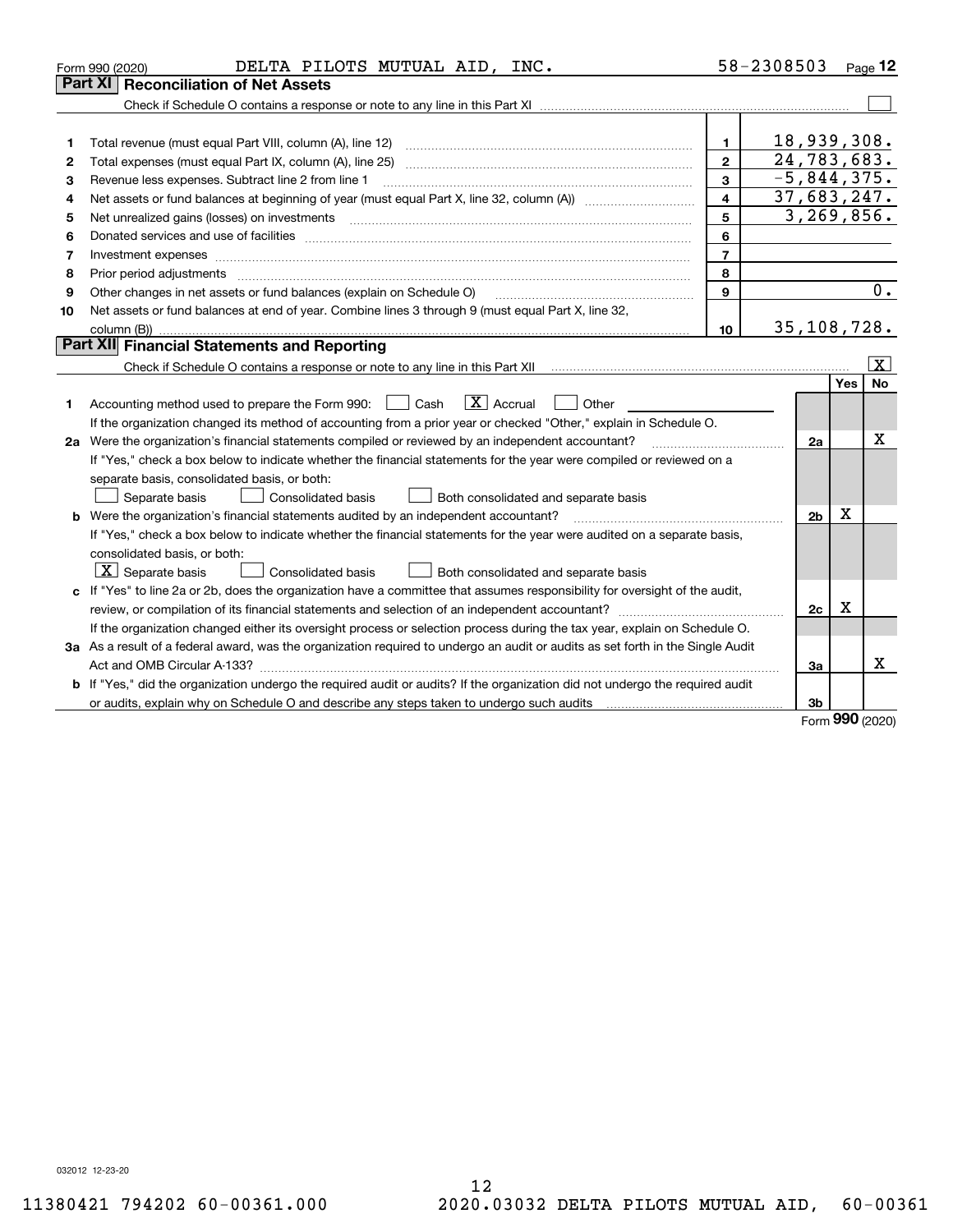|  | <b>SCHEDULE D</b> |  |
|--|-------------------|--|
|  |                   |  |

| (Form 990) |  |  |
|------------|--|--|
|------------|--|--|

# **SCHEDULE D Supplemental Financial Statements**

**(Form 990)** (**Form 990,**<br>Part IV, line 6, 7, 8, 9, 10, 11a, 11b, 11c, 11d, 11e, 11f, 12a, or 12b.<br>Department of the Treasury **and Exercise Connect Connect Connect Connect Connect Connect Connect Connect Connect** 



Department of the Treasury Internal Revenue Service

|                                                                                              | <b>P</b> Allauli IU FUI III 990. |  |
|----------------------------------------------------------------------------------------------|----------------------------------|--|
| $\blacktriangleright$ Go to www.irs.gov/Form990 for instructions and the latest information. |                                  |  |
|                                                                                              |                                  |  |

**Name of the organization Employer identification number**

|        | DELTA PILOTS MUTUAL AID, INC.                                                                                                                                     | 58-2308503                                         |
|--------|-------------------------------------------------------------------------------------------------------------------------------------------------------------------|----------------------------------------------------|
| Part I | Organizations Maintaining Donor Advised Funds or Other Similar Funds or Accounts. Complete if the                                                                 |                                                    |
|        | organization answered "Yes" on Form 990, Part IV, line 6.                                                                                                         |                                                    |
|        | (a) Donor advised funds                                                                                                                                           | (b) Funds and other accounts                       |
| 1      |                                                                                                                                                                   |                                                    |
| 2      | Aggregate value of contributions to (during year)                                                                                                                 |                                                    |
| з      | Aggregate value of grants from (during year)<br>.                                                                                                                 |                                                    |
| 4      |                                                                                                                                                                   |                                                    |
| 5      | Did the organization inform all donors and donor advisors in writing that the assets held in donor advised funds                                                  |                                                    |
|        |                                                                                                                                                                   | Yes<br>No                                          |
| 6      | Did the organization inform all grantees, donors, and donor advisors in writing that grant funds can be used only                                                 |                                                    |
|        | for charitable purposes and not for the benefit of the donor or donor advisor, or for any other purpose conferring                                                |                                                    |
|        | impermissible private benefit?                                                                                                                                    | Yes<br>No                                          |
|        | Part II<br>Conservation Easements. Complete if the organization answered "Yes" on Form 990, Part IV, line 7.                                                      |                                                    |
| 1.     | Purpose(s) of conservation easements held by the organization (check all that apply).                                                                             |                                                    |
|        | Preservation of land for public use (for example, recreation or education)                                                                                        | Preservation of a historically important land area |
|        | Preservation of a certified historic structure<br>Protection of natural habitat                                                                                   |                                                    |
|        | Preservation of open space                                                                                                                                        |                                                    |
| 2      | Complete lines 2a through 2d if the organization held a qualified conservation contribution in the form of a conservation easement on the last                    |                                                    |
|        | day of the tax year.                                                                                                                                              | Held at the End of the Tax Year                    |
| a      |                                                                                                                                                                   | 2a                                                 |
| b      | Total acreage restricted by conservation easements                                                                                                                | 2 <sub>b</sub>                                     |
|        | Number of conservation easements on a certified historic structure included in (a) manufacture included in (a)                                                    | 2c                                                 |
| d      | Number of conservation easements included in (c) acquired after 7/25/06, and not on a historic structure                                                          |                                                    |
|        | listed in the National Register [111] in the Mational Register [11] in the Mation Matter of Australian Matter                                                     | 2d                                                 |
| 3      | Number of conservation easements modified, transferred, released, extinguished, or terminated by the organization during the tax                                  |                                                    |
|        | year                                                                                                                                                              |                                                    |
| 4      | Number of states where property subject to conservation easement is located >                                                                                     |                                                    |
| 5      | Does the organization have a written policy regarding the periodic monitoring, inspection, handling of                                                            |                                                    |
|        | violations, and enforcement of the conservation easements it holds?                                                                                               | Yes<br>No                                          |
| 6      | Staff and volunteer hours devoted to monitoring, inspecting, handling of violations, and enforcing conservation easements during the year                         |                                                    |
|        |                                                                                                                                                                   |                                                    |
| 7      | Amount of expenses incurred in monitoring, inspecting, handling of violations, and enforcing conservation easements during the year                               |                                                    |
|        | ► \$                                                                                                                                                              |                                                    |
| 8      | Does each conservation easement reported on line 2(d) above satisfy the requirements of section 170(h)(4)(B)(i)                                                   |                                                    |
|        | and section $170(h)(4)(B)(ii)?$                                                                                                                                   | Yes<br>No                                          |
| 9      | In Part XIII, describe how the organization reports conservation easements in its revenue and expense statement and                                               |                                                    |
|        | balance sheet, and include, if applicable, the text of the footnote to the organization's financial statements that describes the                                 |                                                    |
|        | organization's accounting for conservation easements.<br>Organizations Maintaining Collections of Art, Historical Treasures, or Other Similar Assets.<br>Part III |                                                    |
|        | Complete if the organization answered "Yes" on Form 990, Part IV, line 8.                                                                                         |                                                    |
|        | 1a If the organization elected, as permitted under FASB ASC 958, not to report in its revenue statement and balance sheet works                                   |                                                    |
|        | of art, historical treasures, or other similar assets held for public exhibition, education, or research in furtherance of public                                 |                                                    |
|        | service, provide in Part XIII the text of the footnote to its financial statements that describes these items.                                                    |                                                    |
|        | <b>b</b> If the organization elected, as permitted under FASB ASC 958, to report in its revenue statement and balance sheet works of                              |                                                    |
|        | art, historical treasures, or other similar assets held for public exhibition, education, or research in furtherance of public service,                           |                                                    |
|        | provide the following amounts relating to these items:                                                                                                            |                                                    |
|        |                                                                                                                                                                   | \$                                                 |
|        | (ii) Assets included in Form 990, Part X                                                                                                                          | $\blacktriangleright$ \$                           |
| 2      | If the organization received or held works of art, historical treasures, or other similar assets for financial gain, provide                                      |                                                    |
|        | the following amounts required to be reported under FASB ASC 958 relating to these items:                                                                         |                                                    |
| а      |                                                                                                                                                                   | \$                                                 |
|        | <b>b</b> Assets included in Form 990, Part X                                                                                                                      |                                                    |
|        |                                                                                                                                                                   |                                                    |

| LHA For Paperwork Reduction Act Notice, see the Instructions for Form 990. |
|----------------------------------------------------------------------------|
| 032051 12-01-20                                                            |

13 11380421 794202 60-00361.000 2020.03032 DELTA PILOTS MUTUAL AID, 60-00361

**Schedule D (Form 990) 2020**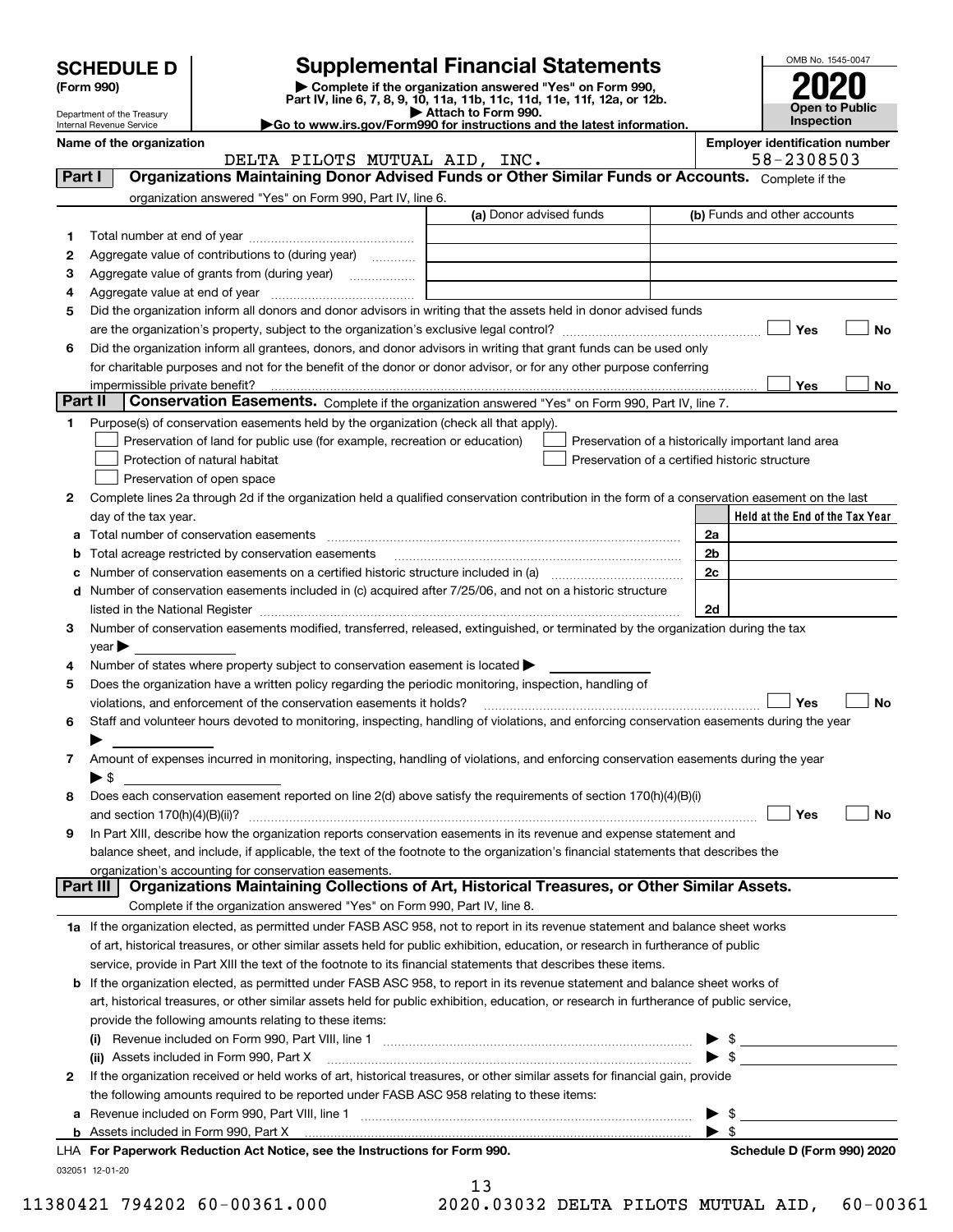|        | Schedule D (Form 990) 2020                                                                                                                                                                                                    | DELTA PILOTS MUTUAL AID, INC.           |   |                |                                                                                                                                                                                                                               |                                 | 58-2308503 |                | Page 2              |
|--------|-------------------------------------------------------------------------------------------------------------------------------------------------------------------------------------------------------------------------------|-----------------------------------------|---|----------------|-------------------------------------------------------------------------------------------------------------------------------------------------------------------------------------------------------------------------------|---------------------------------|------------|----------------|---------------------|
|        | Part III<br>Organizations Maintaining Collections of Art, Historical Treasures, or Other Similar Assets (continued)                                                                                                           |                                         |   |                |                                                                                                                                                                                                                               |                                 |            |                |                     |
| 3      | Using the organization's acquisition, accession, and other records, check any of the following that make significant use of its                                                                                               |                                         |   |                |                                                                                                                                                                                                                               |                                 |            |                |                     |
|        | collection items (check all that apply):                                                                                                                                                                                      |                                         |   |                |                                                                                                                                                                                                                               |                                 |            |                |                     |
| a      | Public exhibition                                                                                                                                                                                                             |                                         |   |                | Loan or exchange program                                                                                                                                                                                                      |                                 |            |                |                     |
| b      | Scholarly research                                                                                                                                                                                                            |                                         |   |                | Other and the contract of the contract of the contract of the contract of the contract of the contract of the contract of the contract of the contract of the contract of the contract of the contract of the contract of the |                                 |            |                |                     |
| с      | Preservation for future generations                                                                                                                                                                                           |                                         |   |                |                                                                                                                                                                                                                               |                                 |            |                |                     |
| 4      | Provide a description of the organization's collections and explain how they further the organization's exempt purpose in Part XIII.                                                                                          |                                         |   |                |                                                                                                                                                                                                                               |                                 |            |                |                     |
| 5      | During the year, did the organization solicit or receive donations of art, historical treasures, or other similar assets                                                                                                      |                                         |   |                |                                                                                                                                                                                                                               |                                 |            |                |                     |
|        | to be sold to raise funds rather than to be maintained as part of the organization's collection?                                                                                                                              |                                         |   |                |                                                                                                                                                                                                                               |                                 |            | Yes            | No                  |
|        | Escrow and Custodial Arrangements. Complete if the organization answered "Yes" on Form 990, Part IV, line 9, or<br><b>Part IV</b><br>reported an amount on Form 990, Part X, line 21.                                         |                                         |   |                |                                                                                                                                                                                                                               |                                 |            |                |                     |
|        | 1a Is the organization an agent, trustee, custodian or other intermediary for contributions or other assets not included                                                                                                      |                                         |   |                |                                                                                                                                                                                                                               |                                 |            |                |                     |
|        |                                                                                                                                                                                                                               |                                         |   |                |                                                                                                                                                                                                                               |                                 |            | Yes            | No                  |
|        | on Form 990, Part X? [11] matter contracts and contracts and contracts are contracted as a form 990, Part X?<br><b>b</b> If "Yes," explain the arrangement in Part XIII and complete the following table:                     |                                         |   |                |                                                                                                                                                                                                                               |                                 |            |                |                     |
|        |                                                                                                                                                                                                                               |                                         |   |                |                                                                                                                                                                                                                               |                                 |            | Amount         |                     |
| c      | Beginning balance <u>www.maren.communication.communication.communication.communication.com</u>                                                                                                                                |                                         |   |                |                                                                                                                                                                                                                               | 1c                              |            |                |                     |
|        | d Additions during the year manufactured and an according to Additions during the year manufactured and according the year manufactured and according the year manufactured and according the year manufactured and according |                                         |   |                |                                                                                                                                                                                                                               | 1d                              |            |                |                     |
|        | e Distributions during the year manufactured and continuum control of the control of the control of the state of the control of the control of the control of the control of the control of the control of the control of the |                                         |   |                |                                                                                                                                                                                                                               | 1e                              |            |                |                     |
|        |                                                                                                                                                                                                                               |                                         |   |                |                                                                                                                                                                                                                               | 1f                              |            |                |                     |
|        | 2a Did the organization include an amount on Form 990, Part X, line 21, for escrow or custodial account liability?                                                                                                            |                                         |   |                |                                                                                                                                                                                                                               |                                 | .          | Yes            | No                  |
|        | <b>b</b> If "Yes," explain the arrangement in Part XIII. Check here if the explanation has been provided on Part XIII                                                                                                         |                                         |   |                |                                                                                                                                                                                                                               |                                 |            |                |                     |
| Part V | Endowment Funds. Complete if the organization answered "Yes" on Form 990, Part IV, line 10.                                                                                                                                   |                                         |   |                |                                                                                                                                                                                                                               |                                 |            |                |                     |
|        |                                                                                                                                                                                                                               | (a) Current year                        |   | (b) Prior year | (c) Two years back $\vert$ (d) Three years back $\vert$                                                                                                                                                                       |                                 |            |                | (e) Four years back |
|        | 1a Beginning of year balance                                                                                                                                                                                                  |                                         |   |                |                                                                                                                                                                                                                               |                                 |            |                |                     |
| b      |                                                                                                                                                                                                                               |                                         |   |                |                                                                                                                                                                                                                               |                                 |            |                |                     |
|        | Net investment earnings, gains, and losses                                                                                                                                                                                    |                                         |   |                |                                                                                                                                                                                                                               |                                 |            |                |                     |
|        |                                                                                                                                                                                                                               |                                         |   |                |                                                                                                                                                                                                                               |                                 |            |                |                     |
|        | e Other expenditures for facilities                                                                                                                                                                                           |                                         |   |                |                                                                                                                                                                                                                               |                                 |            |                |                     |
|        |                                                                                                                                                                                                                               |                                         |   |                |                                                                                                                                                                                                                               |                                 |            |                |                     |
|        | f Administrative expenses                                                                                                                                                                                                     |                                         |   |                |                                                                                                                                                                                                                               |                                 |            |                |                     |
| g      | End of year balance <i>manually contained</i>                                                                                                                                                                                 |                                         |   |                |                                                                                                                                                                                                                               |                                 |            |                |                     |
| 2      | Provide the estimated percentage of the current year end balance (line 1g, column (a)) held as:                                                                                                                               |                                         |   |                |                                                                                                                                                                                                                               |                                 |            |                |                     |
| а      | Board designated or quasi-endowment                                                                                                                                                                                           |                                         | % |                |                                                                                                                                                                                                                               |                                 |            |                |                     |
| b      | Permanent endowment >                                                                                                                                                                                                         | %                                       |   |                |                                                                                                                                                                                                                               |                                 |            |                |                     |
|        | $\mathbf c$ Term endowment $\blacktriangleright$                                                                                                                                                                              | %                                       |   |                |                                                                                                                                                                                                                               |                                 |            |                |                     |
|        | The percentages on lines 2a, 2b, and 2c should equal 100%.                                                                                                                                                                    |                                         |   |                |                                                                                                                                                                                                                               |                                 |            |                |                     |
|        | 3a Are there endowment funds not in the possession of the organization that are held and administered for the organization                                                                                                    |                                         |   |                |                                                                                                                                                                                                                               |                                 |            |                | Yes<br>No           |
|        | by:<br>(i)                                                                                                                                                                                                                    |                                         |   |                |                                                                                                                                                                                                                               |                                 |            | 3a(i)          |                     |
|        |                                                                                                                                                                                                                               |                                         |   |                |                                                                                                                                                                                                                               |                                 |            | 3a(ii)         |                     |
|        |                                                                                                                                                                                                                               |                                         |   |                |                                                                                                                                                                                                                               |                                 |            | 3b             |                     |
|        | Describe in Part XIII the intended uses of the organization's endowment funds.                                                                                                                                                |                                         |   |                |                                                                                                                                                                                                                               |                                 |            |                |                     |
|        | Land, Buildings, and Equipment.<br>Part VI                                                                                                                                                                                    |                                         |   |                |                                                                                                                                                                                                                               |                                 |            |                |                     |
|        | Complete if the organization answered "Yes" on Form 990, Part IV, line 11a. See Form 990, Part X, line 10.                                                                                                                    |                                         |   |                |                                                                                                                                                                                                                               |                                 |            |                |                     |
|        | Description of property                                                                                                                                                                                                       | (a) Cost or other<br>basis (investment) |   |                | (b) Cost or other<br>basis (other)                                                                                                                                                                                            | (c) Accumulated<br>depreciation |            | (d) Book value |                     |
|        |                                                                                                                                                                                                                               |                                         |   |                |                                                                                                                                                                                                                               |                                 |            |                |                     |
| b      |                                                                                                                                                                                                                               |                                         |   |                |                                                                                                                                                                                                                               |                                 |            |                |                     |
|        |                                                                                                                                                                                                                               |                                         |   |                | 38,943.                                                                                                                                                                                                                       | 1,384.                          |            |                | 37,559.             |
|        |                                                                                                                                                                                                                               |                                         |   |                | 215,303.                                                                                                                                                                                                                      | 169,946.                        |            |                | 45,357.             |
|        |                                                                                                                                                                                                                               |                                         |   |                |                                                                                                                                                                                                                               |                                 |            |                |                     |
|        |                                                                                                                                                                                                                               |                                         |   |                |                                                                                                                                                                                                                               |                                 |            |                | 82,916.             |

**Schedule D (Form 990) 2020**

032052 12-01-20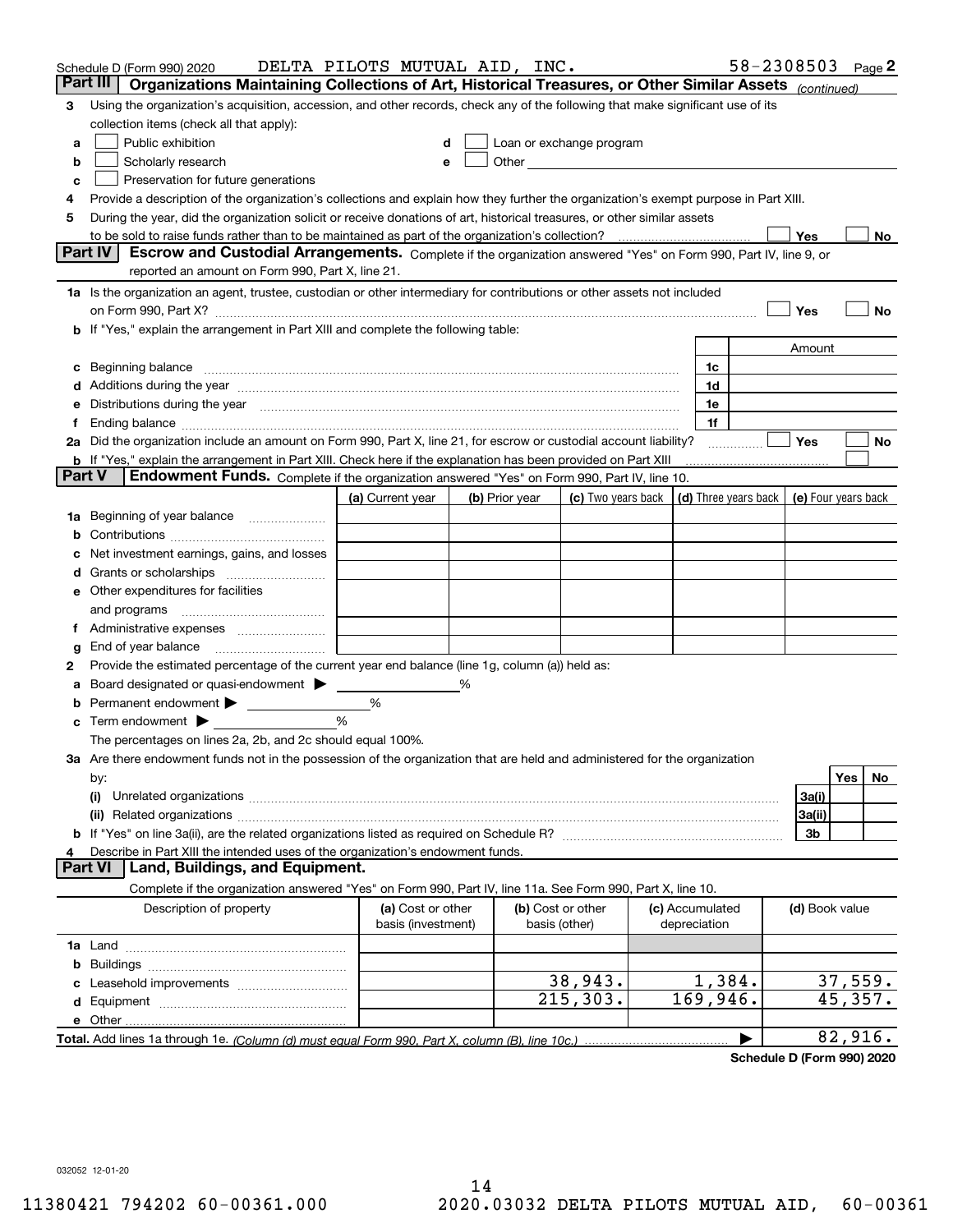| Schedule D (Form 990) 2020                      |  | DELTA PILOTS MUTUAL AID, | INC. | 58-2308503 | Page J |
|-------------------------------------------------|--|--------------------------|------|------------|--------|
| <b>Part VII</b> Investments - Other Securities. |  |                          |      |            |        |

| Part VII Investments - Other Securities. |
|------------------------------------------|
|                                          |

Complete if the organization answered "Yes" on Form 990, Part IV, line 11b. See Form 990, Part X, line 12.

| (a) Description of security or category (including name of security)                   | (b) Book value | (c) Method of valuation: Cost or end-of-year market value |
|----------------------------------------------------------------------------------------|----------------|-----------------------------------------------------------|
| (1) Financial derivatives                                                              |                |                                                           |
| (2) Closely held equity interests                                                      |                |                                                           |
| $(3)$ Other                                                                            |                |                                                           |
| (A)                                                                                    |                |                                                           |
| (B)                                                                                    |                |                                                           |
| (C)                                                                                    |                |                                                           |
| (D)                                                                                    |                |                                                           |
| (E)                                                                                    |                |                                                           |
| (F)                                                                                    |                |                                                           |
| (G)                                                                                    |                |                                                           |
| (H)                                                                                    |                |                                                           |
| Total. (Col. (b) must equal Form 990, Part X, col. (B) line 12.) $\blacktriangleright$ |                |                                                           |

### **Part VIII Investments - Program Related.**

Complete if the organization answered "Yes" on Form 990, Part IV, line 11c. See Form 990, Part X, line 13.

| (a) Description of investment                                                          | (b) Book value | (c) Method of valuation: Cost or end-of-year market value |
|----------------------------------------------------------------------------------------|----------------|-----------------------------------------------------------|
| (1)                                                                                    |                |                                                           |
| (2)                                                                                    |                |                                                           |
| $\frac{1}{2}$                                                                          |                |                                                           |
| (4)                                                                                    |                |                                                           |
| $\frac{1}{2}$                                                                          |                |                                                           |
| (6)                                                                                    |                |                                                           |
| (7)                                                                                    |                |                                                           |
| (8)                                                                                    |                |                                                           |
| (9)                                                                                    |                |                                                           |
| Total. (Col. (b) must equal Form 990, Part X, col. (B) line 13.) $\blacktriangleright$ |                |                                                           |

### **Part IX Other Assets.**

Complete if the organization answered "Yes" on Form 990, Part IV, line 11d. See Form 990, Part X, line 15.

| (a) Description                                                                                                   | (b) Book value   |
|-------------------------------------------------------------------------------------------------------------------|------------------|
| (1)                                                                                                               |                  |
| (2)                                                                                                               |                  |
| $\qquad \qquad (3)$                                                                                               |                  |
| (4)                                                                                                               |                  |
| (5)                                                                                                               |                  |
| (6)                                                                                                               |                  |
| (7)                                                                                                               |                  |
| (8)                                                                                                               |                  |
| (9)                                                                                                               |                  |
|                                                                                                                   |                  |
| Part X<br><b>Other Liabilities.</b>                                                                               |                  |
| Complete if the organization answered "Yes" on Form 990, Part IV, line 11e or 11f. See Form 990, Part X, line 25. |                  |
| (a) Deccription of liability                                                                                      | $\ln$ Rook value |

| 1.                | (a) Description of liability | (b) Book value |
|-------------------|------------------------------|----------------|
| (1)               | Federal income taxes         |                |
| (2)               |                              |                |
| (3)               |                              |                |
| (4)               |                              |                |
| (5)               |                              |                |
| (6)               |                              |                |
| $\left( 7\right)$ |                              |                |
| (8)               |                              |                |
| (9)               |                              |                |
|                   |                              |                |

*(Column (b) must equal Form 990, Part X, col. (B) line 25.)* 

**2.**Liability for uncertain tax positions. In Part XIII, provide the text of the footnote to the organization's financial statements that reports the organization's liability for uncertain tax positions under FASB ASC 740. Check here if the text of the footnote has been provided in Part XIII  $\boxed{\text{X}}$ 

**Schedule D (Form 990) 2020**

032053 12-01-20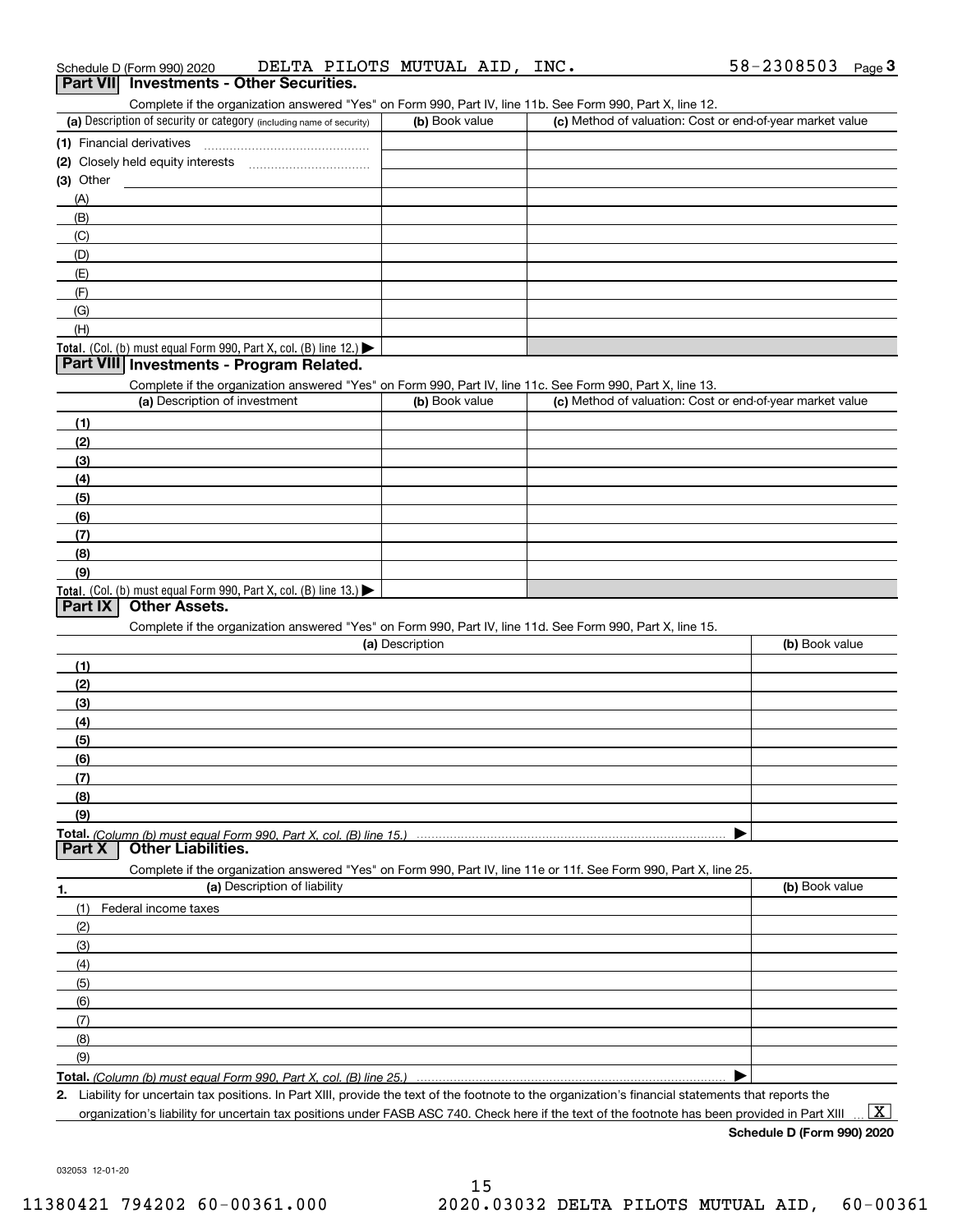|              | DELTA PILOTS MUTUAL AID, INC.<br>Schedule D (Form 990) 2020                                                                                                                                                                    |                |              |                | 58-2308503    | Page $4$  |
|--------------|--------------------------------------------------------------------------------------------------------------------------------------------------------------------------------------------------------------------------------|----------------|--------------|----------------|---------------|-----------|
|              | <b>Part XI</b><br>Reconciliation of Revenue per Audited Financial Statements With Revenue per Return.                                                                                                                          |                |              |                |               |           |
|              | Complete if the organization answered "Yes" on Form 990, Part IV, line 12a.                                                                                                                                                    |                |              |                |               |           |
| $\mathbf{1}$ | Total revenue, gains, and other support per audited financial statements                                                                                                                                                       |                |              | $\blacksquare$ | 22, 185, 801. |           |
| 2            | Amounts included on line 1 but not on Form 990, Part VIII, line 12:                                                                                                                                                            |                |              |                |               |           |
| a            |                                                                                                                                                                                                                                | 2a             | 3, 269, 856. |                |               |           |
|              |                                                                                                                                                                                                                                | 2 <sub>b</sub> |              |                |               |           |
| с            | Recoveries of prior year grants [11] matter contracts and prior year grants [11] matter contracts and prior year grants and all the contracts and all the contracts and all the contracts and all the contracts of prior year. | 2c             |              |                |               |           |
| d            | Other (Describe in Part XIII.) <b>Construction Contract Construction</b> Chern Construction Construction Construction                                                                                                          | 2d             |              |                |               |           |
| е            | Add lines 2a through 2d                                                                                                                                                                                                        |                |              | 2e             | 3,269,856.    |           |
| з            |                                                                                                                                                                                                                                |                |              | $\overline{3}$ | 18,915,945.   |           |
| 4            | Amounts included on Form 990, Part VIII, line 12, but not on line 1:                                                                                                                                                           |                |              |                |               |           |
|              |                                                                                                                                                                                                                                |                |              |                |               |           |
| b            |                                                                                                                                                                                                                                | 4 <sub>b</sub> | 23, 363.     |                |               |           |
| c.           | Add lines 4a and 4b                                                                                                                                                                                                            |                |              | 4с             |               | 23, 363.  |
|              |                                                                                                                                                                                                                                |                |              | $\overline{5}$ | 18,939,308.   |           |
|              |                                                                                                                                                                                                                                |                |              |                |               |           |
|              | Part XII   Reconciliation of Expenses per Audited Financial Statements With Expenses per Return.                                                                                                                               |                |              |                |               |           |
|              | Complete if the organization answered "Yes" on Form 990, Part IV, line 12a.                                                                                                                                                    |                |              |                |               |           |
| 1            | Total expenses and losses per audited financial statements [11, 11] matter contracts and contract and contract to the statements [11] matter contract and contract and contract and contract and contract and contract and con |                |              | $\mathbf{1}$   | 24,760,320.   |           |
| 2            | Amounts included on line 1 but not on Form 990, Part IX, line 25:                                                                                                                                                              |                |              |                |               |           |
| a            |                                                                                                                                                                                                                                | 2a             |              |                |               |           |
| b            |                                                                                                                                                                                                                                | 2 <sub>b</sub> |              |                |               |           |
| c            |                                                                                                                                                                                                                                | 2c             |              |                |               |           |
| d            | Other (Describe in Part XIII.) (2000) (2000) (2000) (2010) (2010) (2010) (2010) (2010) (2010) (2010) (2010) (20                                                                                                                | 2d             |              |                |               |           |
| е            | Add lines 2a through 2d <b>must be a constructed as the constant of the constant of the constant of the construction</b>                                                                                                       |                |              | 2e             |               | $0 \cdot$ |
| 3            |                                                                                                                                                                                                                                |                |              | $\mathbf{R}$   | 24,760,320.   |           |
| 4            | Amounts included on Form 990, Part IX, line 25, but not on line 1:                                                                                                                                                             |                |              |                |               |           |
| а            | Investment expenses not included on Form 990, Part VIII, line 7b [1000000000000000000000000000000000                                                                                                                           | 4a             |              |                |               |           |
| b            |                                                                                                                                                                                                                                | 4 <sub>b</sub> | 23, 363.     |                |               |           |
|              | Add lines 4a and 4b                                                                                                                                                                                                            |                |              | 4c             |               | 23, 363.  |
|              | Part XIII Supplemental Information.                                                                                                                                                                                            |                |              | 5              | 24, 783, 683. |           |

Provide the descriptions required for Part II, lines 3, 5, and 9; Part III, lines 1a and 4; Part IV, lines 1b and 2b; Part V, line 4; Part X, line 2; Part XI, lines 2d and 4b; and Part XII, lines 2d and 4b. Also complete this part to provide any additional information.

PART X, LINE 2: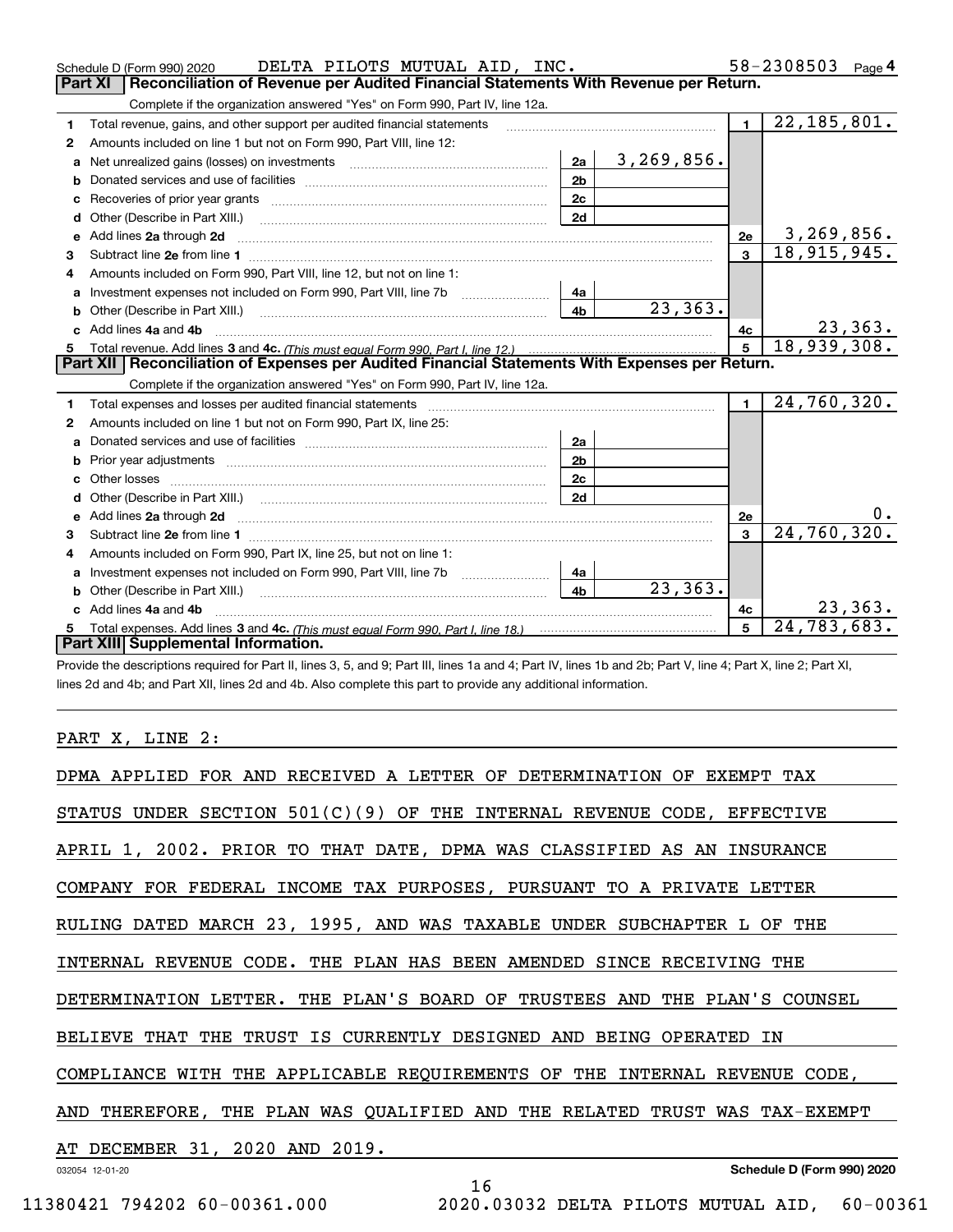FINANCIAL ACCOUNTING STANDARDS BOARD (FASB) ACCOUNTING STANDARDS CODIFICATION (ASC) 740, INCOME TAXES (ASC 740) REQUIRES THE PLAN'S MANAGEMENT TO EVALUATE TAX POSITIONS TAKEN BY THE PLAN AND RECOGNIZE A TAX LIABILITY IF THE PLAN HAS TAKEN AN UNCERTAIN POSITION THAT MORE LIKELY THAN NOT WOULD NOT BE SUSTAINED UPON EXAMINATION BY THE RELEVANT TAXING AUTHORITIES.

THE PLAN ADMINISTRATOR HAS ANALYZED THE TAX POSITIONS TAKEN BY THE PLAN, AND HAS CONCLUDED THAT AS OF DECEMBER 31, 2020, THERE ARE NO UNCERTAIN TAX POSITIONS TAKEN OR EXPECTED TO BE TAKEN THAT WOULD REQUIRE RECOGNITION OF A LIABILITY OR DISCLOSURE IN THE FINANCIAL STATEMENTS.

THE PLAN IS SUBJECT TO ROUTINE AUDITS BY TAXING JURISDICTIONS; HOWEVER, THERE ARE CURRENTLY NO AUDITS FOR ANY TAX PERIODS IN PROGRESS. THE PLAN ADMINISTRATOR BELIEVES IT IS NO LONGER SUBJECT TO INCOME TAX EXAMINATIONS FOR YEARS PRIOR TO 2017.

PART XI, LINE 4B AND PART XII, LINE 2D: EXCLUDED PASSIVE ROYALTY INCLUDED ON FORM 990, PART VIII, LINE 12 AND INCLUDED IN TOTAL EXPENSES AND LOSSES PER AUDITED FINANCIAL STATEMENTS.

**Schedule D (Form 990) 2020**

032055 12-01-20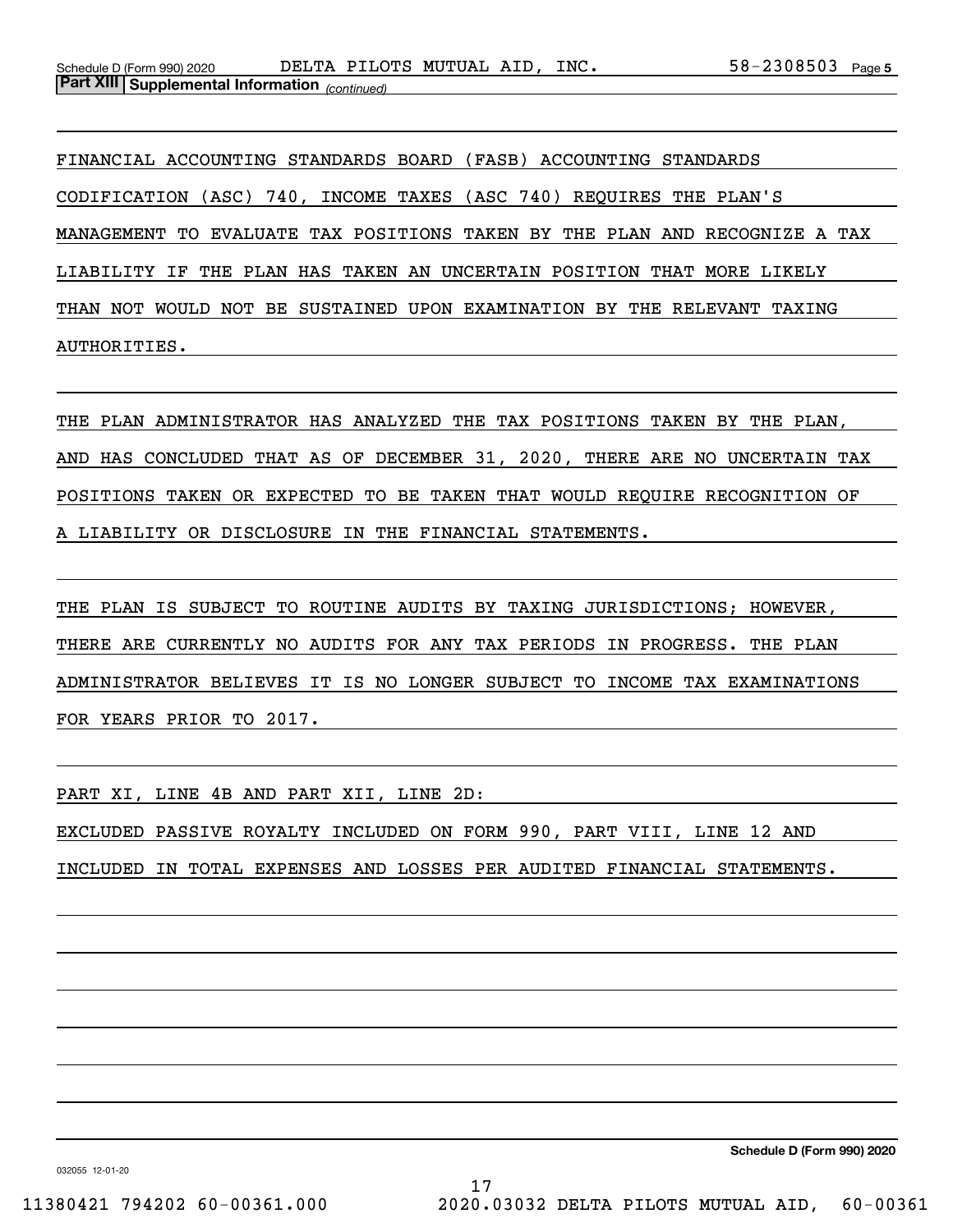**(Form 990 or 990-EZ)**

Department of the Treasury Internal Revenue Service Name of the organization

**Complete to provide information for responses to specific questions on Form 990 or 990-EZ or to provide any additional information. | Attach to Form 990 or 990-EZ. | Go to www.irs.gov/Form990 for the latest information. SCHEDULE O Supplemental Information to Form 990 or 990-EZ**



DELTA PILOTS MUTUAL AID, INC. 58-2308503

FORM 990, PART I, LINE 1, DESCRIPTION OF ORGANIZATION MISSION:

EARNING POWER THROUGH DEATH, SICKNESS OR DISABILITY WHILE EMPLOYED BY

DELTA AIR LINES, INC.

FORM 990, PART VI, SECTION A, LINE 6:

THE ORGANIZATION HAS MEMBERS, BUT NO STOCKHOLDERS. ANY DELTA EMPLOYEE WHO

IS CLASSIFIED AS A PILOT ON THE DELTA SYSTEM SENIORITY LIST IS ELIGIBLE TO

PARTICIPATE AS A MEMBER OF DPMA, SUBJECT TO THE TERMS AND CONDITIONS SET

FORTH IN THE DELTA PILOTS MUTUAL AID PLAN.

FORM 990, PART VI, SECTION B, LINE 11B:

THE DRAFT FORM 990 IS DISTRIBUTED ELECTRONICALLY TO BOARD MEMBERS AND IS

BRIEFED AT THE Q2 BOARD MEETING FOR APPROVAL PRIOR TO SUBMITTAL.

FORM 990, PART VI, SECTION B, LINE 12C:

ALL BOARD OF TRUSTEE MEMBERS, CLIENT CARE SPECIALISTS AND EMPLOYEES ARE

PROVIDED WITH A COPY OF THIS POLICY AND REQUIRED TO COMPLETE AND SIGN THE

ACKNOWLEDGMENT AND DISCLOSURE FORM, WITH ANY EXCEPTIONS REVIEWED BY THE

CHAIRMAN OF THE BOARD. THE ACKNOWLEDGEMENT AND DISCLOSURE FORM IS UPDATED

ANNUALLY BY ALL. ALL ARE BRIEFED ABOUT THE POLICY AT THE FIRST QUARTERLY BOARD MEETING.

FORM 990, PART VI, SECTION B, LINE 15:

THE CHAIRMAN AND SECRETARY DETERMINE THE EXECUTIVE DIRECTOR'S COMPENSATION,

BENCHMARKING SIMILAR POSITIONS AND RESPONSIBILITIES. THE BOARD OF TRUSTEES

032211 11-20-20 LHA For Paperwork Reduction Act Notice, see the Instructions for Form 990 or 990-EZ. Schedule O (Form 990 or 990-EZ) 2020 APPROVES COMPENSATION FOR THE EXECUTIVE DIRECTOR. THE BOARD CONDUCTS THIS

18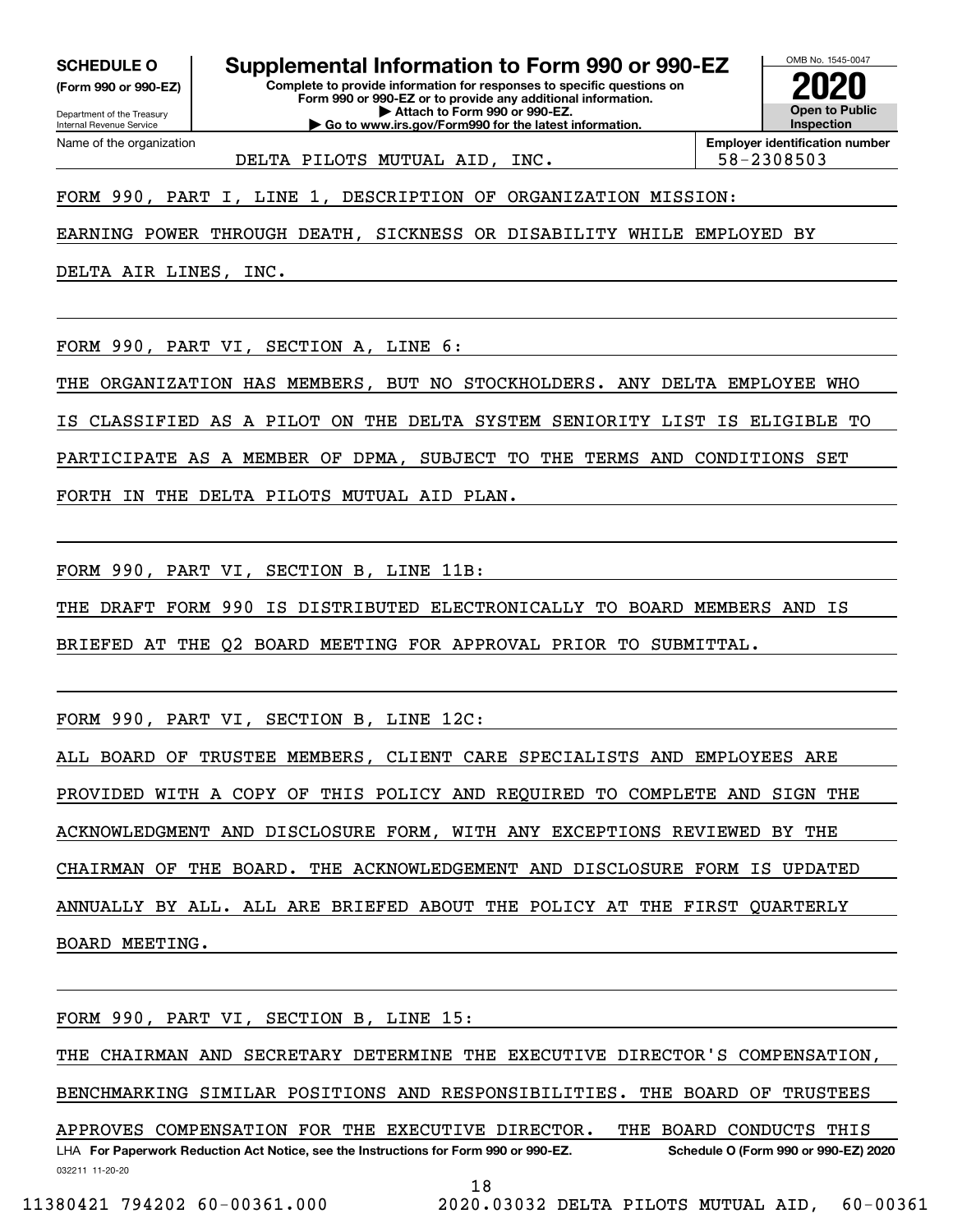DELTA PILOTS MUTUAL AID, INC. 58-2308503

ANNUAL PERFORMANCE EVALUATION OF THE EXECUTIVE DIRECTOR IN ACCORDANCE WITH

THE ORGANIZATION'S EXECUTIVE DIRECTOR PERFORMANCE EVALUATION AND

COMPENSATION POLICY.

THE EXECUTIVE DIRECTOR DETERMINES THE STAFF COMPENSATION, BENCHMARKING SIMILAR POSITIONS AND RESPONSIBILITIES. STAFF COMPENSATION IS APPROVED BY THE BOARD OF TRUSTEES. OFFICERS AND BOARD MEMBERS DO NOT RECEIVE ANY COMPENSATION FROM THE ORGANIZATION.

FORM 990, PART VI, SECTION C, LINE 19:

GOVERNING DOCUMENTS AND CONFLICT OF INTEREST POLICY ARE NOT MADE AVAILABLE TO THE PUBLIC. THE FINANCIAL STATEMENTS ARE AVAILABLE TO THE PUBLIC THROUGH THE UNITED STATES DEPARTMENT OF LABOR EMPLOYEE BENEFITS SECURITY ADMINISTRATION EFAST2 WEBSITE, AS WELL AS THROUGH THE ORGANIZATION'S WEBSITE. THE PLAN DOCUMENTS, SAR AND PREVIOUS YEAR FORMS 990 AND 5500 ARE AVAILABLE ON THE DPMA WEBSITE.

FORM 990, PART XII, LINE 2C

THE EXECUTIVE DIRECTOR PROVIDES OVERSIGHT OF THE AUDIT.

032212 11-20-20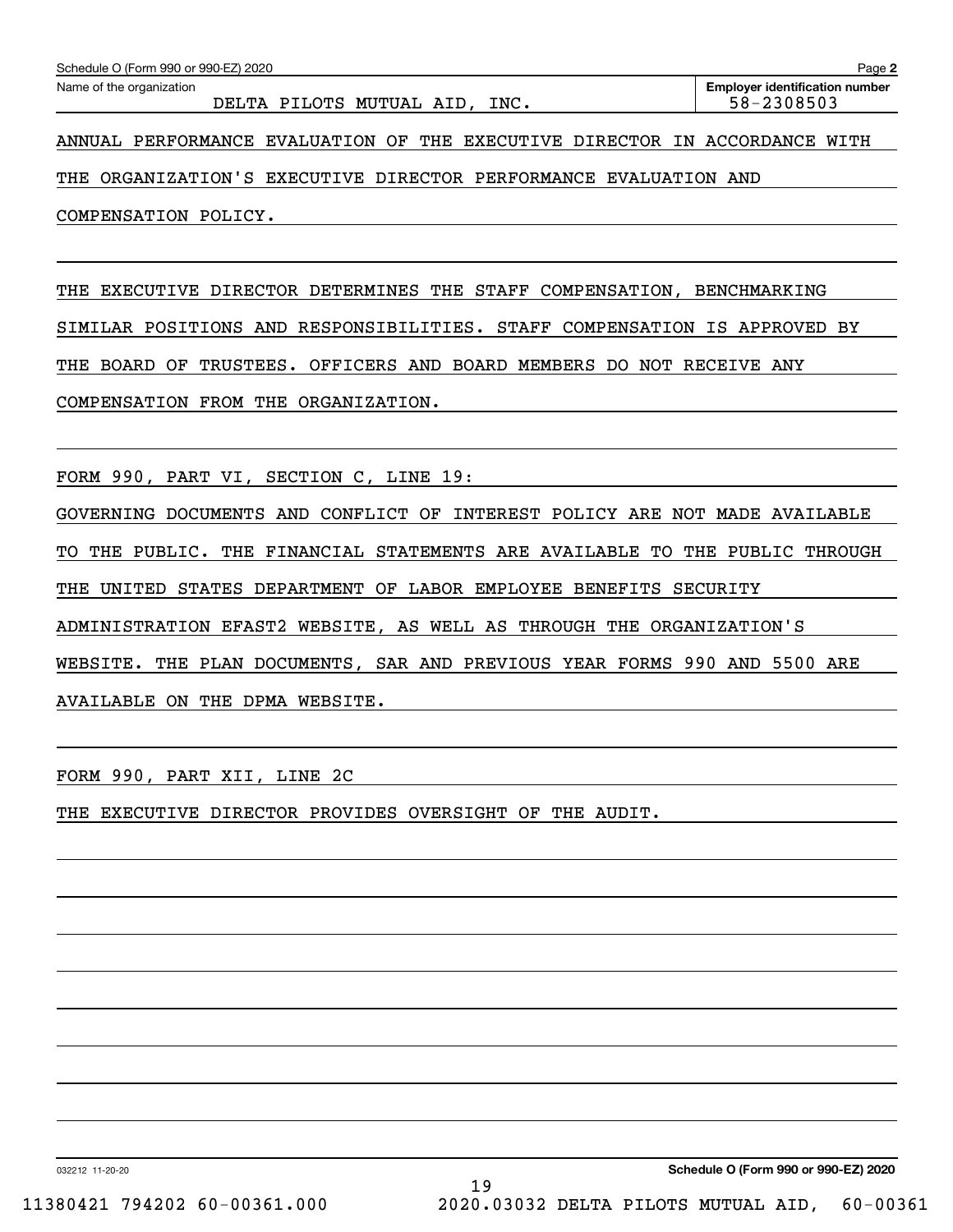**For Paperwork Reduction Act Notice, see the Instructions for Form 990. Schedule R (Form 990) 2020**

# **Related Organizations and Unrelated Partnerships**

**Complete if the organization answered "Yes" on Form 990, Part IV, line 33, 34, 35b, 36, or 37.** |

**Employer identification number**

**Part I Identification of Disregarded Entities.**  Complete if the organization answered "Yes" on Form 990, Part IV, line 33.

DELTA PILOTS MUTUAL AID, INC.

| (a)<br>Name, address, and EIN (if applicable)<br>of disregarded entity                                                                                                                                                         | (b)<br>Primary activity | (c)<br>Legal domicile (state or<br>foreign country) | (d)<br>Total income | (e)<br>End-of-year assets | (f)<br>Direct controlling<br>entity |
|--------------------------------------------------------------------------------------------------------------------------------------------------------------------------------------------------------------------------------|-------------------------|-----------------------------------------------------|---------------------|---------------------------|-------------------------------------|
|                                                                                                                                                                                                                                |                         |                                                     |                     |                           |                                     |
|                                                                                                                                                                                                                                |                         |                                                     |                     |                           |                                     |
|                                                                                                                                                                                                                                |                         |                                                     |                     |                           |                                     |
| LIGHBORD OF BULLET FOR ACCOUNT AND CONTRACT MATERIAL CONTRACT OF THE AND RESIDENT BY ATTEINMENT AND RELEASED ON A STREET AND ALL AND CONTRACT AND ACCOUNT ON A STREET AND A STREET AND A STREET AND RELEASED AND RELEASED ON A |                         |                                                     |                     |                           |                                     |

**Identification of Related Tax-Exempt Organizations.** Complete if the organization answered "Yes" on Form 990, Part IV, line 34, because it had one or more related tax-exempt **Part II** organizations during the tax year.

| sigameations admig the tax year.                         |                         |                                                     |                                      |                                             |                                     |                             |                       |
|----------------------------------------------------------|-------------------------|-----------------------------------------------------|--------------------------------------|---------------------------------------------|-------------------------------------|-----------------------------|-----------------------|
| (a)<br>Name, address, and EIN<br>of related organization | (b)<br>Primary activity | (c)<br>Legal domicile (state or<br>foreign country) | (d)<br><b>Exempt Code</b><br>section | (e)<br>Public charity<br>status (if section | (f)<br>Direct controlling<br>entity | $(g)$<br>Section 512(b)(13) | controlled<br>entity? |
|                                                          |                         |                                                     | 501(c)(3)                            |                                             |                                     | Yes                         | No                    |
|                                                          |                         |                                                     |                                      |                                             |                                     |                             |                       |
|                                                          |                         |                                                     |                                      |                                             |                                     |                             |                       |
|                                                          |                         |                                                     |                                      |                                             |                                     |                             |                       |
|                                                          |                         |                                                     |                                      |                                             |                                     |                             |                       |
|                                                          |                         |                                                     |                                      |                                             |                                     |                             |                       |
|                                                          |                         |                                                     |                                      |                                             |                                     |                             |                       |
|                                                          |                         |                                                     |                                      |                                             |                                     |                             |                       |
|                                                          |                         |                                                     |                                      |                                             |                                     |                             |                       |
|                                                          |                         |                                                     |                                      |                                             |                                     |                             |                       |
|                                                          |                         |                                                     |                                      |                                             |                                     |                             |                       |

**Attach to Form 990.**  |

**SCHEDULE R**

Department of the Treasury Internal Revenue Service

Name of the organization



**Open to Public | Go to www.irs.gov/Form990 for instructions and the latest information. Inspection 2020**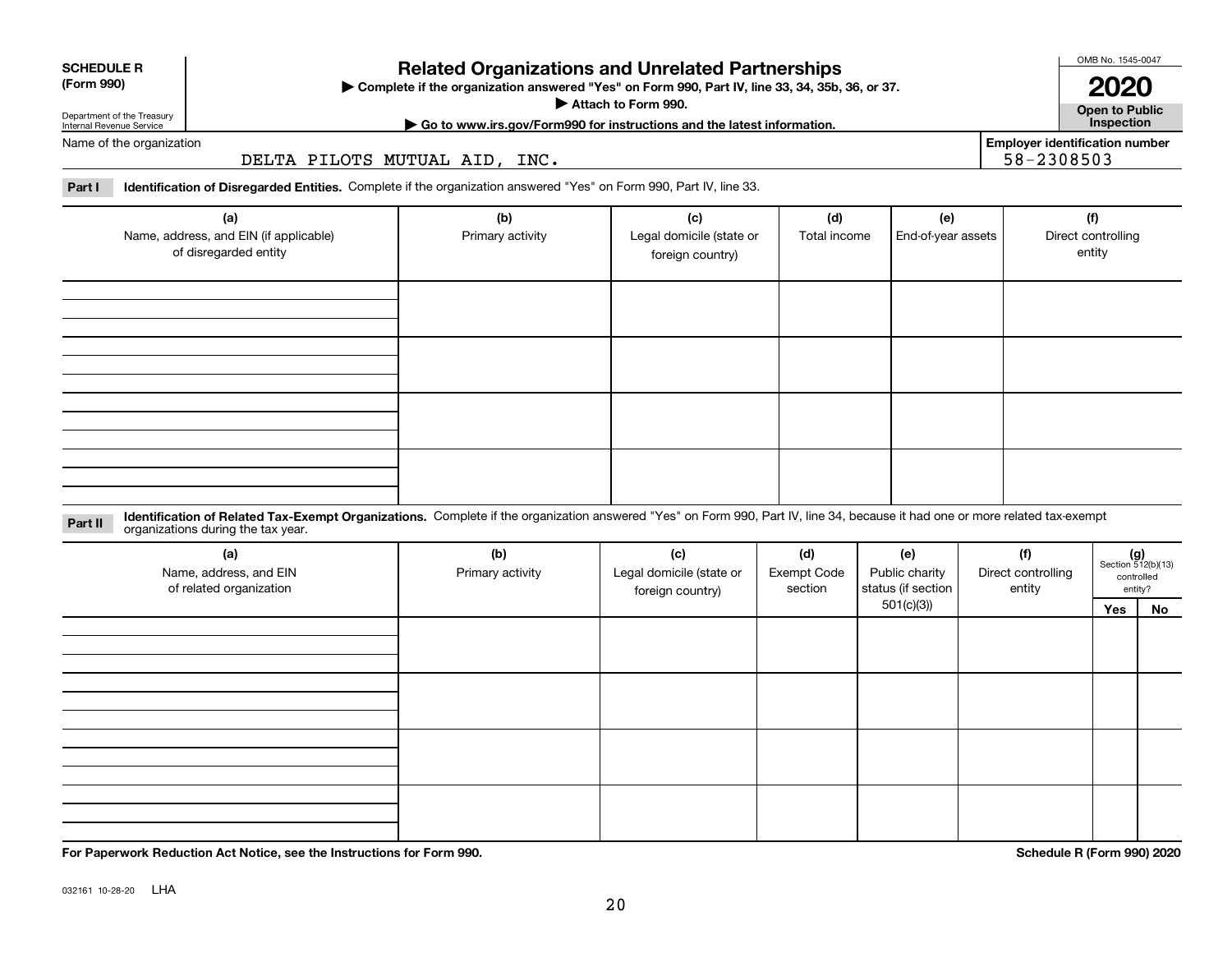#### Schedule R (Form 990) 2020 Page DELTA PILOTS MUTUAL AID, INC. 58-2308503

**2**

**Identification of Related Organizations Taxable as a Partnership.** Complete if the organization answered "Yes" on Form 990, Part IV, line 34, because it had one or more related **Part III** organizations treated as a partnership during the tax year.

| (a)                                               | (b)              | (c)                  | (d)                                                                                                                                                                                                                            | (e) | (f) | (g) |         | (h) | (i)                                      | (j) | (k)                                                       |  |  |  |  |
|---------------------------------------------------|------------------|----------------------|--------------------------------------------------------------------------------------------------------------------------------------------------------------------------------------------------------------------------------|-----|-----|-----|---------|-----|------------------------------------------|-----|-----------------------------------------------------------|--|--|--|--|
| Name, address, and EIN<br>of related organization | Primary activity | Legal<br>domicile    | Predominant income<br>Direct controlling<br>Share of total<br>Share of<br>Disproportionate<br>related, unrelated,<br>excluded from tax under<br>sections 512-514)<br>end-of-year<br>entity<br>income<br>allocations?<br>assets |     |     |     |         |     | Code V-UBI<br>amount in box              |     | General or Percentage<br>managing<br>partner?<br>partner? |  |  |  |  |
|                                                   |                  | (state or<br>foreign |                                                                                                                                                                                                                                |     |     |     |         |     |                                          |     |                                                           |  |  |  |  |
|                                                   |                  | country)             |                                                                                                                                                                                                                                |     |     |     | Yes $ $ | No  | 20 of Schedule<br>K-1 (Form 1065) Yes No |     |                                                           |  |  |  |  |
|                                                   |                  |                      |                                                                                                                                                                                                                                |     |     |     |         |     |                                          |     |                                                           |  |  |  |  |
|                                                   |                  |                      |                                                                                                                                                                                                                                |     |     |     |         |     |                                          |     |                                                           |  |  |  |  |
|                                                   |                  |                      |                                                                                                                                                                                                                                |     |     |     |         |     |                                          |     |                                                           |  |  |  |  |
|                                                   |                  |                      |                                                                                                                                                                                                                                |     |     |     |         |     |                                          |     |                                                           |  |  |  |  |
|                                                   |                  |                      |                                                                                                                                                                                                                                |     |     |     |         |     |                                          |     |                                                           |  |  |  |  |
|                                                   |                  |                      |                                                                                                                                                                                                                                |     |     |     |         |     |                                          |     |                                                           |  |  |  |  |
|                                                   |                  |                      |                                                                                                                                                                                                                                |     |     |     |         |     |                                          |     |                                                           |  |  |  |  |
|                                                   |                  |                      |                                                                                                                                                                                                                                |     |     |     |         |     |                                          |     |                                                           |  |  |  |  |
|                                                   |                  |                      |                                                                                                                                                                                                                                |     |     |     |         |     |                                          |     |                                                           |  |  |  |  |
|                                                   |                  |                      |                                                                                                                                                                                                                                |     |     |     |         |     |                                          |     |                                                           |  |  |  |  |
|                                                   |                  |                      |                                                                                                                                                                                                                                |     |     |     |         |     |                                          |     |                                                           |  |  |  |  |
|                                                   |                  |                      |                                                                                                                                                                                                                                |     |     |     |         |     |                                          |     |                                                           |  |  |  |  |
|                                                   |                  |                      |                                                                                                                                                                                                                                |     |     |     |         |     |                                          |     |                                                           |  |  |  |  |
|                                                   |                  |                      |                                                                                                                                                                                                                                |     |     |     |         |     |                                          |     |                                                           |  |  |  |  |
|                                                   |                  |                      |                                                                                                                                                                                                                                |     |     |     |         |     |                                          |     |                                                           |  |  |  |  |
|                                                   |                  |                      |                                                                                                                                                                                                                                |     |     |     |         |     |                                          |     |                                                           |  |  |  |  |
|                                                   |                  |                      |                                                                                                                                                                                                                                |     |     |     |         |     |                                          |     |                                                           |  |  |  |  |

**Identification of Related Organizations Taxable as a Corporation or Trust.** Complete if the organization answered "Yes" on Form 990, Part IV, line 34, because it had one or more related **Part IV** organizations treated as a corporation or trust during the tax year.

| (a)<br>Name, address, and EIN<br>of related organization | (b)<br>Primary activity | (c)<br>Legal domicile<br>(state or<br>foreign | (d)<br>Direct controlling<br>entity | (e)<br>Type of entity<br>(C corp, S corp,<br>or trust) | (f)<br>Share of total<br>income | (g)<br>Share of<br>end-of-year | (h)<br>Percentage<br>ownership | $\begin{array}{c} \textbf{(i)}\\ \text{Section}\\ 512 \text{(b)} \text{(13)}\\ \text{controlled}\end{array}$<br>entity? |
|----------------------------------------------------------|-------------------------|-----------------------------------------------|-------------------------------------|--------------------------------------------------------|---------------------------------|--------------------------------|--------------------------------|-------------------------------------------------------------------------------------------------------------------------|
|                                                          |                         | country)                                      |                                     |                                                        |                                 | assets                         |                                | Yes   No                                                                                                                |
| DELTA AIR LINES, INC. - 58-0218548                       |                         |                                               |                                     |                                                        |                                 |                                |                                |                                                                                                                         |
| 1030 DELTA BLVD.                                         |                         |                                               |                                     |                                                        |                                 |                                |                                |                                                                                                                         |
| ATLANTA, GA 30354                                        | N/A                     | DE                                            | N/A                                 | C CORP                                                 |                                 |                                |                                | X                                                                                                                       |
|                                                          |                         |                                               |                                     |                                                        |                                 |                                |                                |                                                                                                                         |
|                                                          |                         |                                               |                                     |                                                        |                                 |                                |                                |                                                                                                                         |
|                                                          |                         |                                               |                                     |                                                        |                                 |                                |                                |                                                                                                                         |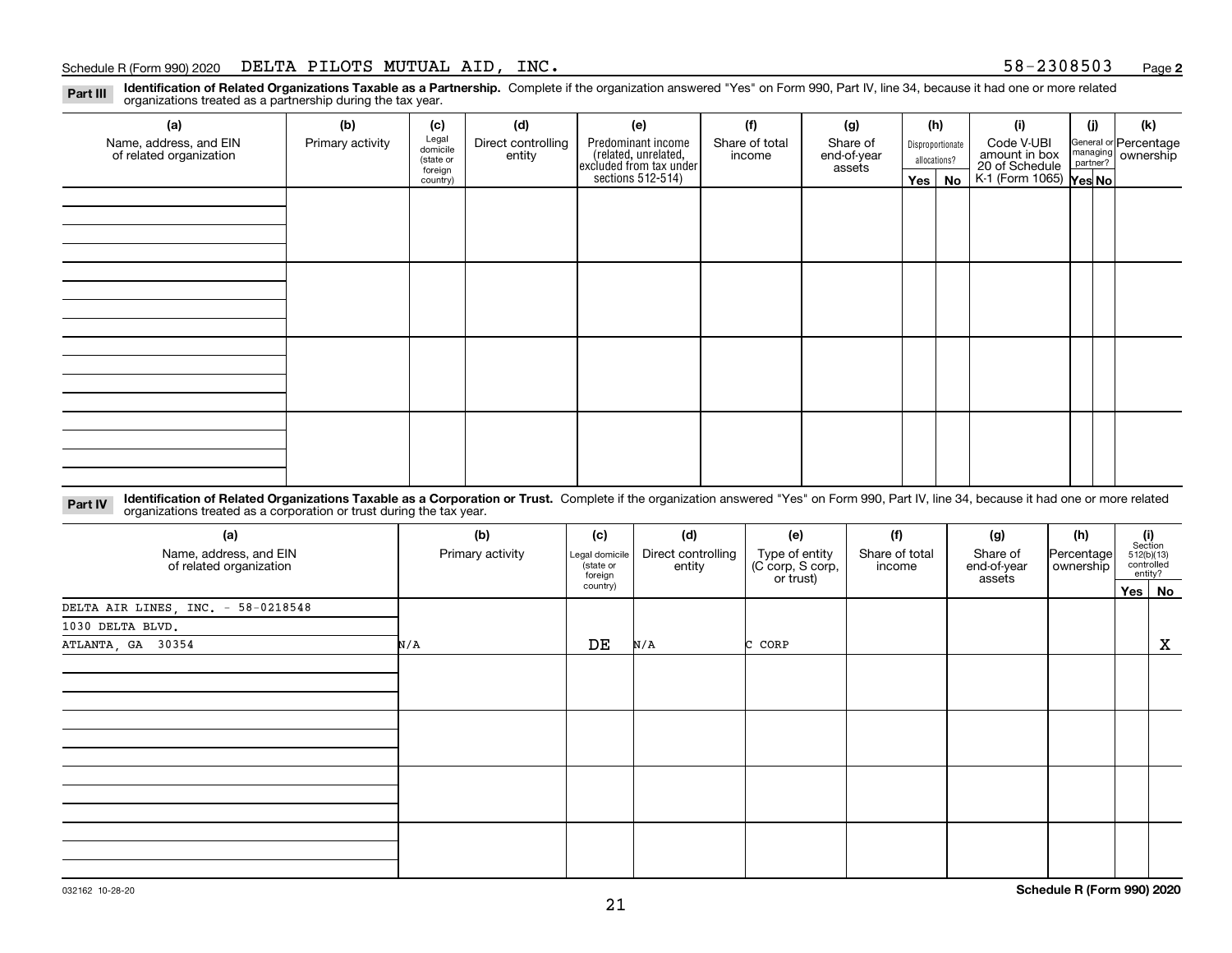### Schedule R (Form 990) 2020 Page DELTA PILOTS MUTUAL AID, INC. 58-2308503

**Part V** T**ransactions With Related Organizations.** Complete if the organization answered "Yes" on Form 990, Part IV, line 34, 35b, or 36.

| Note: Complete line 1 if any entity is listed in Parts II, III, or IV of this schedule.                                                                                                                                           |                | Yes | No          |
|-----------------------------------------------------------------------------------------------------------------------------------------------------------------------------------------------------------------------------------|----------------|-----|-------------|
| 1 During the tax year, did the organization engage in any of the following transactions with one or more related organizations listed in Parts II-IV?                                                                             |                |     |             |
|                                                                                                                                                                                                                                   | 1a             |     | х           |
| b Gift, grant, or capital contribution to related organization(s) manufactured content and contribution to related organization(s)                                                                                                | 1b             |     | X           |
| c Gift, grant, or capital contribution from related organization(s) manufaction contribution from related organization(s) manufaction contribution from related organization(s) manufaction contribution from related organiza    | 1c             |     | X           |
| d Loans or loan guarantees to or for related organization(s) committion contracts are constructed as a control or contract or contract or contract or contract or contract or contract or contract or contract or contract or     | 1 <sub>d</sub> |     | $\mathbf X$ |
|                                                                                                                                                                                                                                   | 1e             |     | X           |
|                                                                                                                                                                                                                                   |                |     |             |
| f Dividends from related organization(s) material contents and content and content of the content of the content of the content of the content of the content of the content of the content of the content of the content of t    | 1f             |     | х           |
| g Sale of assets to related organization(s) www.communicallycommunicallycommunicallycommunicallycommunicallycommunicallycommunicallycommunicallycommunicallycommunicallycommunicallycommunicallycommunicallycommunicallycommun    | 1a             |     | X           |
| h Purchase of assets from related organization(s) manufactured and content to content the content of assets from related organization(s)                                                                                          | 1h             |     | х           |
| Exchange of assets with related organization(s) www.communically.communically contract the contract of assets with related organization(s) www.communically.communically contract the contract of assets with related organiza    | 1i.            |     | X           |
| Lease of facilities, equipment, or other assets to related organization(s) Chromomeron content in the set of facilities, equipment, or other assets to related organization(s) Chromomeron content in the set of the set of th    | 1i.            |     | $\mathbf X$ |
|                                                                                                                                                                                                                                   |                |     |             |
|                                                                                                                                                                                                                                   | 1k             |     | X           |
|                                                                                                                                                                                                                                   |                |     | X           |
| m Performance of services or membership or fundraising solicitations by related organization(s)                                                                                                                                   | 1m             |     | $\mathbf X$ |
|                                                                                                                                                                                                                                   | 1n             |     | $\mathbf X$ |
| <b>o</b> Sharing of paid employees with related organization(s)                                                                                                                                                                   | 1о             |     | X           |
|                                                                                                                                                                                                                                   |                |     |             |
|                                                                                                                                                                                                                                   | 1p.            |     | X           |
|                                                                                                                                                                                                                                   | 1q             |     | X           |
|                                                                                                                                                                                                                                   |                |     |             |
| r Other transfer of cash or property to related organization(s)                                                                                                                                                                   | 1r             |     | X           |
| r Other transfer of cash or property to related organization(s) www.community.com/www.community.com/www.communi<br>S Other transfer of cash or property from related organization(s) www.community.community.community.community. | 1s             |     | X           |
| 2 If the answer to any of the above is "Yes." see the instructions for information on who must complete this line, including covered relationships and transaction thresholds.                                                    |                |     |             |

| (a)<br>Name of related organization | (b)<br>Transaction<br>type (a-s) | (c)<br>Amount involved | (d)<br>Method of determining amount involved |
|-------------------------------------|----------------------------------|------------------------|----------------------------------------------|
| (1)                                 |                                  |                        |                                              |
| (2)                                 |                                  |                        |                                              |
| (3)                                 |                                  |                        |                                              |
| (4)                                 |                                  |                        |                                              |
| (5)                                 |                                  |                        |                                              |
| (6)                                 |                                  |                        |                                              |

 $\overline{\phantom{a}}$